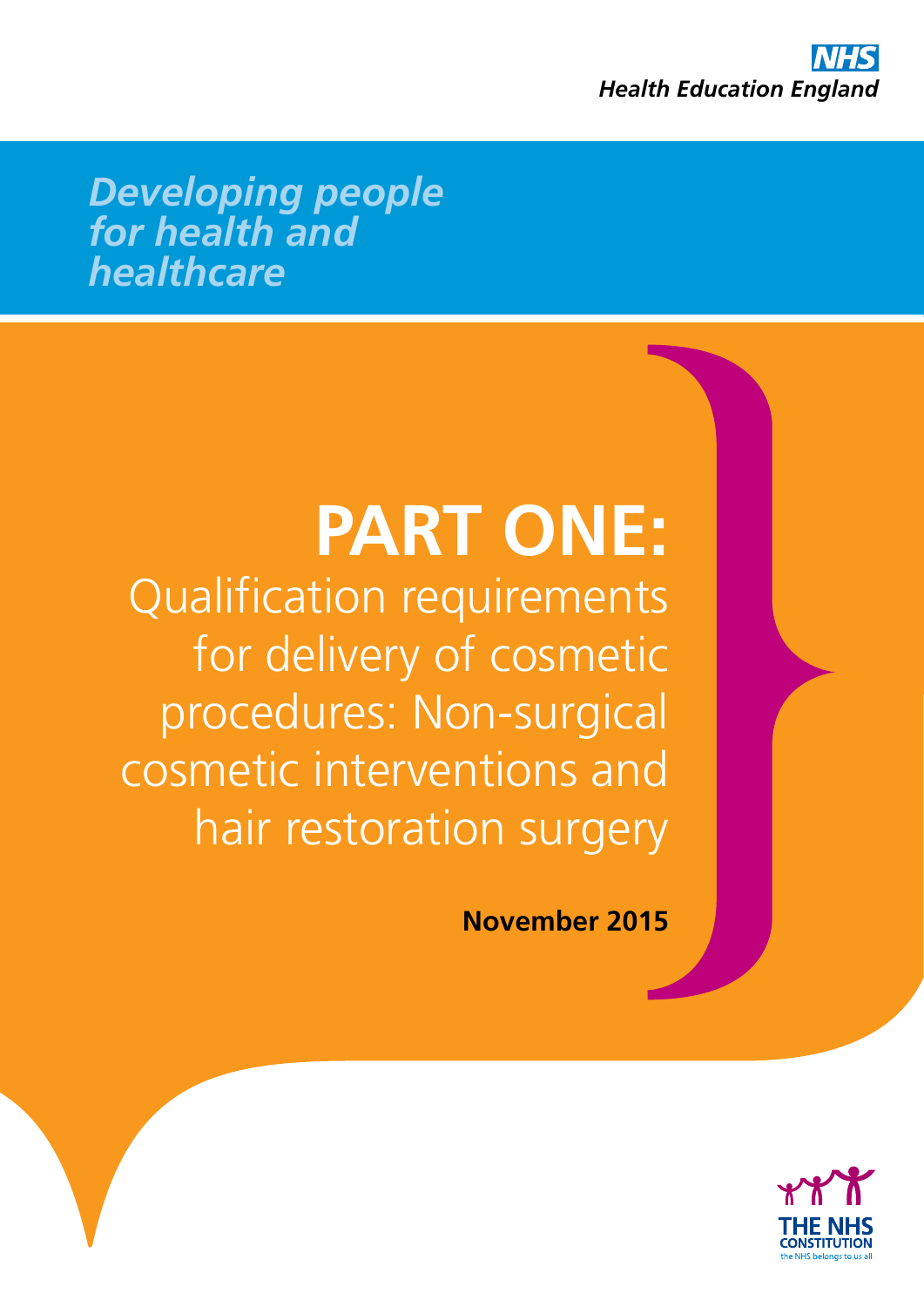# PART }<br>ONE

# **Content**

| 36. What will the qualification requirements mean for practitioners?36  |    |
|-------------------------------------------------------------------------|----|
| Requirements for doctors <b>Manual Accredit Contract 28</b>             |    |
|                                                                         |    |
|                                                                         |    |
|                                                                         |    |
|                                                                         |    |
|                                                                         |    |
| <b>Requirements for professionals working in the beauty industry 40</b> |    |
|                                                                         | 41 |

#### **Annexes**

| <b>Annex 1: Expert Reference Group (ERG) Members Biographies 45</b> |  |
|---------------------------------------------------------------------|--|
|                                                                     |  |
|                                                                     |  |
|                                                                     |  |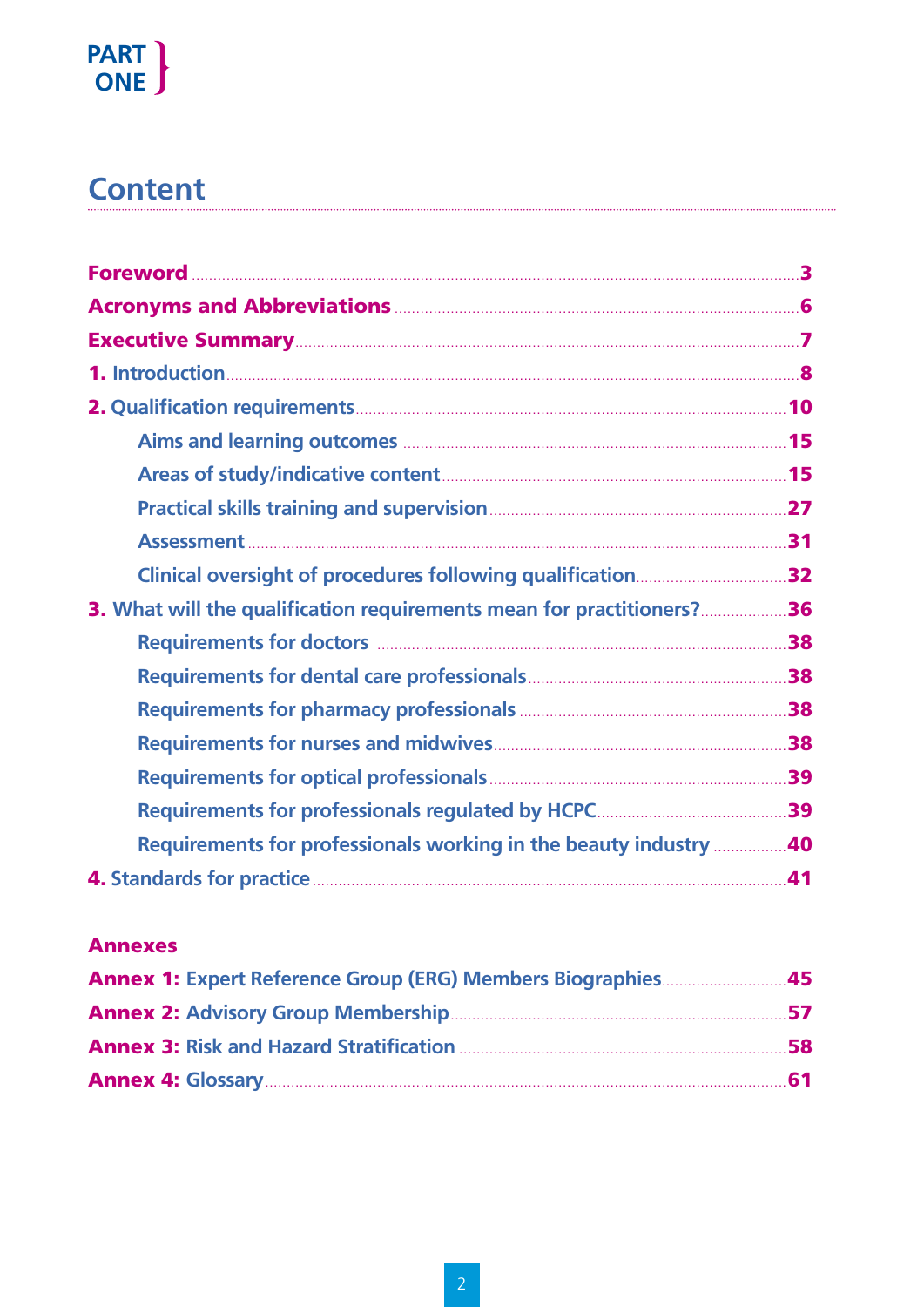# **Foreword**

Patients and members of the public who elect to have cosmetic interventions should be able to expect to receive safe standards of treatments and care, with the opportunity to select proficient practitioners who have had the appropriate training to deliver high quality services.

Health Education England was commissioned by the Department of Health to develop qualification requirements for the delivery of a number of non-surgical cosmetic interventions and hair restoration surgery with the aim of improving and standardising the training available to practitioners.

We are very pleased to be able to present the outcome of this national project developed with the support of key stakeholders in the cosmetics industry. We recognise the importance of ensuring that all practitioners working in the cosmetics industry, regardless of their previous training and professional background, have the appropriate specialist training in the use, application and, where applicable, operation and maintenance of the products they are using. The very helpful contributions received from a wide range of experts across the industry, including patients/users as well as education providers and professional and regulatory bodies, have enabled us to achieve a consensus on the way forward and demonstrate a high level of support and strong commitment to establishing a robust qualifications framework that we believe will improve standards and better protect the patients of tomorrow.

 $\alpha$   $\leftarrow$ 

**Ian Cumming** Chief Executive Health Education England

Elgine Film

**Evlynne Gilvarry** Chief Executive General Dental Council

Aill Dichen

**Niall Dickson** Chief Executive General Medical Council



**Samantha Peters** Chief Executive and Registrar General Optical Council

June Rulli

**Duncan Rudkin** Chief Executive and Registrar General Pharmaceutical Council

Mar Seale

**Marc Seale** Chief Executive and Registrar Health and Care Professions Council

**Jackie Smith** Chief Executive and Registrar Nursing and Midwifery Council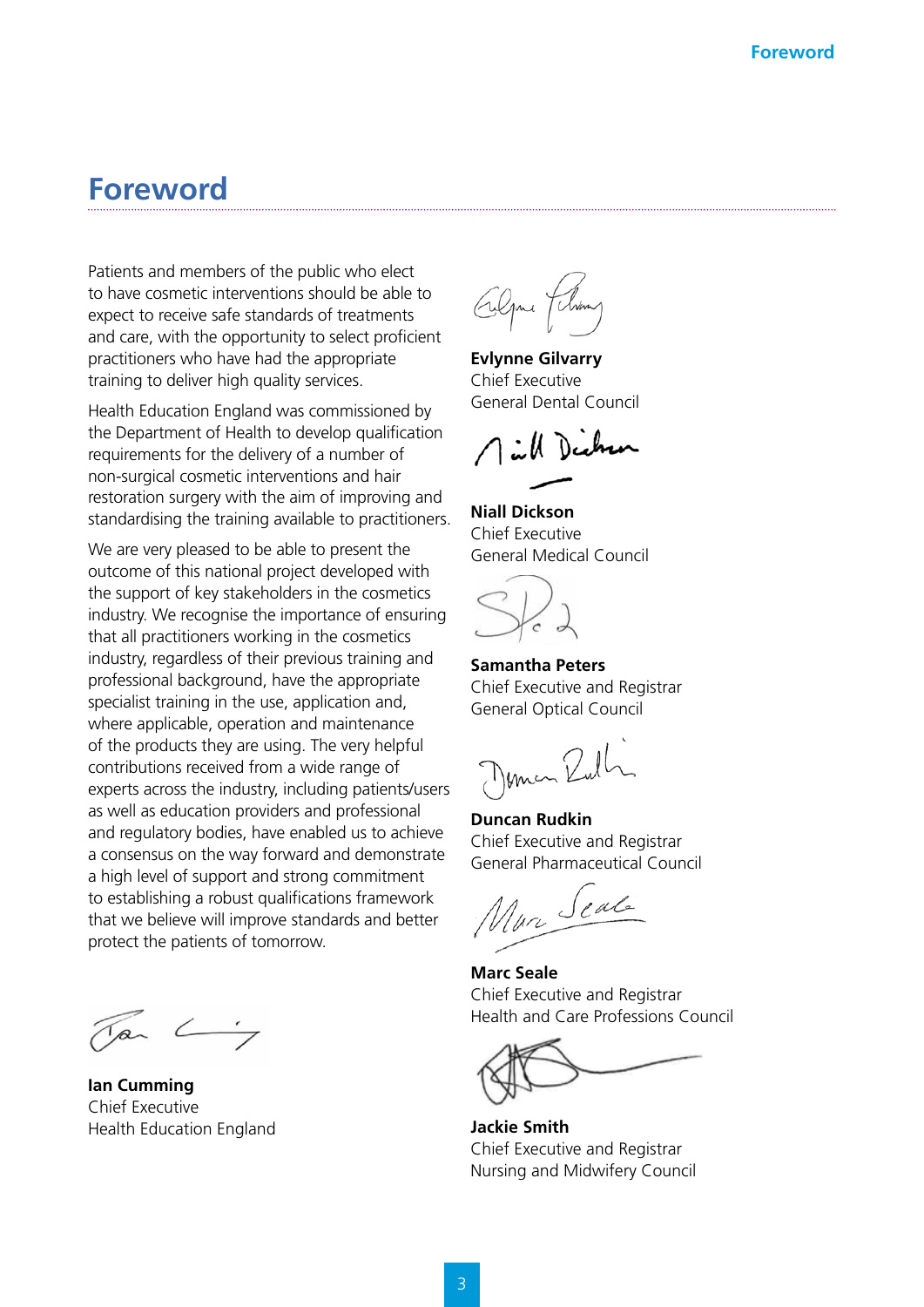$\frac{1}{a}$ 

**Ian Taylor** Chief Executive Hair and Beauty Industry Authority

anishland

**Mr David Ward** Senior Vice President Royal College of Surgeons

Mile Barber

**Helen Gordon** Chief Executive Royal Pharmaceutical Society

Sally M Taber

**Sally Taber** Former Director Independent Healthcare Advisory Services, (to end February 2015)

**David Eedy** President British Association of Dermatologists

**Graham Jukes** Chief Executive Chartered Institute of Environmental Health

opinice

**Christopher Joe Wade** Chairman Association of Aesthetics Injectables & Cosmetics

Codie

**Michael Cadier** President British Association of Aesthetic Plastic Surgeons



**Jason Phillips** Chair British Association of Beauty Therapy and Cosmetology

Shawer Bowell

**Sharon Bennett** Chair British Association of Cosmetic Nurses

**Greg Williams** President British Association of Hair Restoration Surgery

**Nigel Mercer** President British Association of Plastic, Reconstructive and Aesthetic Surgeons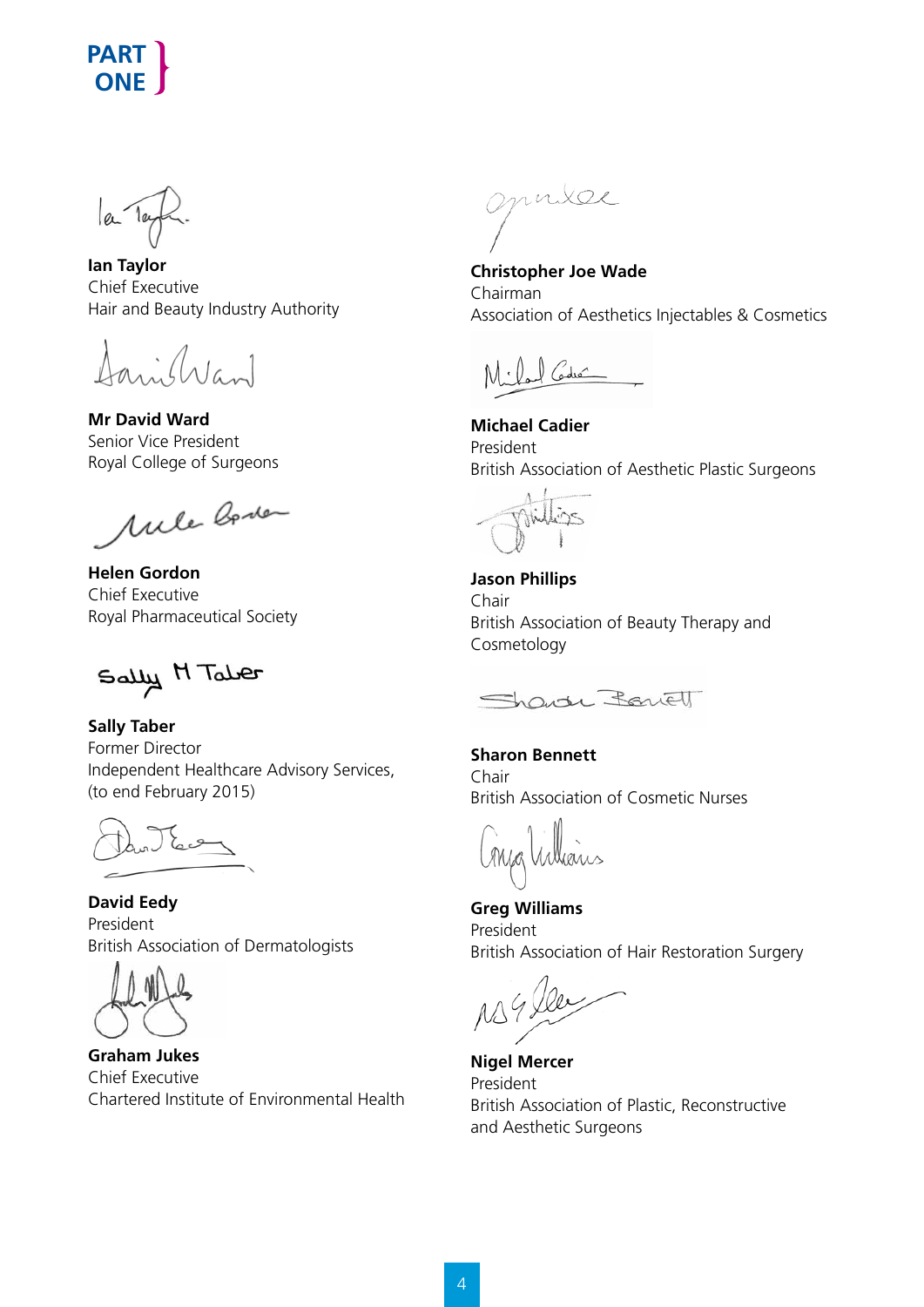**Foreword**

**Dr Paul Charlson** President The British College of Aesthetic Medicine

Home Mosaly

**Prof Harry Moseley** Honorary President British Medical Laser Association

fravar h fingnoon

**Dr Trevor Ferguson** Dean Faculty of General Dental Practice (UK)

**Jennifer Wayte** President Federation of Holistic Therapists

semor

**Yvonne Senior** Founder and Lead Private Independent Aesthetic Practices Association

P. J. Marsden.

**Professor Peter Marsden** President The Society for Radiological Protection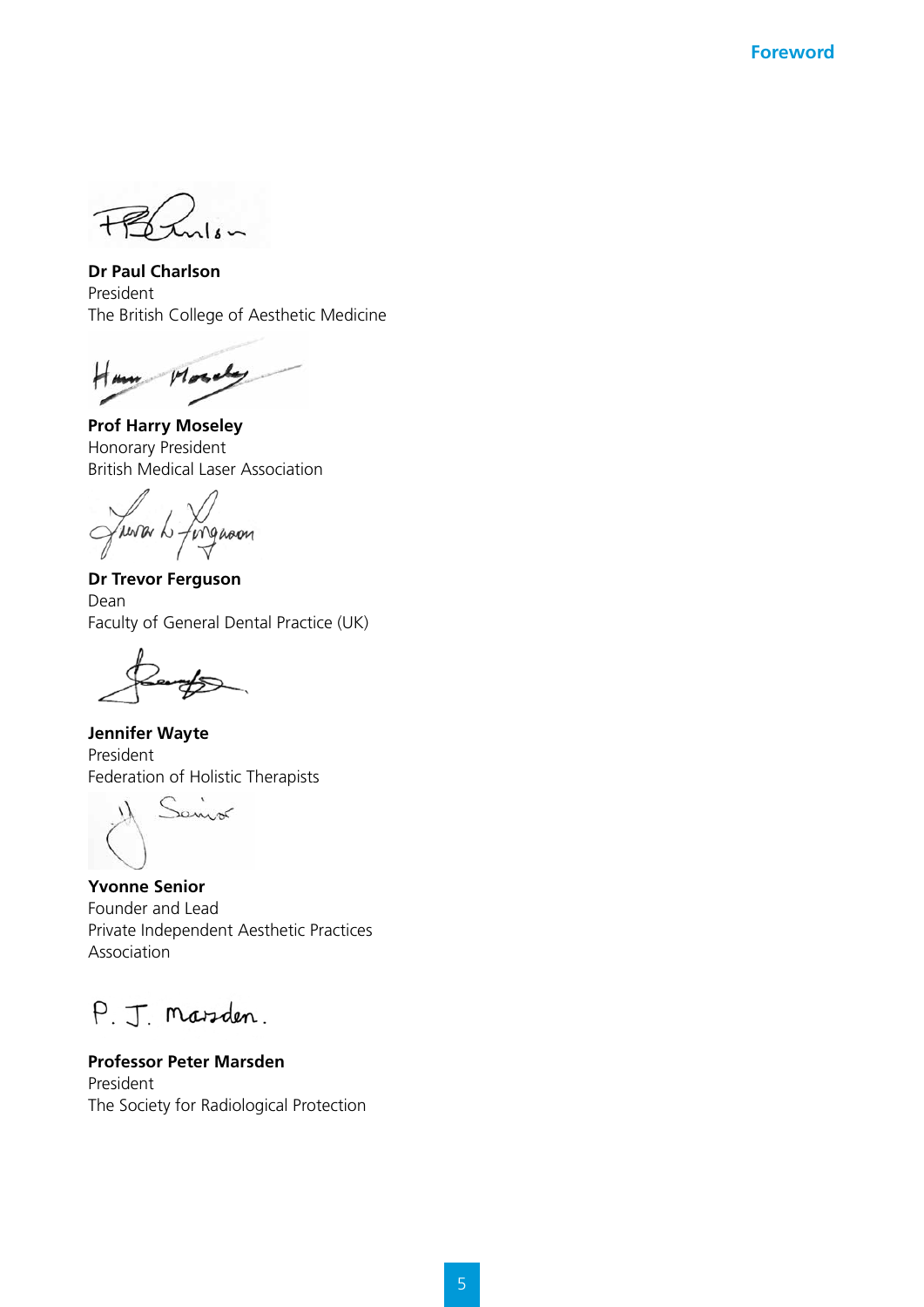# **Acronyms and Abbreviations**

| <b>APL</b>    | Accreditation of Prior Learning                                  |  |  |  |
|---------------|------------------------------------------------------------------|--|--|--|
| <b>BAD</b>    | <b>British Association of Dermatologists</b>                     |  |  |  |
| BT            | Botulinum toxin                                                  |  |  |  |
| <b>CAP</b>    | Committee of Advertising Practice                                |  |  |  |
| <b>CoK</b>    | Core of Knowledge for laser protection                           |  |  |  |
| <b>CPD</b>    | Continuing Professional Development                              |  |  |  |
| <b>CPSR</b>   | Chemical Peels and Skin Rejuvenation                             |  |  |  |
| <b>CQC</b>    | Care Quality Commission                                          |  |  |  |
| <b>DBS</b>    | Disclosure and Barring Service                                   |  |  |  |
| DF            | Dermal Filler                                                    |  |  |  |
| <b>DH</b>     | Department of Health                                             |  |  |  |
| <b>ERG</b>    | <b>Expert Reference Group</b>                                    |  |  |  |
| <b>GDC</b>    | <b>General Dental Council</b>                                    |  |  |  |
| <b>GMC</b>    | <b>General Medical Council</b>                                   |  |  |  |
| <b>GOC</b>    | <b>General Optical Council</b>                                   |  |  |  |
| <b>GPhC</b>   | <b>General Pharmaceutical Council</b>                            |  |  |  |
| <b>HEE</b>    | Health Education England                                         |  |  |  |
| <b>HCPC</b>   | <b>Health and Care Professions Council</b>                       |  |  |  |
| <b>HRS</b>    | Hair Restoration Surgery                                         |  |  |  |
| <b>HSV</b>    | Herpes simplex virus                                             |  |  |  |
| <b>HIV</b>    | Human immunodeficiency virus                                     |  |  |  |
| <b>IELTS</b>  | International English Language Testing System                    |  |  |  |
| IT            | Information Technology                                           |  |  |  |
| <b>LIPLED</b> | Laser, Intense Pulsed Light (IPL) and Light Emitting Diode (LED) |  |  |  |
| <b>LPA</b>    | Laser Protection Adviser                                         |  |  |  |
| <b>LPS</b>    | Laser Protection Supervisor                                      |  |  |  |
| <b>MHRA</b>   | Medicines and Healthcare Products Regulatory Agency              |  |  |  |
| <b>NICE</b>   | National Institute for Health and Care Excellence                |  |  |  |
| <b>NMC</b>    | Nursing and Midwifery Council                                    |  |  |  |
| <b>POM</b>    | Prescription Only Medicine                                       |  |  |  |
| <b>RCS</b>    | Royal College of Surgeons                                        |  |  |  |
| <b>RPL</b>    | Recognition of Prior Learning                                    |  |  |  |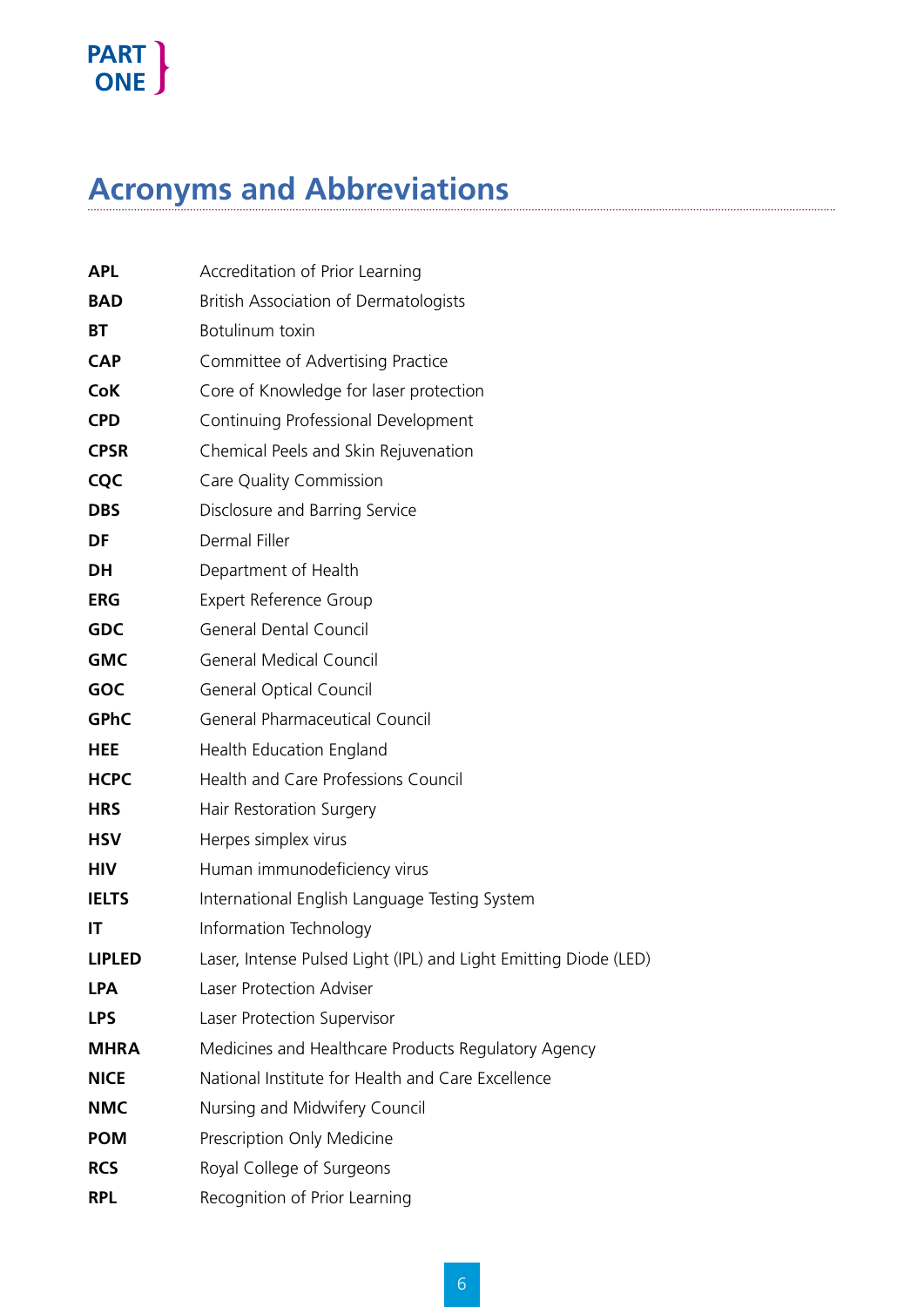# **Executive Summary**

Health Education England (HEE) exists to improve the quality of care for patients by delivering a better health and healthcare workforce for England, through the education, training and personal development of every member of staff, and by recruiting for values. The qualification requirements set out in this paper have been developed to support improvements in the quality and standards of patient and client care, safety and protection in the delivery of cosmetic procedures. They apply to all practitioners, regardless of previous training and professional background, on the basis that patient safety can only be assured if delivery of cosmetic procedures is carried out by practitioners who have had specialist training in the use, application and, where applicable, operation and maintenance of the product they are using.

Stakeholder engagement has been key to developing these proposals and we have relied on

the expertise of members of our Expert Reference and Advisory Groups, as well as input from other industry stakeholders and public representatives throughout the project.

This document sets out the detailed qualification requirements for delivery of cosmetic interventions together with guidance on the application of the requirements for different groups of practitioners working in the cosmetics or aesthetic field. These requirements have been revised in the light of responses to a stakeholder consultation which took place between 9 December 2014 and 9 January 2015. We recognise that the requirements will need further development and that the level of qualifications for different treatments and clinical oversight requirements will need to be developed over time when the framework is fully embedded and practitioners enter practice who have taken the full qualification

**Julie Screaton** Director, London and the South East Health Education England

Ille  $(a\Lambda)$ 

**Carol Jollie** Performance and Delivery Manager Health Education North West London

ar lio

**Professor David Sines** Chair, Expert Reference Group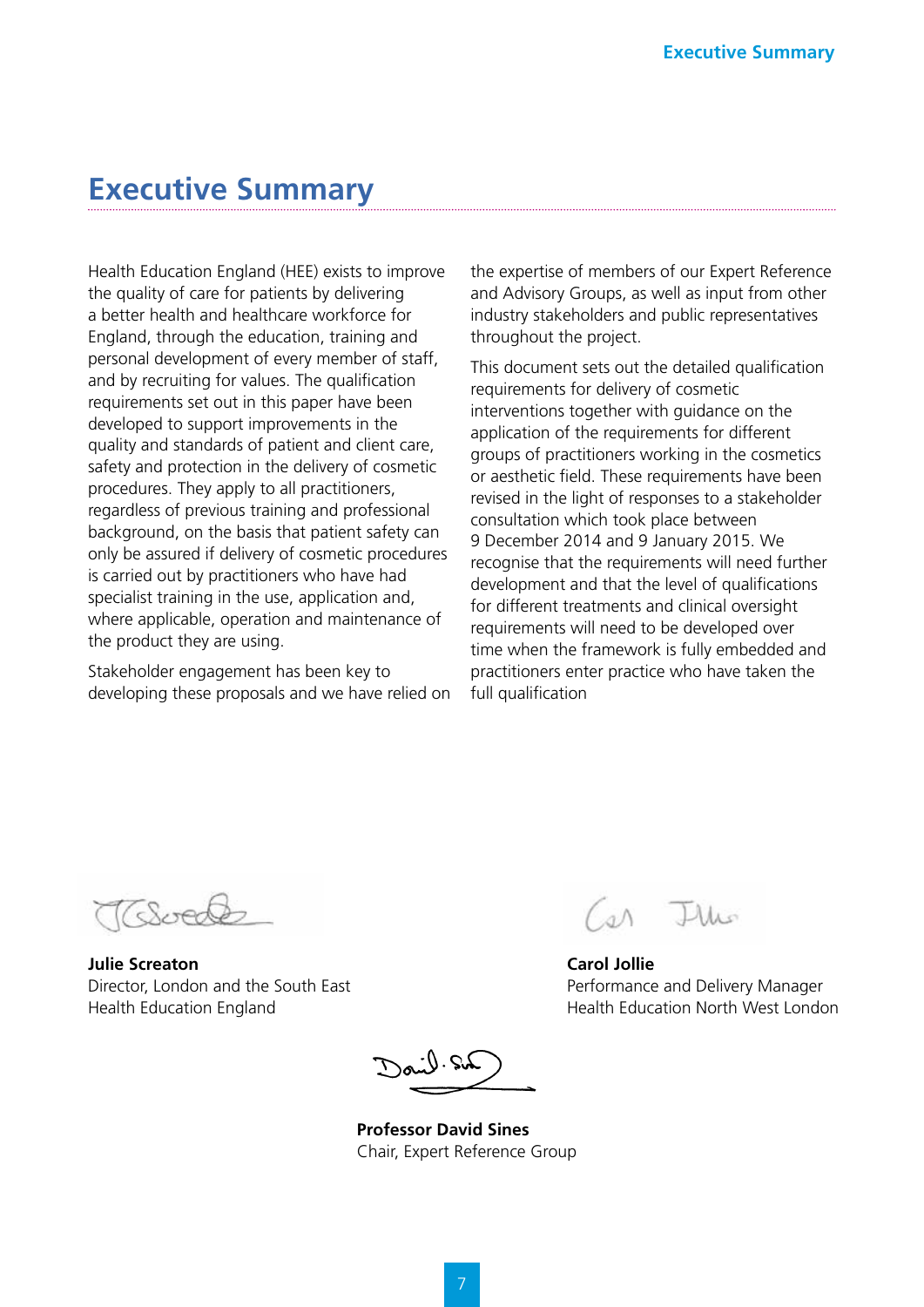# **1. Introduction**

- **1.1** This paper summarises Health Education England (HEE)'s recommended qualification requirements for practitioners delivering cosmetic procedures. They have been developed by a group of industry and professional experts led by HEE, with the advice and support of an Advisory Group which included representatives from the regulatory bodies for the health professions. See Annexes 1 and 2 for information on the membership of the Expert Reference and Advisory Groups. These requirements are based on a programme of work led by HEE between October 2013 and end April 2015.
- **1.2** The qualification requirements have been developed to support improvements in the quality and standards of patient/ client care and patient/client safety and protection – and these aims are central to our proposals. As highlighted in the review of the regulation of cosmetic interventions led by Professor Sir Bruce Keogh (the 'Keogh Review'1 ), "cosmetic interventions can have a profound impact on health and wellbeing", but the clinical risk can be considerably reduced if practitioners have the appropriate skills and knowledge.
- **1.3** Patient/client wellbeing and psychosocial and emotional support are essential common themes running throughout the recommended indicative curriculum content at all levels in all modalities. The primary aim of psychosocial and emotional support is to enable prospective clients and patients seeking cosmetic procedures to make informed decisions and to recognise the importance of patients and practitioners working together to achieve realistic

expectations and enhance safety. This will be achieved through training, which will give practitioners the ability to use appropriate screening tools and questions to assess the suitability of prospective patients who are considering a cosmetic procedure and identify high risk groups. It will also give them an understanding of independent support services available for onward referral where necessary. The majority will not need additional involvement from a psychosocial specialist, but those identified as requiring a more detailed assessment should be referred to a suitably qualified specialist who is able to provide appropriate intervention, if needed.

- **1.4** The importance of patient and client protection is also recognised in the values and behaviours we would expect of practitioners delivering cosmetic procedures, which include acknowledging when treatment is not in the patient or client's best interest and referring on or refusing treatment where appropriate, practising in a non-discriminatory manner, demonstrating ethical practice and professionalism and ongoing reflection about personal practice.
- **1.5** There are currently no restrictions on who may perform cosmetic procedures, no qualification requirements and an absence of accredited training courses in an industry which is booming and expected to be worth  $£3.6$  billion by  $2015<sup>2</sup>$ . The requirements presented in this report address this issue by setting out qualification requirements and associated standards for delivery of cosmetic procedures.

<sup>&</sup>lt;sup>1</sup> https://www.gov.uk/government/uploads/system/uploads/attachment\_data/file/192028/Review\_of\_the\_Regulation\_of\_Cosmetic\_Interventions.pdf 2 https://www.gov.uk/government/uploads/system/uploads/attachment\_data/file/279431/Government\_response\_to\_the\_review\_of\_the\_regulation\_of\_cosmetic\_ interventions.pdf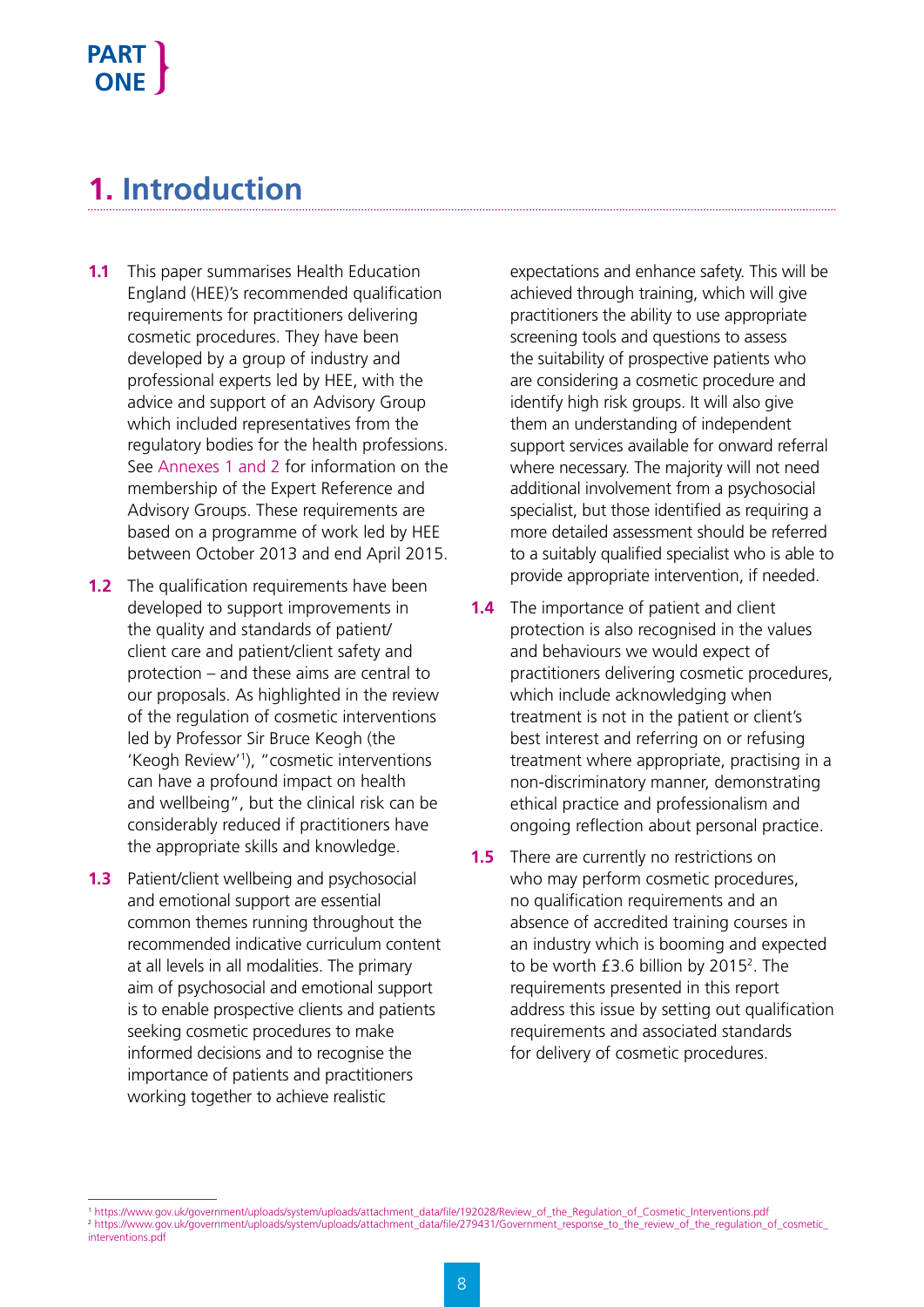- **1.6** Although the procedures covered by these qualification requirements are normally for cosmetic purposes rather than to treat a health condition, it is important to recognise the clinical nature and risks of the cosmetic procedures being delivered. For this reason the term 'patients and clients' has been used rather than 'consumers' to describe the recipients of these interventions and emphasise the importance of clinical knowledge and skills.
- **1.7** These requirements apply to all practitioners, regardless of previous training and professional background, ranging from doctors and dentists and other regulated health professionals to those with a beauty therapy background. This is on the basis that patient safety can only be assured if delivery of cosmetic procedures is carried out by practitioners who have had specialist training in the use, application and, where applicable, operation and maintenance of the product they are using. The requirements also take into account the Government Response to the Keogh review<sup>2</sup>, which accepted the majority of the review's recommendations, including those relating to education and training, but rejected the recommendation to introduce a new regulated profession for those performing cosmetic interventions, since in its view many practitioners are already members of professional registers and therefore already subject to professional regulation. For further information on the requirements for individual groups of practitioners, please see Section 3.
- **1.8** Although the cosmetic procedures addressed within this document are limited to five modalities (see 2.1), one of the principles underlying the development of the

qualification requirements was that the requirements should be flexible enough to be able to accommodate other 'orphan' procedures not addressed as part of the scope of HEE's work and new and emerging modalities.

- **1.9** The qualification requirements include areas of study which were highlighted as key requirements in the Keogh review, such as training on obtaining informed consent, information governance and record keeping, and ensuring that practitioners have a clear understanding of the requirement to operate from safe premises, with patient safety training in topics such as infection control, treatment room safety and adverse incident reporting. They also address recommendations for training in physiology, anatomy, infection control, treatment of anaphylaxis and an understanding of existing medical conditions so that practitioners are aware of all the possible risks and complications of the procedures and are able to recognise and treat complications.
- **1.10** The words 'education' and 'training' are used, often interchangeably, to reflect both the knowledge or theory and the practical elements of learning which underpin the qualification requirements.
- **1.11** We recognise that the requirements will need further development and that the level of qualifications for different treatments and clinical oversight requirements will need to be developed over time when the framework is fully embedded and practitioners enter practice who have successfully completed the full qualification.

<sup>2</sup> https://www.gov.uk/government/uploads/system/uploads/attachment\_data/file/279431/Government\_response\_to\_the\_review\_of\_the\_regulation\_of\_cosmetic\_ interventions.pdf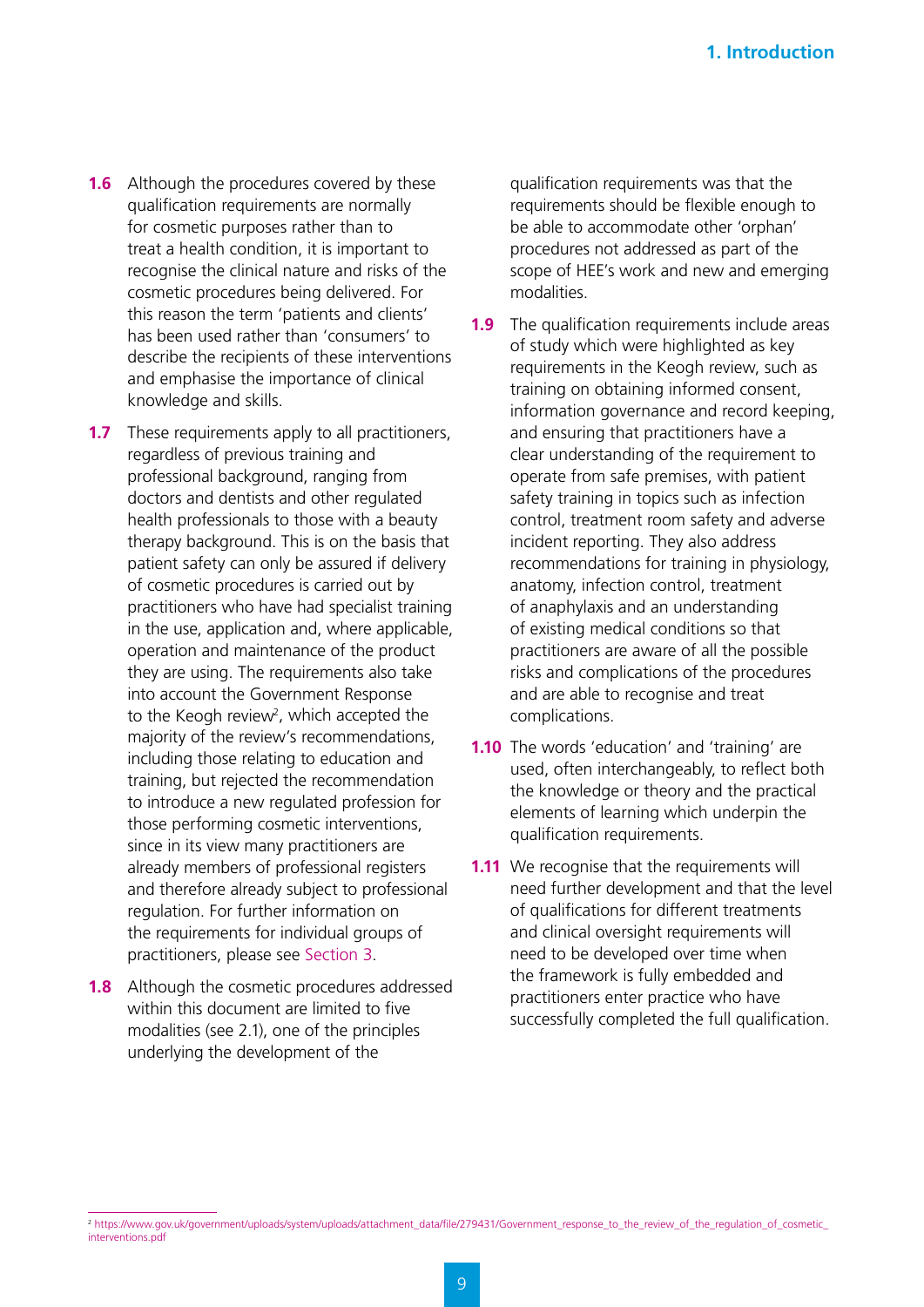# **2. Qualification requirements**

- **2.1** The qualification requirements cover five treatment modalities:
	- a) Botulinum toxins (BTs) b)Dermal fillers (DFs) c) Chemical peels and skin rejuvenation (microneedling and mesotherapy) (CPSR) d) Laser, Intense Pulsed Light (IPL) and Light Emitting Diode (LED) (LIPLED) e) Hair Restoration Surgery (HRS)
- **2.2** The qualification requirements set out in this document correspond with different levels of learning which reflect the complexity and risk level of different procedures (see Annex 3) and the corresponding knowledge and skills requirements identified to ensure patient/client safety and high standards of care. These levels of learning will enable practitioners to<sup>3</sup>:

#### *Level 4 (equivalent to Foundation Degree Year One level)*

- evaluate the appropriateness of different approaches to solving problems related to their area(s) of study and/or work
- communicate the results of their study/ work accurately and reliably, and with structured and coherent arguments

#### *Level 5 (Foundation Degree level)*

- use a range of established techniques to initiate and undertake critical analysis of information, and propose solutions to problems arising from that analysis
- effectively communicate information, arguments and analysis in a variety of forms to specialist and non-specialist audiences, and deploy key techniques of the discipline effectively

#### *Level 6 (Graduate or Degree level)*

• apply the methods and techniques that they have learned to review, consolidate, extend and apply their knowledge and

understanding, and to initiate and carry out projects

- critically evaluate arguments, assumptions, abstract concepts and data (that may be incomplete), to make judgements, and to frame appropriate questions to achieve a solution – or identify a range of solutions – to a problem
- communicate information, ideas, problems and solutions to both specialist and non-specialist audiences

#### *Level 7 (Postgraduate level)*

- deal with complex issues both systematically and creatively, make sound judgements in the absence of complete data, and communicate their conclusions clearly to specialist and non-specialist audiences
- demonstrate self-direction and originality in tackling and solving problems, and act autonomously in planning and implementing tasks at a professional or equivalent level
- **2.3** The requirements will not necessarily equate to the requirements to achieve an academic award (ie a foundation degree, an undergraduate or postgraduate degree, certificate or diploma offered by a university or other awarding organisation) although opportunities should be available for practitioners to build up credits towards such awards. Those practitioners who do not wish to study for a formal academic award may take an individual accredited module, or may apply for recognition that they have met the qualification requirements through experience and informal learning.
- **2.4** The procedures able to be delivered following training at each level for each modality, and supervision requirements following qualification are set out in Table 1.

<sup>3</sup> QAA (2008) The framework for higher education qualifications in England, Wales and Northern Ireland. http://www.qaa.ac.uk/publications/information-andguidance/publication?PubID=2718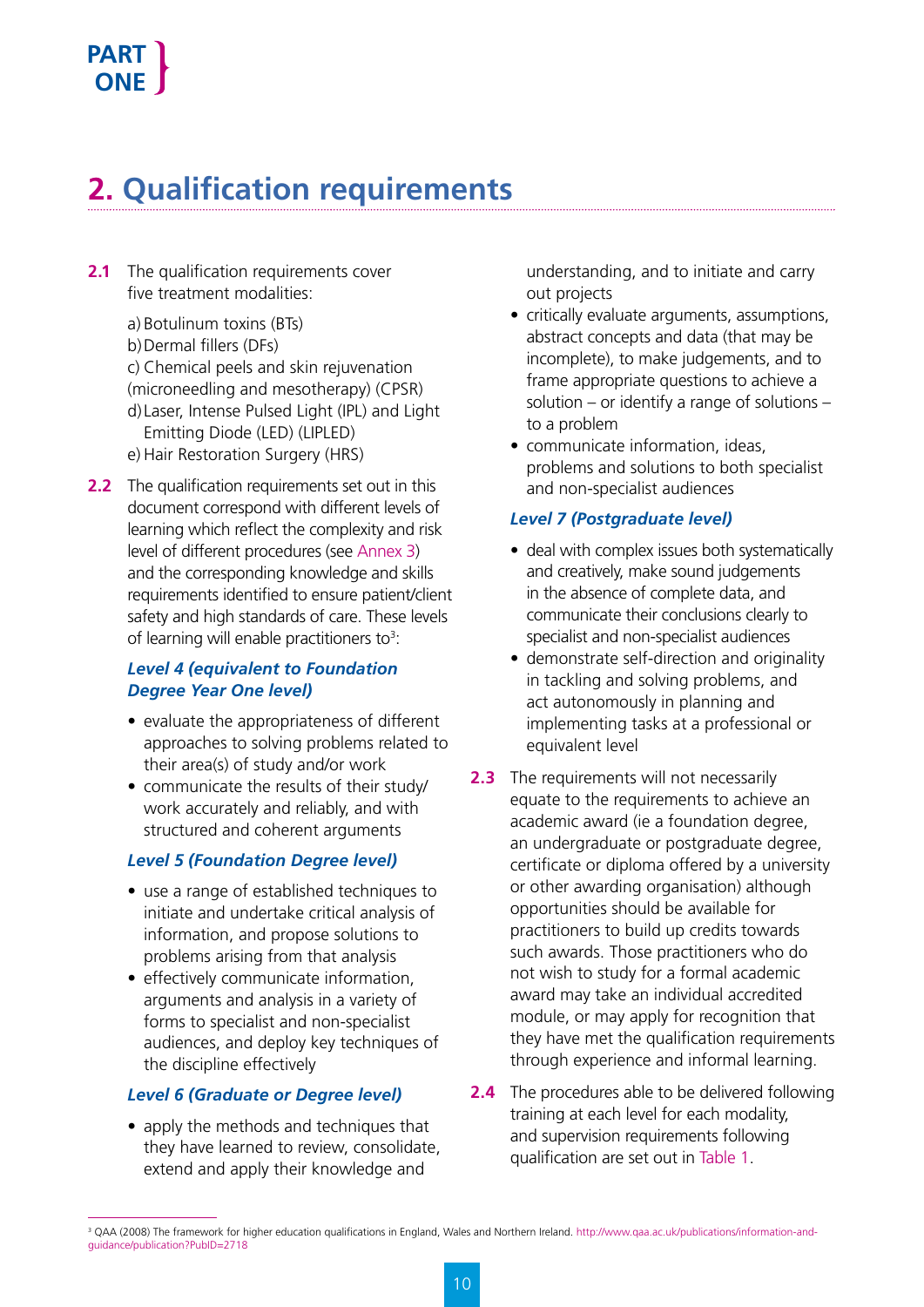#### Table 1: Cosmetic Procedures: Qualification and oversight/supervision requirements at different levels

See Glossary in Annex 4 for further information on specific procedures



#### 11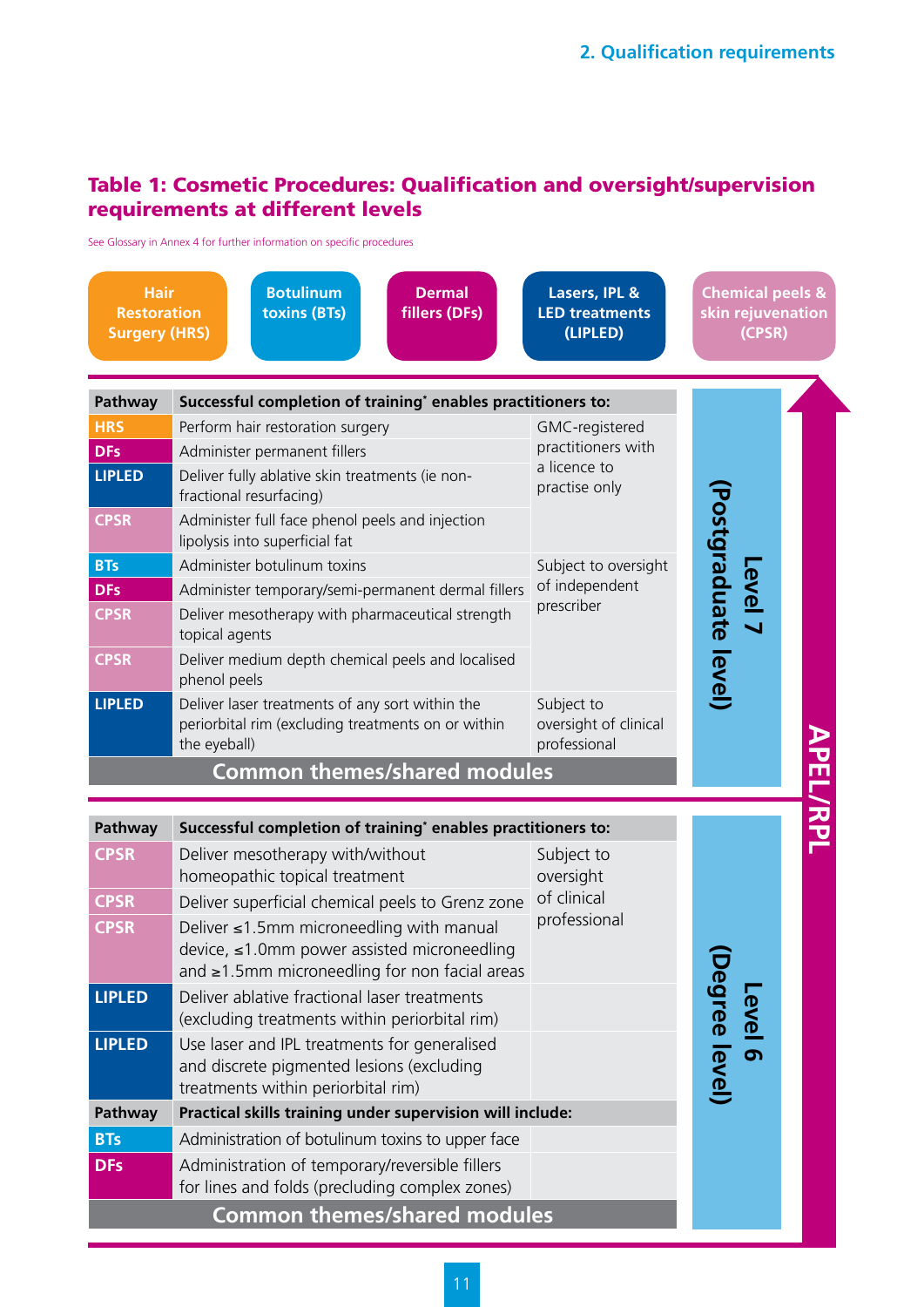| Pathway<br>Successful completion of training* enables practitioners to:<br><b>LIPLED</b><br>Use laser treatments for tattoo removal<br>(excluding treatments within periorbitla rim)<br><b>LIPLED</b><br>Use laser and IPL treatments for benign<br>vascular lesions (excluding treatments within<br>periorbitla rim)<br><b>CPSR</b><br>Deliver 0.5-1.0 mm microneedling with |                                                                                                                                                                            |   |                 |  |
|-------------------------------------------------------------------------------------------------------------------------------------------------------------------------------------------------------------------------------------------------------------------------------------------------------------------------------------------------------------------------------|----------------------------------------------------------------------------------------------------------------------------------------------------------------------------|---|-----------------|--|
|                                                                                                                                                                                                                                                                                                                                                                               | manual device<br><b>Common themes/shared modules</b>                                                                                                                       |   |                 |  |
|                                                                                                                                                                                                                                                                                                                                                                               |                                                                                                                                                                            |   |                 |  |
| Pathway                                                                                                                                                                                                                                                                                                                                                                       | Successful completion of training* enables practitioners to:                                                                                                               |   |                 |  |
| <b>LIPLED</b>                                                                                                                                                                                                                                                                                                                                                                 | Use lasers and IPL for hair removal/reduction<br>(excluding treatments within periorbitla rim)                                                                             |   | <b>APEL/RPI</b> |  |
| <b>LIPLED</b>                                                                                                                                                                                                                                                                                                                                                                 | evel<br>level<br>Use non ablative lasers, IPL and LED for<br>photorejuvenation including sun induced<br>benign dyschromia (excluding treatments<br>within periorbitla rim) |   |                 |  |
| <b>LIPLED</b>                                                                                                                                                                                                                                                                                                                                                                 | Use LED for clinically diagnosed acne vulgaris                                                                                                                             |   |                 |  |
| <b>CPSR</b>                                                                                                                                                                                                                                                                                                                                                                   | Deliver ≤0.5mm microneedling with<br>manual device                                                                                                                         | ō |                 |  |
| <b>CPSR</b>                                                                                                                                                                                                                                                                                                                                                                   | Deliver very superficial chemical peels to<br>stratum corneum                                                                                                              |   |                 |  |
| <b>Common themes/shared modules</b>                                                                                                                                                                                                                                                                                                                                           |                                                                                                                                                                            |   |                 |  |

ENTRY REQUIREMENTS AS SET BY EDUCATION PROVIDER

**(will include level 3 regulated beauty qualification and Skills for Health bridging programme)**

**\*** Dependent on successful completion of requisite modules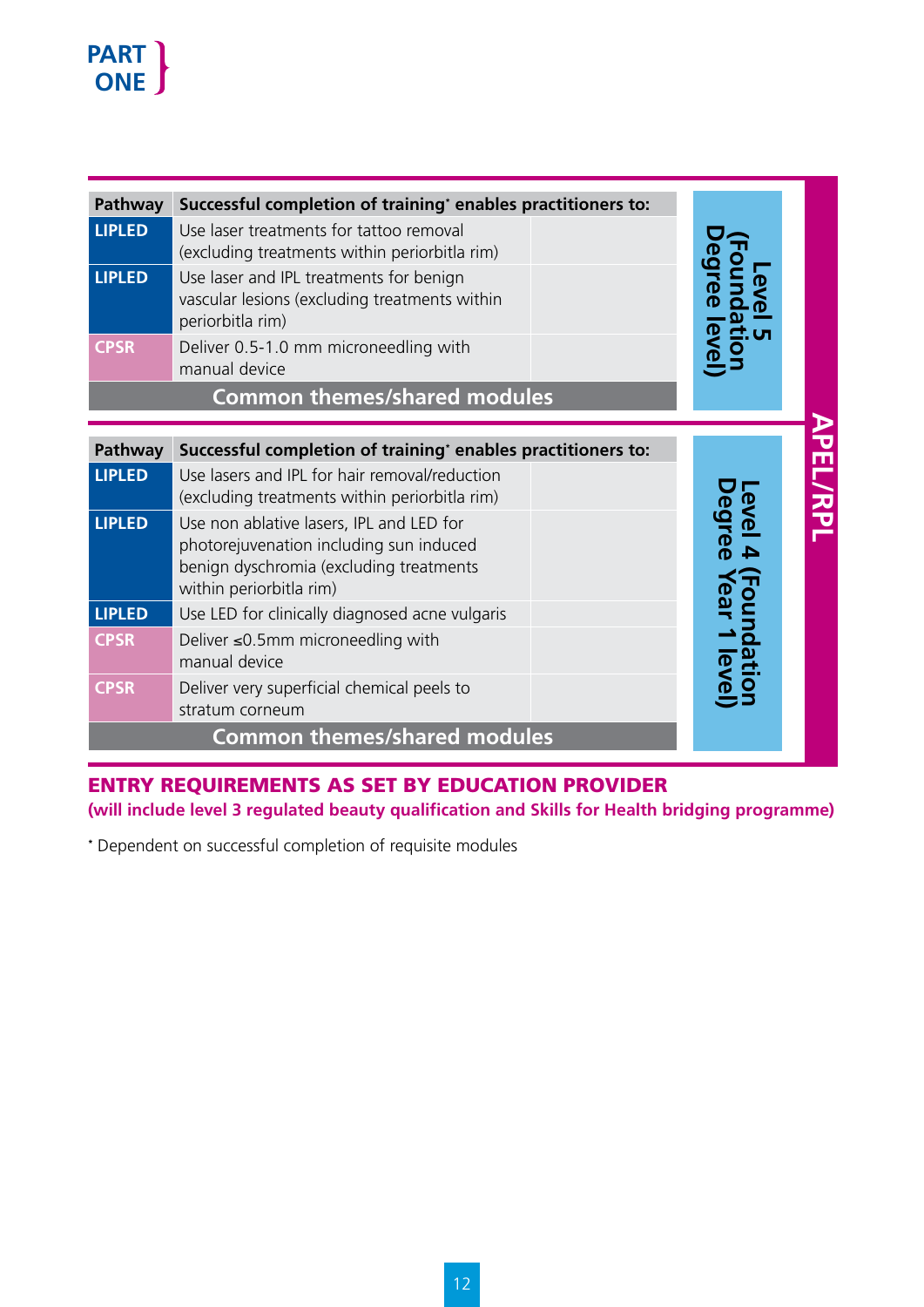**2.5** The qualification requirements have been designed to provide step off points following successful completion of training at each level (at which point practitioners will be able to deliver specific procedures) and opportunities for career progression (see Figure 1). For the LIPLED and CPSR

treatments, there are step off points following training at levels 4, 5, 6 and 7. For the BT, DF and HRS treatments there is only one step off point following training at level 7, although practitioners will also need to complete training at lower levels.

#### Figure 1

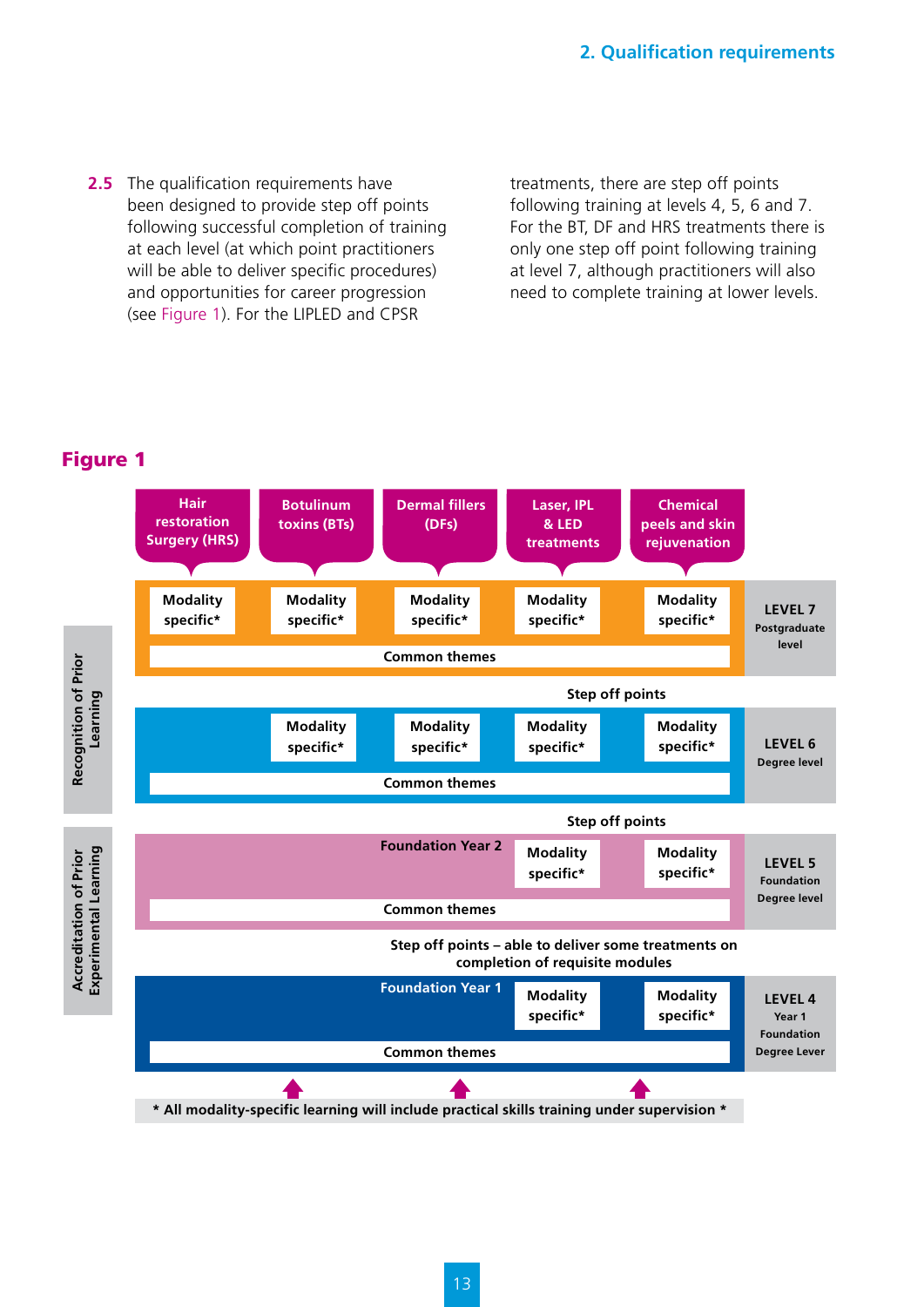- **2.6** There will be a range of entry points to training for different groups. Those without any previous training or experience in the delivery of cosmetic procedures, including some groups of health professionals, will be required to start with level 4 training, selecting modules to reflect the modalities in which they wish to practice. Other groups of health professionals will be able to enter training at levels 6 and 7, depending on their previous qualifications, although their qualification will include some learning from levels 4, 5 and 6 to ensure that they are able to deliver procedures at lower levels before progressing to more complex procedures. Recognition of Prior Learning (RPL) and Accreditation of Prior Learning (APL) will be used to recognise previous certificated or uncertificated learning and determine modules to be completed to meet qualification requirements. For those already practising in the cosmetics industry who do not wish to study for a formal qualification, mechanisms will need to be available to recognise existing knowledge, skills and experience.
- **2.7** Practitioners do not require a basic clinically relevant qualification before they apply for training to deliver cosmetic procedures. For entry to level 4 programmes, education providers will set their own entry and admission requirements to ensure that candidates meet their eligibility criteria and have the right skills, knowledge and values to successfully complete their programmes of study, with the appropriate competencies to provide high quality and safe services. However it is recommended that the following requirements form the basis of the standards set for entry to training at level 4:
	- a) 5 GCSEs at grade C and above including Maths, English and Core Science
	- b) Plus one of the following, recognising the value of non-traditional vocational qualifications in this field: One A-Level or equivalent

 A level 3 accredited qualification from an Awarding Organisation in relevant subject, eg Beauty Therapy Access course

Skills for Health bridging programme

- c) For candidates who have not achieved secondary education-level qualifications, work experience may count towards entry, eg through submission of a portfolio of evidence, but prior work experience should not be a requirement for entry
- d) Applicants must demonstrate ability to study at level 4
- e) Applicants must complete an enhanced Disclosure and Barring Service (DBS) application form and receive a DBS certificate
- f) If English is not the applicant's first language, an English language level of International English Language Testing System (IELTS) 6.5 or 7.0 (depending on the education provider's requirements) in all components or equivalent will be required

A key objective for HEE is to widen access to educational opportunities and provide opportunities for progression of individuals without formal school qualifications, eg through the development and provision of apprenticeship opportunities.

**2.8** Education providers will be expected to ensure that the individual values and behaviour of students/trainees selected for entry support the delivery of excellent client/patient care and experience, eg through demonstrating openness, candour, compassion, integrity and honesty. The application process for those entering the programme at level 4 should include an interview, and recruitment processes must involve industry or clinical experts who understand the procedures being delivered and the needs of patients/clients. In the case of regulated health professionals, the recruitment and selection process should include a registration check to ensure that there are no outstanding fitness to practice issues.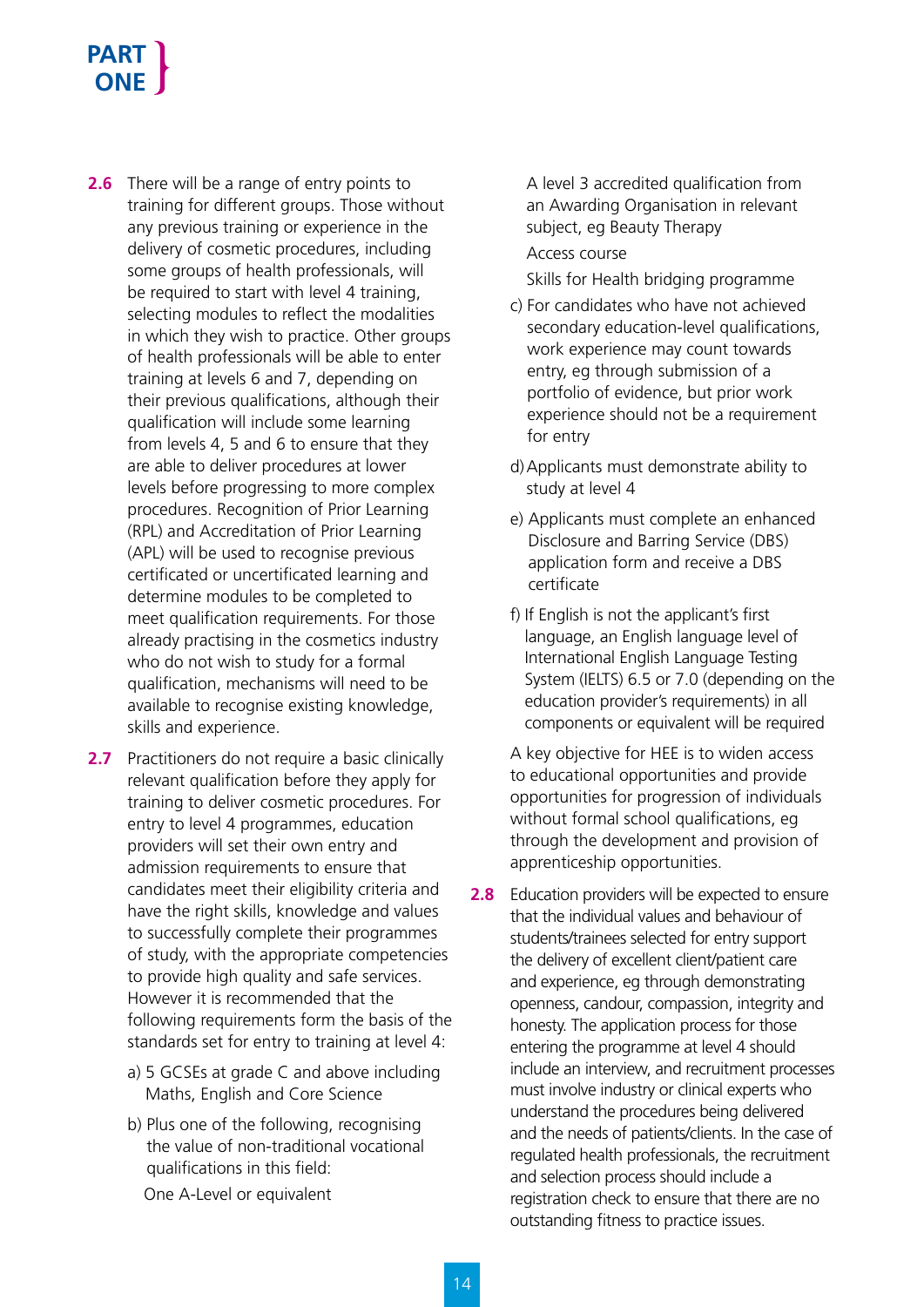#### Aims and learning outcomes

- **2.9** The aims of any training and education programmes delivered to meet the HEE qualification requirements should be to prepare practitioners to provide high standards of proficient patient/ client-centred care and deliver cosmetic interventions safely and appropriately, adhering to the principles of 'do no harm' and promoting public health at all times, with skills and proficiency underpinned by person-centeredness and appropriate theoretical knowledge.
- **2.10** The learning outcomes of any education programmes delivered to meet the qualification requirements should enable the practitioner to:
	- a) deliver cosmetic procedures safely, appropriately and proficiently
	- b) understand and demonstrate insight into the limitations of their own proficiencies and scope of practice
	- c) understand and describe the most appropriate ways to deal with duty of candour, complaints and escalation of concerns and problems
	- d) communicate effectively and openly with patients/clients
	- e) accurately assess an individual patient/ client's needs
	- f) identify and explain the relevant risks of the proposed treatment and how to mitigate them
	- g) undertake a thorough history, including relevant past medical history and current medication, to inform the management plan
	- h) identify instances when treatment is not in the patient/client's best interests
	- i) provide a rationale for decisions to treat and not treat, and for choice of modality
- j) understand and describe the influences that can affect the choices made by patients/clients and practitioners about cosmetic interventions to be used
- k) encourage patients to use independent emotional support to foster realistic expectations, enhance safety and make best use of their consultation time and results
- l) apply the principles of evidence-based practice
- m) understand and describe the possible interactions between different procedures and demonstrate how to apply that knowledge
- n) use knowledge and skills to achieve optimal results and minimise the risk of complications
- o) recognise their own professional accountability and responsibility for delivery of procedures and manage their practice in an ethical way
- p) understand and explain the roles and relationships of others involved in the prescription, delivery and supervision of cosmetic interventions

#### Areas of study/indicative content

- **2.11** In order to meet the learning outcomes and ensure that practitioners are able to deliver safe, appropriate and patient-centred procedures, the areas of study which must be incorporated into a detailed curriculum to enable practitioners to develop knowledge and proficiency appropriate to the cosmetic interventions they are delivering is set out in Table 3. These areas of study are grouped into the following four themes:
	- 1.Generic knowledge and skills
	- 2.Specialty specific knowledge and skills
	- 3. Law, policy and ethics
	- 4. Facilities, premises, health and safety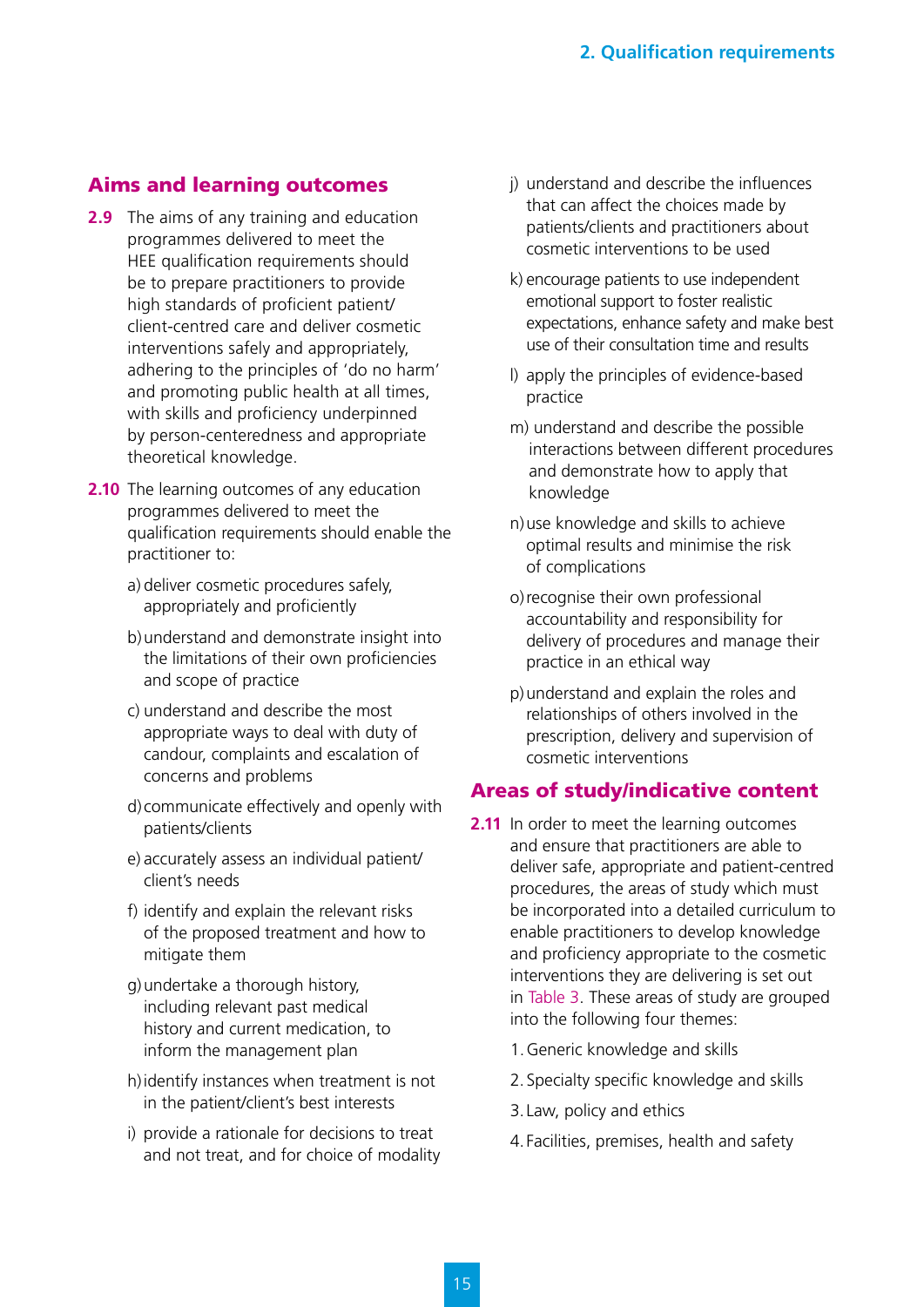### Table 2

| <b>Areas of Study: Indicative Content</b> |                                                                                                     |  |  |  |
|-------------------------------------------|-----------------------------------------------------------------------------------------------------|--|--|--|
|                                           | <b>1. GENERIC KNOWLEDGE AND SKILLS</b>                                                              |  |  |  |
| 1a.                                       | <b>Evidence-based Practice</b>                                                                      |  |  |  |
| L.                                        | understanding of basic principles of research methodology                                           |  |  |  |
| ii.                                       | ability to critically appraise evidence-based literature                                            |  |  |  |
| Ш.                                        | understanding of systematic review                                                                  |  |  |  |
| İV.                                       | adherence to evidence-based practice and ability to rationalise deviation from evidence base        |  |  |  |
| V.                                        | ability to undertake a literature search                                                            |  |  |  |
| vi.                                       | utilisation of information technology and health informatics                                        |  |  |  |
| 1b.                                       | <b>Working in a Team Context</b>                                                                    |  |  |  |
| $\mathbf{L}$                              | effective multidisciplinary team working                                                            |  |  |  |
| ii.                                       | effective communication with colleagues                                                             |  |  |  |
| iii.                                      | respect for and appreciation of other team members                                                  |  |  |  |
| İV.                                       | understanding of principles of leadership and management                                            |  |  |  |
| V.                                        | skills in supervision, mentoring and training                                                       |  |  |  |
| Vİ.                                       | equality and diversity training                                                                     |  |  |  |
| vii.                                      | conflict resolution                                                                                 |  |  |  |
| viii.                                     | understanding of pitfalls of lone-working; working in isolation                                     |  |  |  |
| 1c.                                       | Professionalism                                                                                     |  |  |  |
| Τ.                                        | show respect for patients/clients                                                                   |  |  |  |
| Ш.                                        | treat patients/clients fairly without discrimination                                                |  |  |  |
| iii.                                      | act with honesty and integrity                                                                      |  |  |  |
| IV.                                       | do not abuse patient/client trust                                                                   |  |  |  |
| V.                                        | probity                                                                                             |  |  |  |
| Vİ.                                       | recognise and work within levels of proficiency                                                     |  |  |  |
| vii.                                      | work in partnership with patient/client to support shared decision making, informed consent         |  |  |  |
|                                           | and shared agreement on outcome expectations                                                        |  |  |  |
|                                           | viii. strive to ensure patient/client receives good care and treatment                              |  |  |  |
| IX.                                       | maintain proficiency, keep skills up to date                                                        |  |  |  |
| 1d.                                       | <b>Clinical Governance &amp; Accountability</b>                                                     |  |  |  |
| T.                                        | appreciation of the value of audit and ability to undertake routine audit of outcomes               |  |  |  |
| ii.                                       | take part in quality assurance and quality improvement to promote patient/client safety             |  |  |  |
| iii.                                      | ability to record work clearly and accurately                                                       |  |  |  |
| İV.                                       | improve performance through reflective practice and peer review                                     |  |  |  |
| V.                                        | contribute to systems which protect patients/clients, eg adverse event recognition and<br>reporting |  |  |  |
|                                           | accountability to employers                                                                         |  |  |  |
| VI.<br>1e.                                | <b>Clinical</b>                                                                                     |  |  |  |
| Τ.                                        | basic understanding of anatomy and physiology, pathology, microbiology, biochemistry,               |  |  |  |
|                                           | pharmacology, biophysics and hygiene                                                                |  |  |  |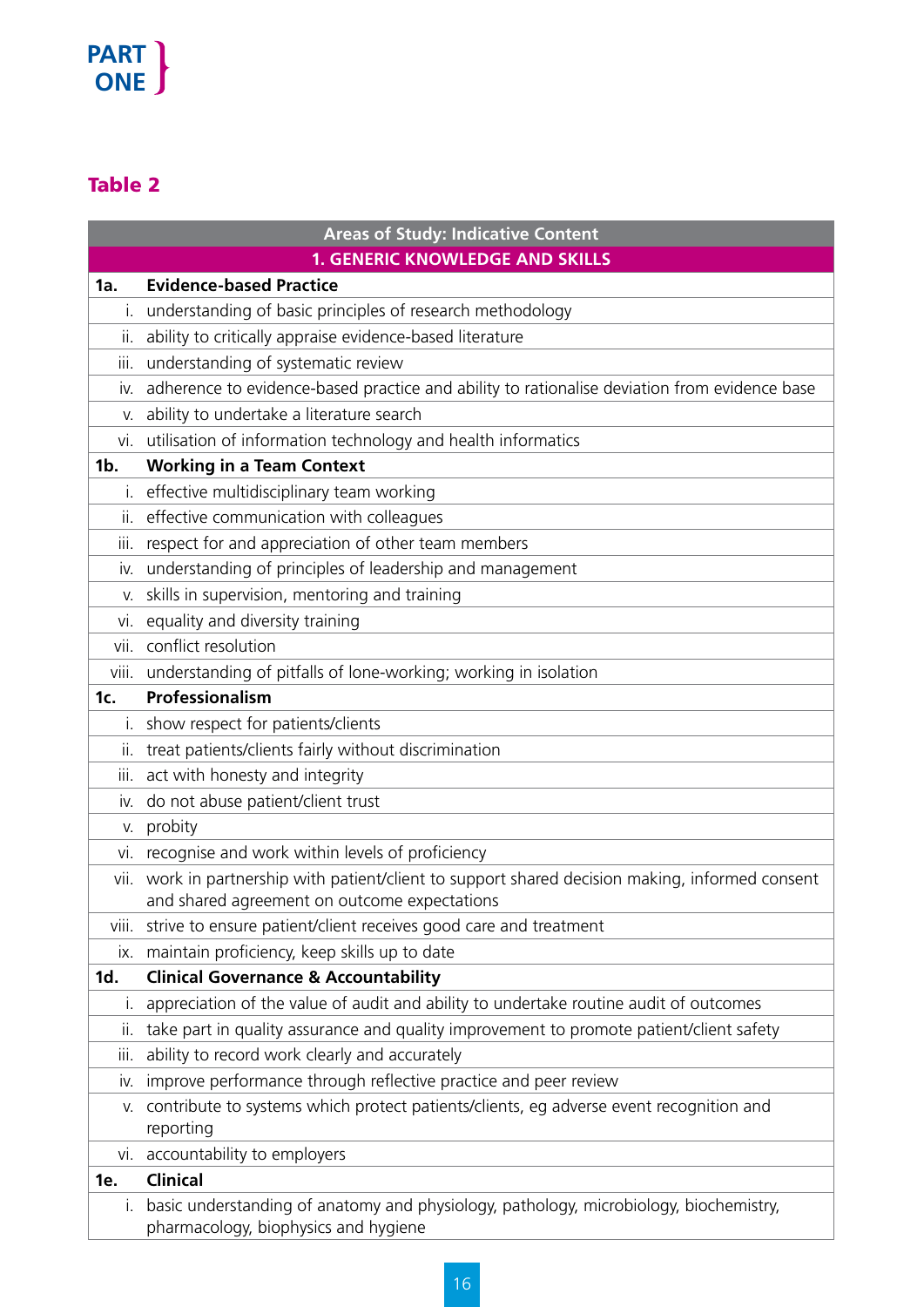|       | ii. ability to examine the patient/client, take a relevant history and assess needs to develop a<br>care plan                                                               |
|-------|-----------------------------------------------------------------------------------------------------------------------------------------------------------------------------|
|       | iii. ability to monitor and record progress against the care plan and modify appropriately if<br>required                                                                   |
|       | iv. ability to assess, evaluate and interpret risk indicators, balance risk against benefits and<br>communicate potential risks and benefits to patients/clients and others |
| V.    | ability to deal appropriately with sudden deterioration in patient's/client's physical or<br>psychological condition or with emergency situations                           |
| VI.   | numeracy skills, drug calculations required to administer medicines safely via appropriate<br>routes                                                                        |
| vii.  | understanding of drug pathways and how medicines act                                                                                                                        |
| VIII. | understanding of impacts of physiological state of patients on drug responses and safety                                                                                    |
| IX.   | understanding of pharmaco-dynamics, pharmaco-therapeutics and pharmaco-kinetics                                                                                             |
| Χ.    | knowledge of management of adverse drug events/reactions                                                                                                                    |
| xi.   | management, preparation and administration of medicines                                                                                                                     |
| xii.  | basic life support                                                                                                                                                          |
| 1f.   | Psychosocial and emotional support for patients and clients seeking cosmetic                                                                                                |
|       | procedures                                                                                                                                                                  |
| İ.    | basic knowledge of the psychology of appearance including the drivers for cosmetic<br>procedure requests                                                                    |
| ii.   | understanding of the evidence for the effectiveness of cosmetic procedures in achieving<br>psychological wellbeing                                                          |
|       | iii. awareness of high risk groups including those with mental health conditions, adolescents<br>and children                                                               |
|       | iv. knowledge of relevant NICE guidelines appropriate to this area including Obsessive<br>Compulsive Disorder (OCD) and Body Dysmorphic Disorder (BDD)                      |
|       | v. communication skills to support shared decision making, informed consent and concordance<br>in outcome expectations                                                      |
|       | vi. ability to use appropriate screening tools and questions to identify high risk groups                                                                                   |
|       | vii. ability to recognise BDD and other mental health issues                                                                                                                |
| viii. | understanding of pathways for providing psychological and emotional support, including<br>onward referral when necessary                                                    |
| IX.   | ability to manage psychological issues post-operatively, eg heightened emotional arousal,<br>unmet expectations, post decisional regret                                     |
| X.    | ability to undertake routine audit of outcomes                                                                                                                              |
| XI.   | understanding of emotional support and referral options as part of the consent process                                                                                      |
| xii.  |                                                                                                                                                                             |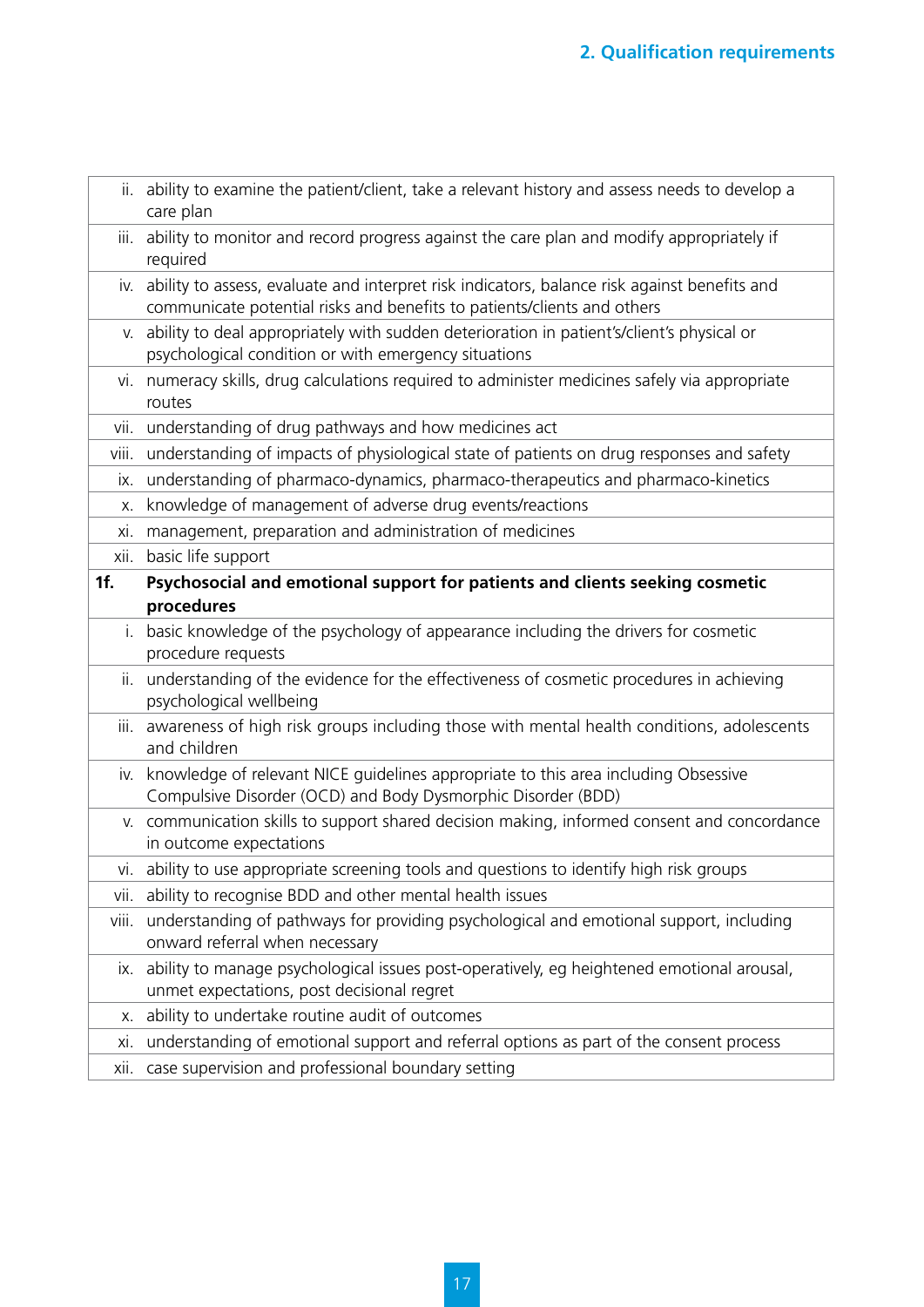| 2. COSMETIC PROCEDURE SPECIALTY SPECIFIC KNOWLEDGE AND SKILLS |                                                                                                                                                                                                                                                        |  |
|---------------------------------------------------------------|--------------------------------------------------------------------------------------------------------------------------------------------------------------------------------------------------------------------------------------------------------|--|
|                                                               | [Including patient/client consultation and assessment, treatment plan development and delivery,                                                                                                                                                        |  |
|                                                               | understanding and mitigation of risks, recognition and management of complications]                                                                                                                                                                    |  |
| 2a.                                                           | ALL MODALITIES (NB: * indicates HRS excluded):                                                                                                                                                                                                         |  |
| i.                                                            | understanding of the structure and function of the skin and hair                                                                                                                                                                                       |  |
| ii.                                                           | *understanding of skin ageing and preventative measures                                                                                                                                                                                                |  |
| iii.                                                          | *understanding of the morphology of facial ageing                                                                                                                                                                                                      |  |
| iv.                                                           | *understanding of relevant dermatological conditions/diseases, eg cherry angioma, spider naevus,<br>actinic lentigo, melasma, benign dyschromias related to sun damage, acne, hirsutism, rosacea                                                       |  |
| V.                                                            | understanding of the hair growth cycle                                                                                                                                                                                                                 |  |
| vi.                                                           | ability to perform appropriate consultation and assessment of patient/client                                                                                                                                                                           |  |
| vii.                                                          | ability to take relevant past medical history and utilise appropriate breadth of knowledge as a basis for<br>sound clinical judgement                                                                                                                  |  |
| viii.                                                         | understanding of psychosocial impact of presenting complaint and potential impact of specific treatment                                                                                                                                                |  |
| ix.                                                           | understanding of the 'Request for Treatment' approach to consent <sup>4</sup>                                                                                                                                                                          |  |
| Χ.                                                            | understanding of common health conditions which may affect treatment, eg diabetes, hypertension,<br>cardiovascular disease/stroke, autoimmune disease, immunocompromised patients, those with<br>transmissible infections, alcohol/drug abuse          |  |
| xi.                                                           | recognition that each patient/client is an individual and may require or respond differently to standard<br>procedures (eg depending on age, facial morphology, skin quality, baseline asymmetry etc) and ability<br>to tailor treatment appropriately |  |
| xii.                                                          | understanding of relevant anatomy and physiology throughout the lifespan                                                                                                                                                                               |  |
| xiii.                                                         | understanding of skin microbiology/microbiome                                                                                                                                                                                                          |  |
| xiv.                                                          | decision-making skills to develop appropriate and effective treatment plan                                                                                                                                                                             |  |
| XV.                                                           | understanding of treatment options in order to offer alternatives and/or refer on                                                                                                                                                                      |  |
| xvi.                                                          | understanding of use of combination procedures to maximise outcomes                                                                                                                                                                                    |  |
| xvii.                                                         | understanding of relative and absolute contraindications of relevant procedure                                                                                                                                                                         |  |
| xviii.                                                        | ability to deliver relevant procedure safely, effectively and proficiently                                                                                                                                                                             |  |
| xix.                                                          | understanding of limitations of relevant procedure                                                                                                                                                                                                     |  |
| XX.                                                           | development of appropriate pre-procedure and post-procedure/after care plans                                                                                                                                                                           |  |
| XXI.                                                          | understanding of relevant interactions with concomitant medications                                                                                                                                                                                    |  |
| xxii.                                                         | recognition of common side effects/complications of relevant procedure                                                                                                                                                                                 |  |
| xxiii.                                                        | recognition of serious adverse events/complications of relevant procedure                                                                                                                                                                              |  |
| XXIV.                                                         | ability to mitigate risk                                                                                                                                                                                                                               |  |
| XXV.                                                          | ability to effectively treat complications and/or refer on if appropriate                                                                                                                                                                              |  |
| xxvi.                                                         | understanding of needle-stick injury and appropriate measures                                                                                                                                                                                          |  |
| xxvii.                                                        | adequate numeracy skills to dilute and/or dose agents appropriately                                                                                                                                                                                    |  |
| xxviii.                                                       | understanding of appropriate storage of products                                                                                                                                                                                                       |  |
| xxix.                                                         | ability to utilise clean and/or sterile technique when appropriate                                                                                                                                                                                     |  |
| XXX.                                                          | recognition of differential diagnosis and signs associated with vasovagal response and management                                                                                                                                                      |  |
| XXXI.                                                         | appropriate use of topical or local anaesthetic, understanding of risks/benefits, and recognition and<br>treatment of adverse reactions                                                                                                                |  |
| xxxii.                                                        | ability to take photographs both pre and post-treatment photography and understand how they<br>should be used                                                                                                                                          |  |

<sup>4</sup> http://www.ncbi.nlm.nih.gov/pmc/articles/PMC3025230/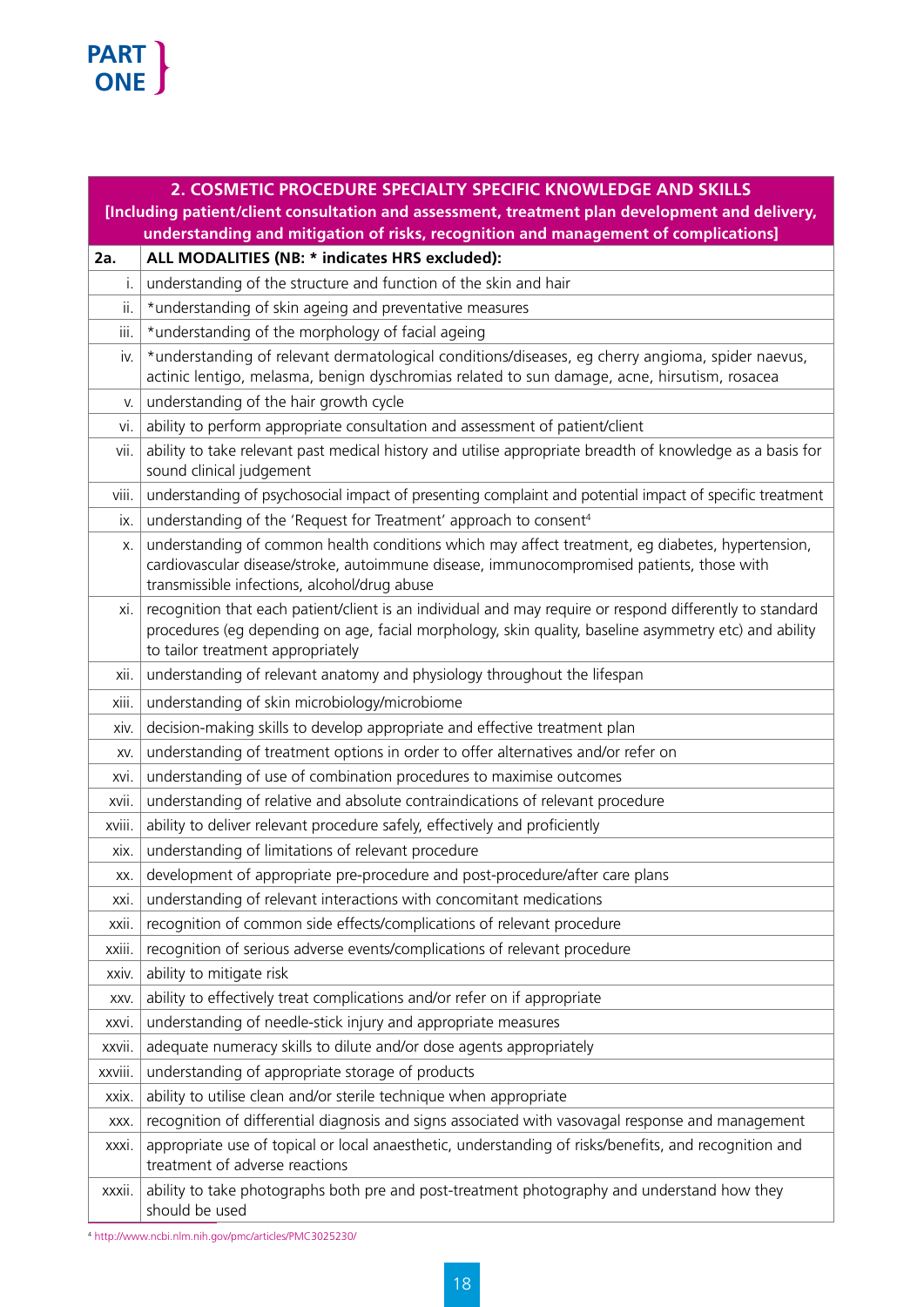#### **MODALITY SPECIFIC KNOWLEDGE AND SKILLS**

**Level 7 (Postgraduate level)**

Successful completion of training enables practitioners to:

*Perform hair restoration surgery (GMC-registered practitioners with a licence to practise only)*

#### **2b. Hair Restoration Surgery (HRS)**

- i. understanding of epidemiology and demographics of hair loss, including ethnic variation
- ii. recognition of common causes of scarring and nonscarring alopecia for appropriate patient/client selection
- iii. appropriate patient/client assessment with accurate identification of aetiology of hair loss – androgenetic, non-androgenetic or a combination
- iv. ability to offer treatment options for androgenetic, nonandrogenetic or combination hair loss
- v. ability to assess current hair loss and anticipate future pattern development for aesthetically pleasing placement of grafts
- vi. understanding of graft preparation techniques
- vii. ability to dissect and trim follicular unit grafts derived from strip or follicular unit extraction (FUE) methods
- viii. ability to extract grafts incised for FUE by a doctor or doctor-directed robot
- ix. ability to place follicular unit grafts appropriately and accurately
- x. knowledge of principles of good surgical practice/ technique
- xi. in depth knowledge of medical and surgical management of hair loss and reconstruction techniques
- xii. understanding risks and benefits of hair restoration surgery
- xiii. knowledge of pre-operative preparation, and appropriate intra- and post-operative care
- xiv. recognition and management of hair restoration surgery complications
- xv. recognition and management of emergency situations in hair restoration surgery
- xvi. safe, effective delivery of primary and reconstructive hair restoration surgery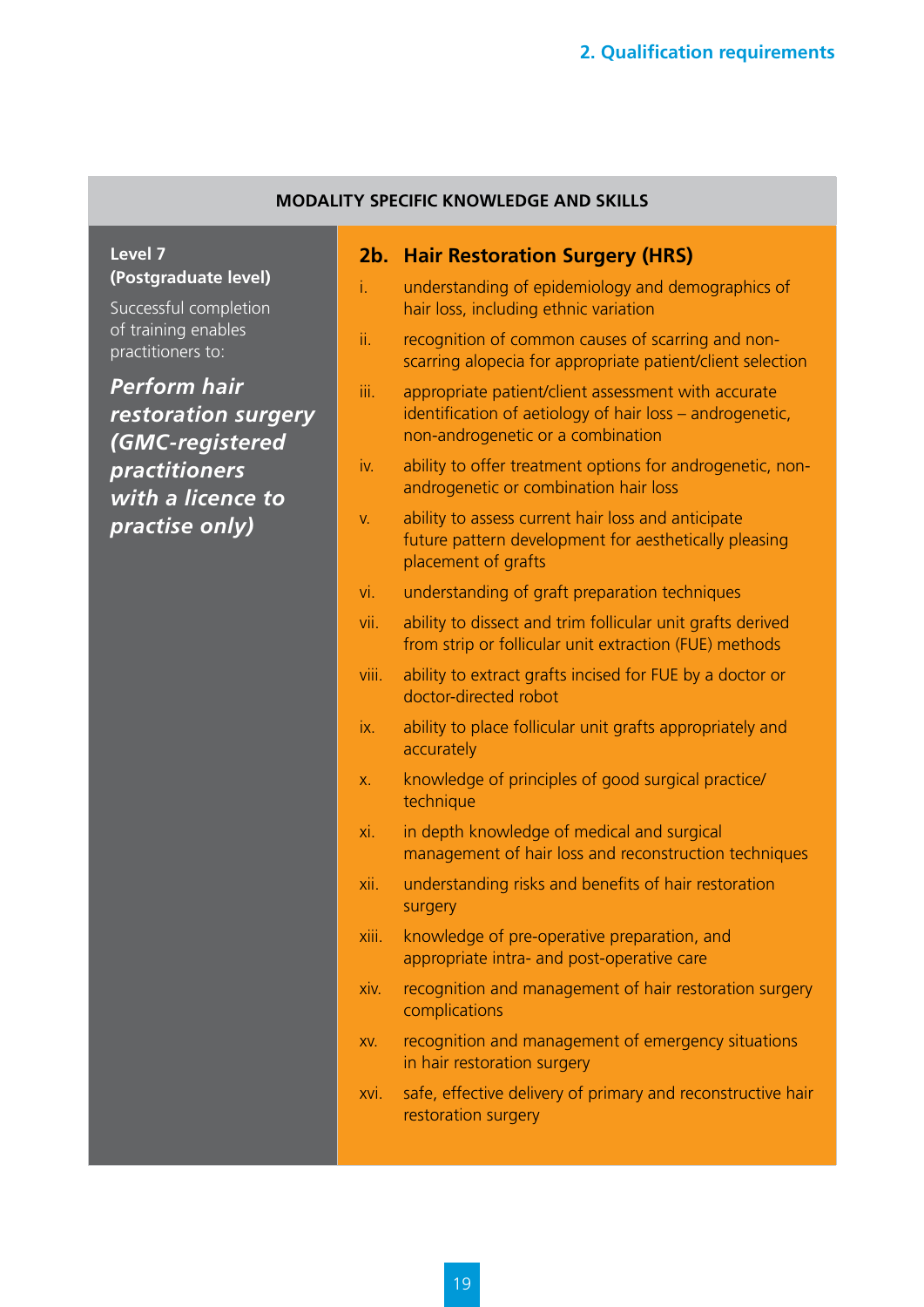**Level 7 (Postgraduate level)**

Successful completion of training enables practitioners to:

*Administer botulinum toxins (under supervision of independent prescriber)*

#### **Level 6 (Degree level)**

Practical skills training under supervision will include:

### *Administration of botulinum toxins to upper face*

#### **2c. Botulinum Toxins (BTs)**

- i. in depth understanding of facial and neck anatomy including relevant vessels, nerves and muscles
- ii. understanding of static and dynamic wrinkling
- iii. familiarity with the concepts of youth and attractiveness with regards to eyebrow shape and facial contours and symmetry which can be modified or enhanced using BTs
- iv. understanding of age-related changes which may impact appropriate use of BTs
- v. identification of contraindications for use, eg pregnancy, breast feeding, history of neuromuscular disorder
- vi. understanding of biochemistry and pharmacology (eg dilution, diffusion, onset and duration of action, metabolism, toxicity) of various BTs
- vii. understanding of mechanism of action of BTs, effects at neuromuscular junction and acetylcholine blockade
- viii. ability to reconstitute and store various BTs appropriately
- ix. knowledge of manufacturers' guidelines and ability to justify deviation from
- x. accurate and appropriate injection technique and product placement (eg dose and site)
- xi. ability to adjust toxin dose and placement for individualised treatment
- xii. understanding of potential risks including facial asymmetry, ptosis, dry eyes, drooling, lip drooping, difficulty speaking or swallowing, dry mouth, respiratory distress
- xiii. understanding of patient/client's occupation and how this may affect management options
- xiv. knowledge of common treatment areas, danger zones and high risk areas
- xv. ability to recognise and correct suboptimal outcomes using knowledge of facial muscle interactions
- xvi. knowledge and understanding of the molecular structure of BTs and mode of action of each component
- xvii. understanding of various BT products and how their doses correlate to each other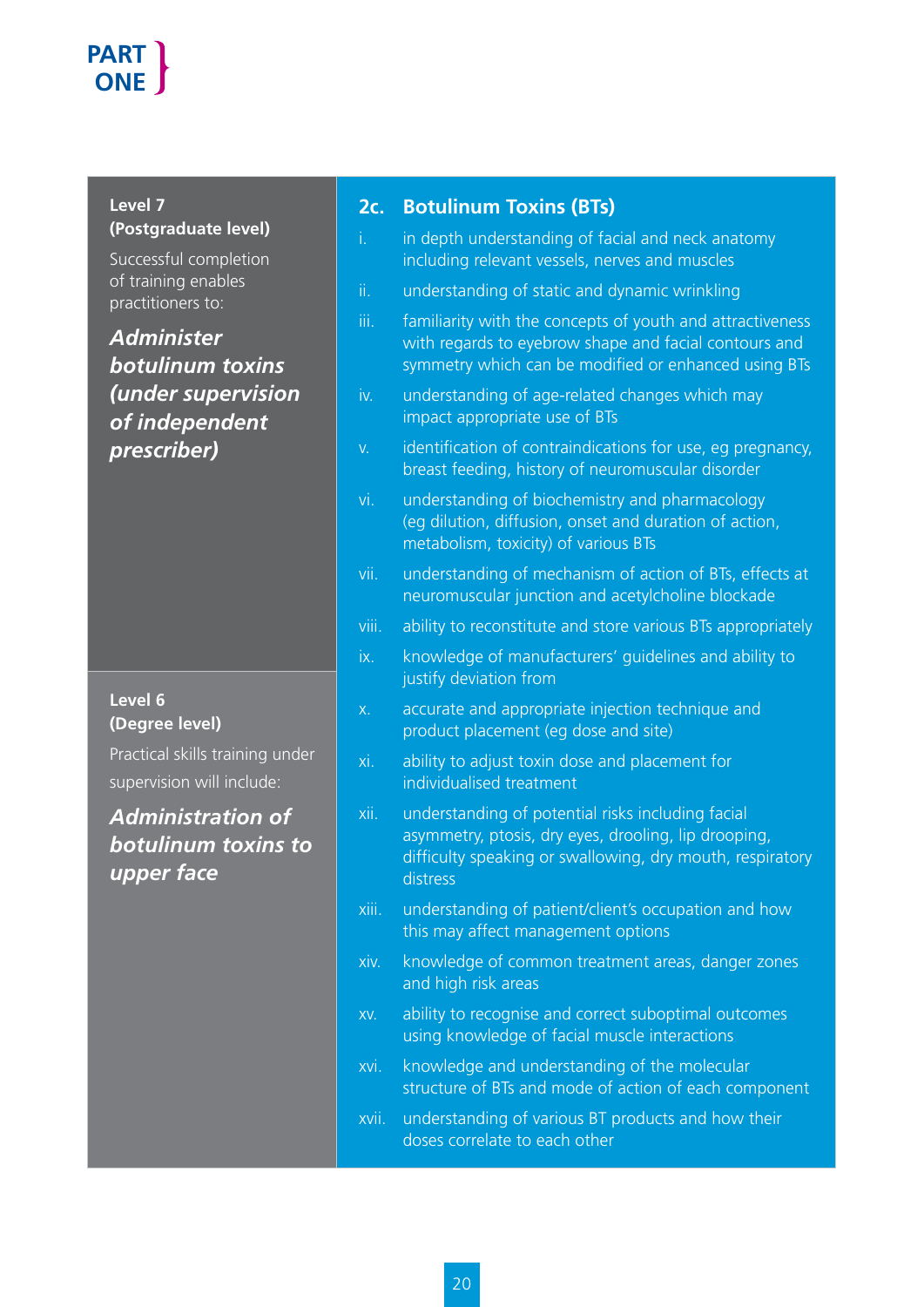#### **Level 7 (Postgraduate level)**

Successful completion of training enables practitioners to:

*Administer permanent fillers (GMC-registered practitioners with a licence to practise only)*

*Administer dermal fillers (under supervision of independent prescriber*

#### **Level 6 (Degree level)**

Practical skills training under supervision will include:

*Administration of temporary/ reversible fillers for lines and folds (precluding complex zones)*

#### **2d. Dermal Fillers (DFs)**

- i. in depth understanding of facial anatomy including relevant vessels, nerves, muscles and fat pads
- ii. understanding of volume changes associated with ageing and impact on appearance
- iii. understanding of conventional concepts of youth, beauty and attractiveness in relationship to facial shape, balance and proportion, skin folds and wrinkles
- iv. appropriate patient assessment with in depth analysis of wrinkles, folds, facial shape and contour and development of appropriate treatment plan
- v. understanding of biochemistry, pharmacology of various types of dermal filler: permanent, semi-permanent and temporary; replacement vs stimulatory; with or without local anaesthetic
- vi. ability to choose best product for individual need
- vii. familiarity with mechanistic action of stimulatory fillers
- viii. knowledge of the skin microbiome and need for sterile technique to mitigate risk of infection or biofilm formation, eg particularly with permanent fillers or deep placement using cannula
- ix. knowledge of various injection techniques eg threading, depot, fanning
- x. dosage placement of product at appropriate anatomical site (eg nasolabial folds, marionette lines, lips, tear trough)
- xi. placement of product at appropriate tissue depth (eg intradermal, sub dermal, periosteal)
- xii. knowledge of needle vs cannula technique, understanding of pros/cons and ability to use appropriately
- xiii. knowledge of common treatment areas, danger zones and high risk areas (eg periorbital, temple)
- xiv. relative risks of common treatment areas (eg glaballa, nasolabial folds and vascular compromise)
- xv. recognition of specific severe adverse events including vascular occlusion/embolisation (which can lead to skin necrosis and scarring or permanent blindness) and expedient delivery of required emergency treatment
- xvi. understanding and recognition of specific adverse events including hypersensitivity, biofilm, granuloma, nodule formation with suppuration and abscess formation and treat or refer on appropriately
- xvii. ability to use hyaluronidase if appropriate eg recognition of appropriate indication, accurate dilution and administration, knowledge of complications and adverse events with hyaluronidase use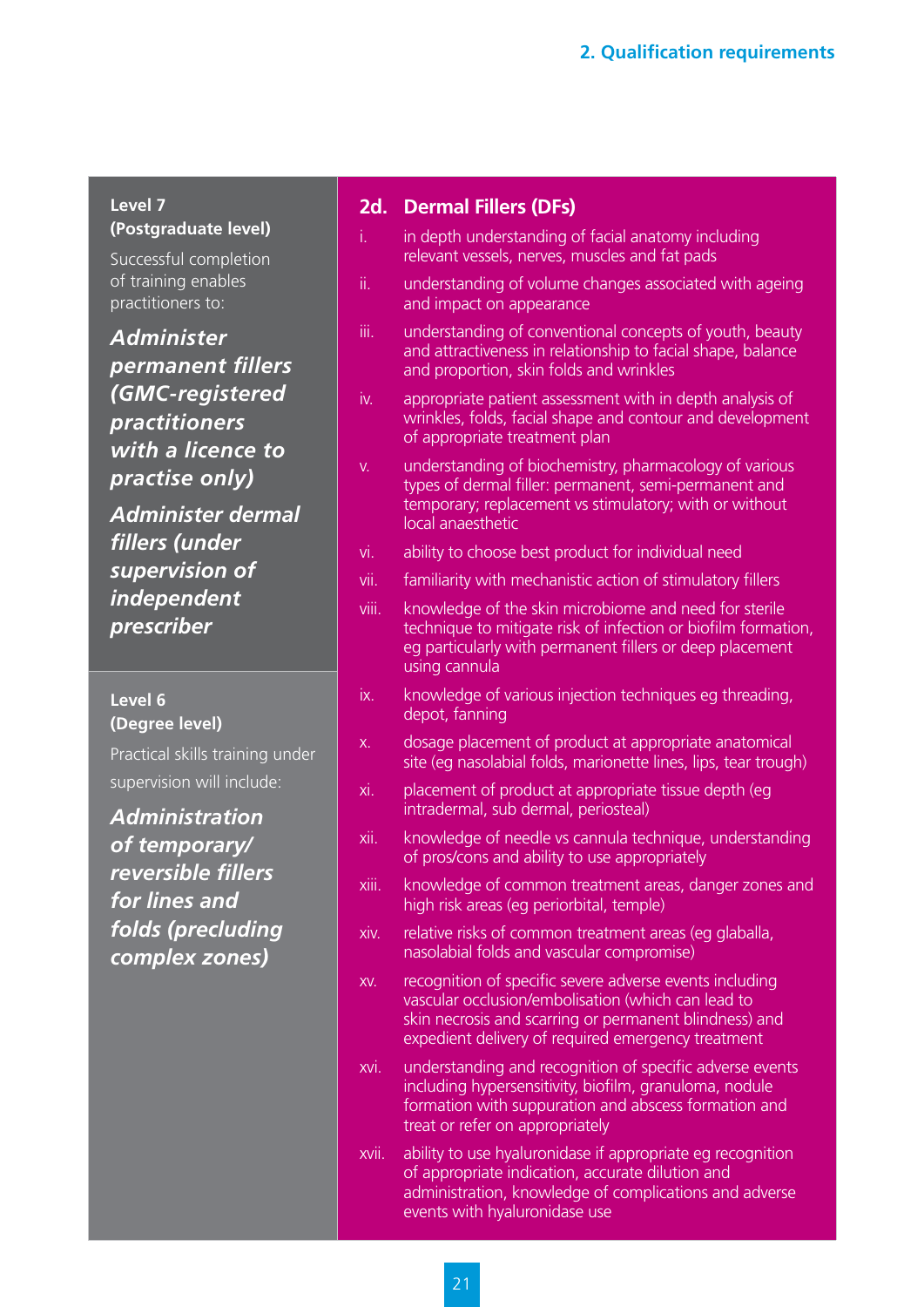#### **Level 7**

#### **(Postgraduate level)**

Successful completion of training enables practitioners to:

*Fully ablative skin treatments (ie non-fractional resurfacing) (GMC-registered practitioners with a licence to practise only)*

*Laser treatments of any sort within the periorbital rim excluding treatments on or within the eyeball (under supervision of a clinical professional)*

#### **Level 6 (Degree level)**

Successful completion of training enables practitioners to:

*Deliver ablative fractional laser treatments (exluding periorbital rim)*

*Use laser and IPL treatments for generalised and discrete pigmented lesions (excluding periorbital rim)*

### **Level 5**

**(Foundation degree level)** Successful completion of training enables practitioners to:

*Use laser treatments for tattoo removal (excluding periorbital rim)*

*Use laser and IPL treatments for benign vascular lesions (excluding periorbital rim)*

#### **Level 4 (Foundation degree Year One level)**

Successful completion of training enables practitioners to:

#### *Use lasers and IPL for hair removal/reduction (excluding periorbital rim)*

*Use non ablative lasers, IPL and LED for photorejuvenation, including sun induced benign dyschromia ((excluding periorbital rim)*

*Use LED for clinically diagnosed acne vulgaris*

#### **2e. Lasers, IPL and LED (LIPLED)**

- i. understanding of basic principles of physics which underpin clinical application of lasers, IPL and LED treatment
- ii. strict adherence to safety protocols including eye protection
- iii. understanding of risks for patients/clients, practitioners and people outside the room and risk assessment requirements
- iv. understanding of maximum permissible exposure and nominal ocular hazard distance
- v. awareness of hazards to eye and skin from accidental exposure and reflection
- vi. knowledge that various wavelengths will penetrate skin and eye tissue differently, depending on diffusion properties
- vii. familiarity with various laser, IPL and LED delivery systems and optical radiation-tissue interactions
- viii. optimisation of clinical outcomes using appropriate devices and treatment parameters
- ix. ability to recognise common benign skin lesions and conditions such as cherry angioma, spider naevus, rosacea, actinic lentigo, melasma, acne vulgaris and benign dyschromias<sup>5</sup>
- x. understanding the limitations of laser, IPL and LED in the treatment of common benign skin lesions and conditions and when to refer on
- xi. dealing with complications
- xii. contraindications for the use of laser, IPL and LED
- xiii. appropriate patient selection including skin type, indication and treatment choice
- xiv. appropriate skin preparation and role of test patch
- xv. knowledge of various tattoo types, inks and pigments
- xvi. appropriate wavelength selection for specific pigments
- xvii. awareness of alternative methods of tattoo removal
- xviii. knowledge of alternative methods of hair removal
- xix. knowledge of alternative procedures for common benign skin lesions and conditions
- xx. knowledge of Q-switched laser technology and difference between active and passive
- xxi. knowledge of fractional and non-fractional delivery
- xxii. ablative laser wavelengths and pulse durations vs nonablative wavelengths
- xxiii. effects of different pulse lengths
- xxiv. effects of different beam diameters
- xxv. provision of appropriate postoperative instructions including wound care and sun protection
- xxvi. knowledge of manufacturer device manuals and protocols
- xxvii. knowledge of manufacturer/supplier guidelines and device training

NOTE: All elements of the 'Core of Knowledge' (CoK) for Laser Protection is covered within 2c or 4

5 See Glossary for further clarification on conditions included in the terms 'Benign vascular lesions' and 'Benign dyschromias'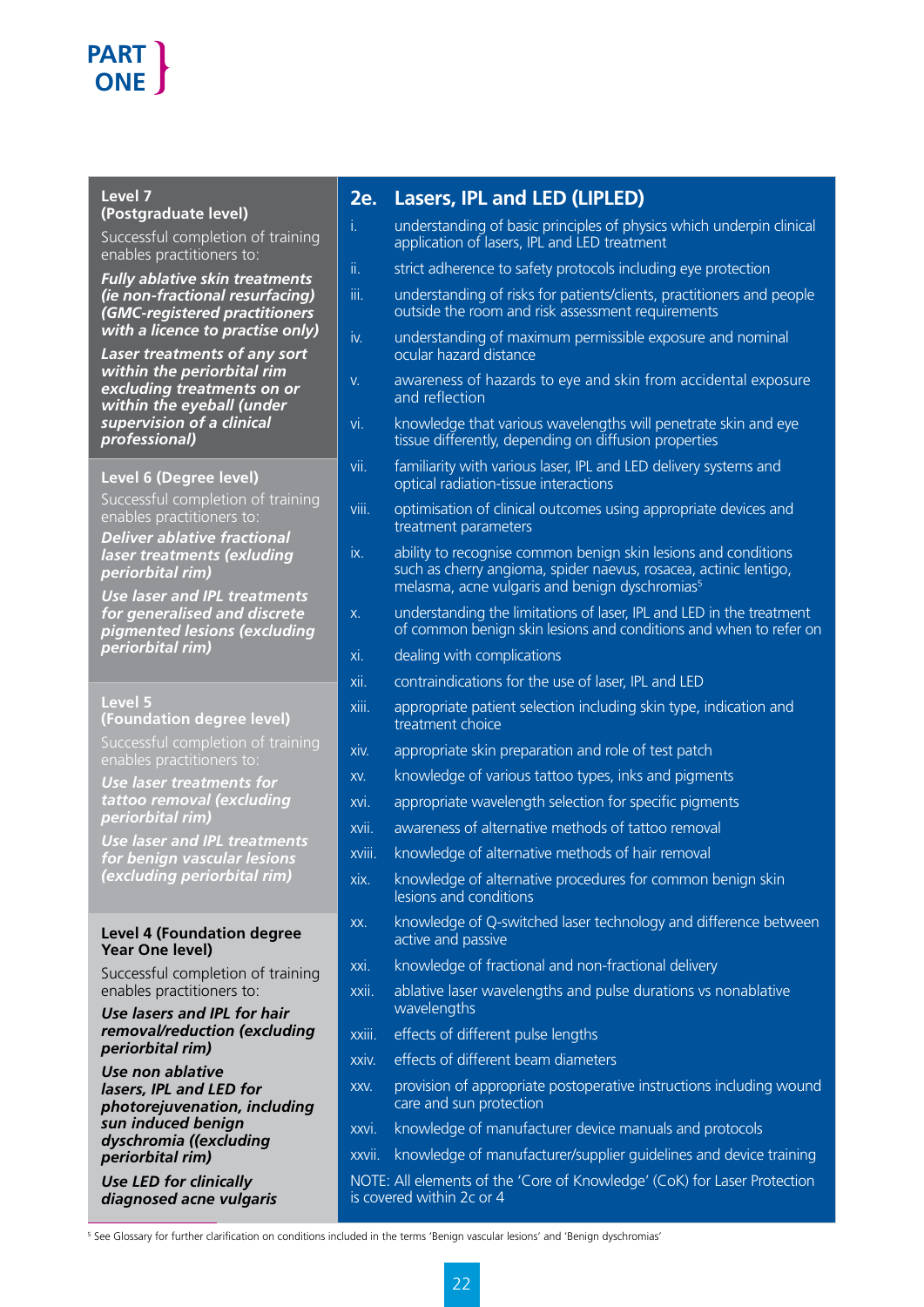#### **Level 7**

**(Postgraduate level)**

Successful completion of training enables practitioners to:

*Administer full face phenol peels and injection lipolysis into superficial fat (GMCregistered practitioners with a licence to practise only)*

*Deliver mesotherapy with pharmaceutical strength topical agents, medium depth chemical peels and localised phenol peels (under supervision of an independent prescriber)*

#### **Level 6 (Degree level)**

Successful completion of training enables practitioners to deliver (subject to oversight of clinical professional):

*Mesotherapy without/without homeopathic topical treatment*

*Superficial chemical peels to Grenz zone*

≤*1.5 mm microneedling with manual device,* ≤*1.0mm power assisted microneedling and*  ≥*1.5mm microneedling for non facial areas*

**Level 5 (Foundation degree level)**

*0.5-1.0mm microneedling with manual device*

#### **Level 4 (Foundation degree Year One level)**

Successful completion of training enables practitioners to:

≤*0.5mm microneedling with manual device*

*Very superficial chemical peels to stratum corneum*

#### **2f. Chemical Peels and Skin Rejuvenation (CPSR)**

- i. evidence base and mechanistic understanding of common skin rejuvenation techniques
- ii. understanding of skin anatomy—epidermis (stratum corneum and viable epidermis), dermis (papillary and reticular), hypodermis
- iii. understanding of skin appendages (hair follicle, sebaceous gland, sweat gland/duct)
- iv. understanding of depth of penetration of peel
- v. understanding of wound healing mechanisms
- vi. ability to accurately assess Fitzpatrick skin type
- vii. recognitions of comedonal vs inflammatory and cystic acne and step-ladder algorithms of appropriate treatment
- viii. understanding of cutaneous wrinkling vs skin folds secondary to deeper anatomical changes
- ix. biochemistry and pharmacological or physiological actions of specific peeling agents, agents used with mesotherapy and microneedling
- x. understanding of pharmacological actions of lipolytic agents used with injection and mechanism of action of tissue response
- xi. understanding of microneedling including efficacy and risks associated with needle depth
- xii. understanding of appropriate clinical indications for various chemical peels, microneedling and mesotherapy
- xiii. understanding of appropriate clinical indications for injection lipolysis
- oedema, pain)
- (eg reactivation of Herpes Simplex Virus (HSV), superficial infection) and mitigate risks
- permanent complications (eg hyper or hypo pigmentation, cellulitis, scarring, textural changes and nodules, cardiotoxicity,
- xvii. recognition of high risk areas of treatment and danger zones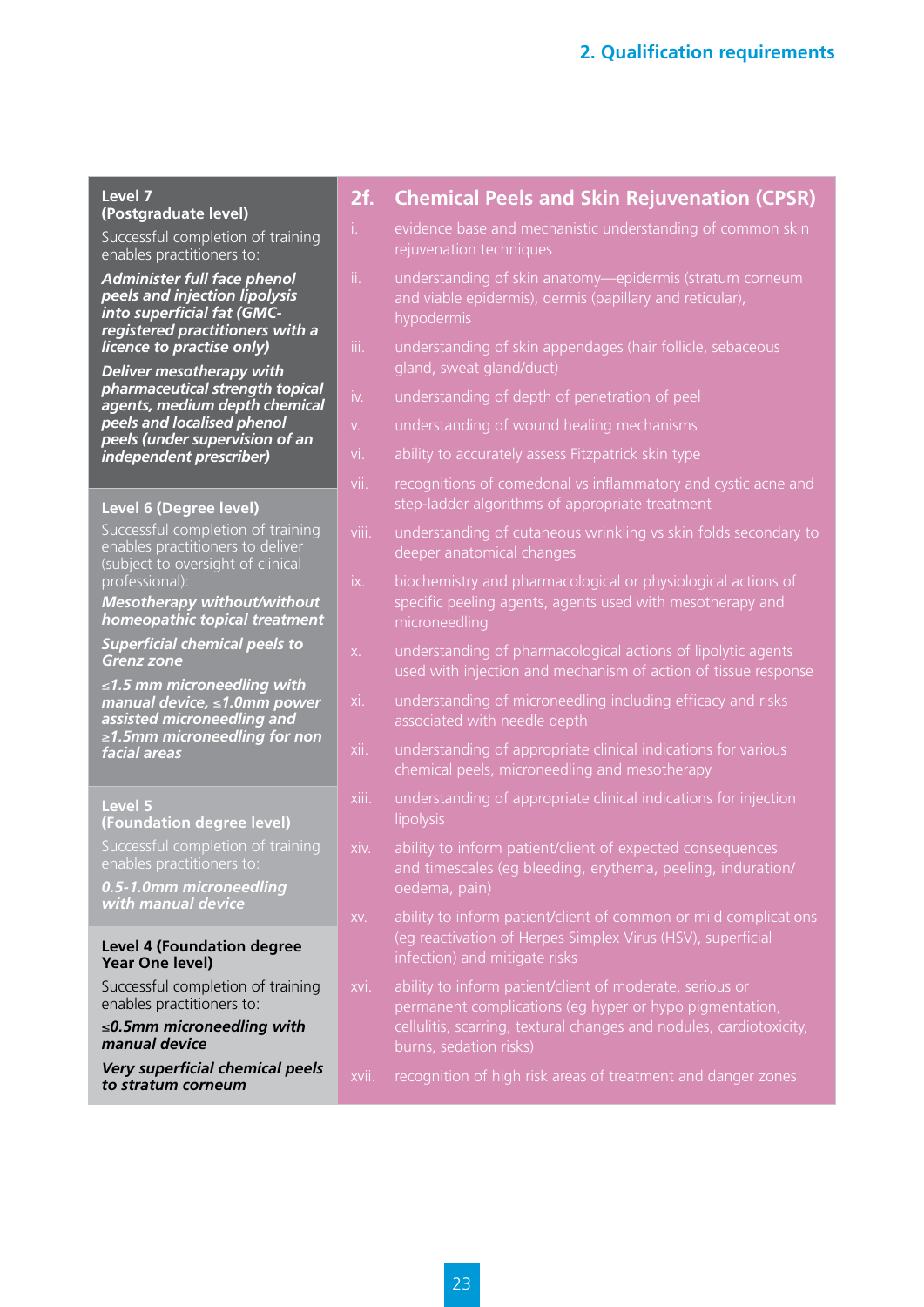|    | <b>3. LAW, POLICY AND ETHICS</b>                                                                                                                                                                                |    | 4. FACILTIES, PREMISES,<br><b>HEALTH &amp; SAFETY</b>                                      |
|----|-----------------------------------------------------------------------------------------------------------------------------------------------------------------------------------------------------------------|----|--------------------------------------------------------------------------------------------|
| a. | understanding of principles of informed<br>consent and mental capacity                                                                                                                                          | a. | health, safety and welfare of patients/clients<br>and staff                                |
|    | b. awareness of vulnerable patient/client groups:                                                                                                                                                               | b. | infection prevention and control                                                           |
|    | children, learning disability, mental health,<br>emergency situations                                                                                                                                           | C. | fire safety regulation                                                                     |
| C. | equality, diversity and human rights                                                                                                                                                                            | d. | health and safety regulation                                                               |
| d. | legal basis for practice, liability and indemnity                                                                                                                                                               | е. | principles of risk assessment and                                                          |
| е. | principles of medical negligence                                                                                                                                                                                |    | management                                                                                 |
|    |                                                                                                                                                                                                                 | f. | moving and handling                                                                        |
| f. | information governance, confidentiality and<br>data protection                                                                                                                                                  | g. | instrument and equipment safety, servicing<br>and record-keeping                           |
| g. | manufacturer and NICE guidance                                                                                                                                                                                  | h. | emission characteristics of various equipment                                              |
|    | h. role of statutory regulation for<br>health professionals                                                                                                                                                     | i. | appropriate laser safety management<br>including role of Laser Protection Advisor          |
| İ. | GMC, NMC, GDC, HCPC, GPhC, GOC                                                                                                                                                                                  |    | (LPA) and Supervisor (LPS)                                                                 |
|    | standards, proficiency to deliver procedures<br>and insight into scope of practice                                                                                                                              | j. | understanding of relevant hazard control, eg<br>electrical fire, explosion, plume emission |
| j. | prescribing legislation and guidance relating                                                                                                                                                                   | k. | management of operating theatre if required                                                |
|    | to cosmetics and to prescribing off-label or<br>unlicensed use of medicines, and regulation<br>around remote prescribing                                                                                        | I. | product safety, appropriate storage and<br>expiry date                                     |
| k. | management of patient complaints                                                                                                                                                                                |    | m. safe storage, handling and disposal of                                                  |
| I. | legislation and regulatory controls impacting                                                                                                                                                                   |    | treatment products, equipment and waste                                                    |
|    | on cosmetic practice, eg local Authority,<br>CQC, MHRA, GMC, GDC                                                                                                                                                | n. | insight into risks of preparation and<br>administration of treatment in                    |
|    | m. knowledge of professional standards of                                                                                                                                                                       |    | non-clinical setting                                                                       |
|    | practice relating to nonsurgical cosmetic<br>practice RCS, BAD, NMC                                                                                                                                             |    | o. understanding of warning label signage                                                  |
|    | n. commercial aspects of cosmetic practice<br>and regulatory standards, eg marketing,<br>advertising, financial inducements (with<br>particular reference to CAP advice and<br>training services <sup>6</sup> ) |    |                                                                                            |

<sup>6</sup> http://www.cap.org.uk/Advice-Training-on-the-rules.aspx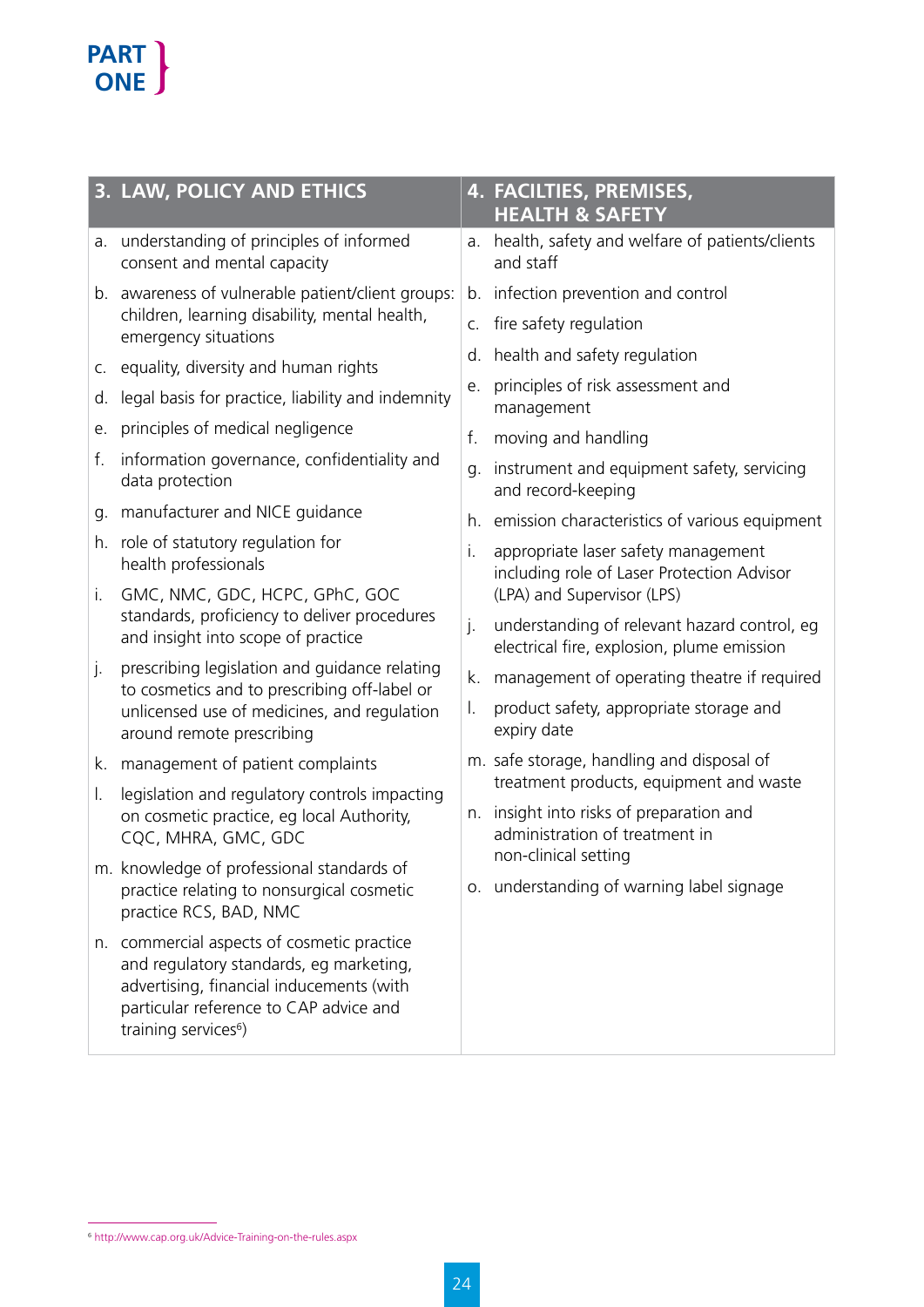- **2.12** Some generic knowledge and skills which are common to all cosmetic procedures will be shared across modalities and some will be modality specific. Delivery of procedures in each modality will be dependent on completion of the requisite compulsory modules for that modality, but there should be opportunities for practitioners to study to deliver procedures in more than one modality.
- **2.13** A number of common themes have also been identified for inclusion in the training modules for all modalities at all levels of the framework as part of a spiral curriculum, with practitioners being introduced to the themes at foundation level and then building on knowledge and skills from previous levels to deepen and integrate learning and deal with issues in an increasingly complex way. The common themes are set out in Table 3 (the numbers in brackets refer to Table 2).

#### Table 3

#### **Domain one: Knowledge**

- 1. User/patient support, engagement and involvement, patient-centered informed consent and referral pathways (1c, 1f, 2a xiv), 3f)
- 2. Treatment options and emerging treatments (2a xiv))
- 3. Evidence-based practice (1a)
- 4. Contraindications and referral to appropriate others (2a xvi) and xxiv))
- 5. Pain recognition, control, management and anaesthesia (2a xxx))
- 6. Pre-procedure, post-procedure/aftercare (2a xix))
- 7. Health and safety, treatment room safety, infection control (4a, b, g, k)
- 8. Managing complaints and service improvement (3k, 1d)
- 9. Working in teams (1b)
- 10. Adverse incident reporting (1d v))

#### **Domain two: Skills**

- 1. Risk assessment and diagnostic skills (1e iv), 2a vii), xxix)),
- 2. Consultation skills (1e ii))
- 3. Communication and interaction skills (1b ii), 1c vii), 1f v))
- 4. Supervision/mentoring and training skills (1b v))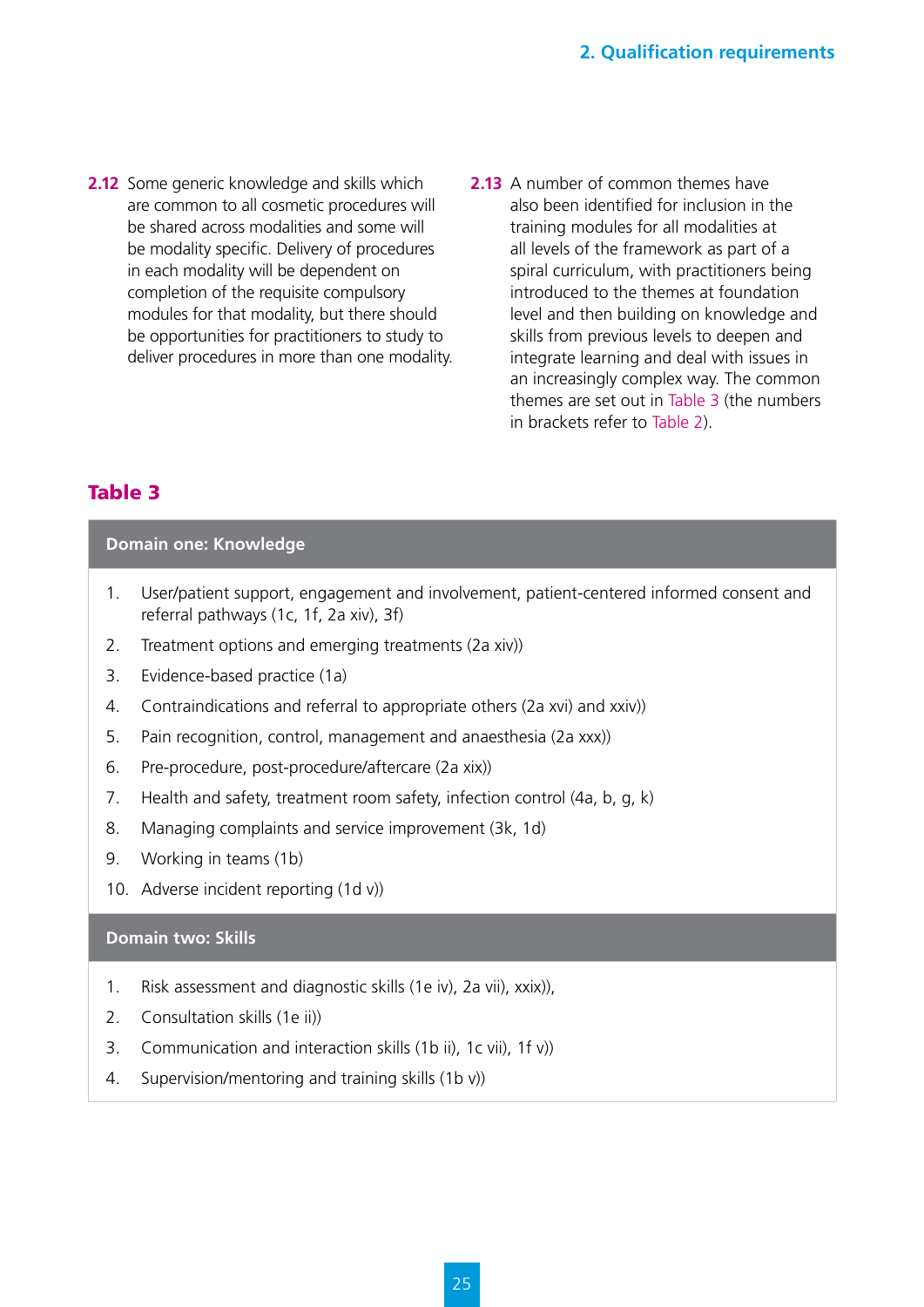- **2.14** It will be for education providers to determine **2.15** National Occupational Standards already the detailed learning outcomes for individual courses or modules of study and the number and size of required modules based on the indicative content set out in Table 2 and the practical skills training requirements. However any health care professionals who are entering learning at levels 6 or 7 will be expected to achieve the proficiencies required for procedures at levels 4 and 5 before going on to develop the practical skills for procedures at a higher level.
- exist in the beauty industry for some of the procedures able to be delivered following training at levels 4, 5 and 6 and these are listed in Table 4. Those practitioners who have a qualification which meets these standards at the appropriate level will be able to seek recognition of this qualification against HEE's requirements at the appropriate level of study.

### Table 4

| <b>HEE's qualification requirements</b>                                                                            |                    | <b>National Occupational Standards</b>                                                 |
|--------------------------------------------------------------------------------------------------------------------|--------------------|----------------------------------------------------------------------------------------|
| Use lasers and IPL for hair removal/<br>reduction                                                                  | Level 4            | SKAB34 – Reduction of hair growth using<br>intense pulsed light (IPL) or laser systems |
| Use non ablative lasers, IPL and LED<br>for photorejuvenation including sun<br>induced benign dyschromia           | Level 4            | SKAB35 – Photo rejuvenation of the skin<br>using IPL or laser systems                  |
| Deliver very superficial chemical peels<br>to stratum corneum                                                      | Level 4            | SKAB37 – Cosmetic skin peel treatments<br>(Alpha Hydroxy Acids, Beta Hydroxy Acids)    |
| Deliver $\leq 1.5$ mm microneedling with<br>manual device<br>Deliver 0.5-1.0mm microneedling<br>with manual device | Level 4<br>Level 5 | SKAB38 – Cosmetic skin needling<br>treatments                                          |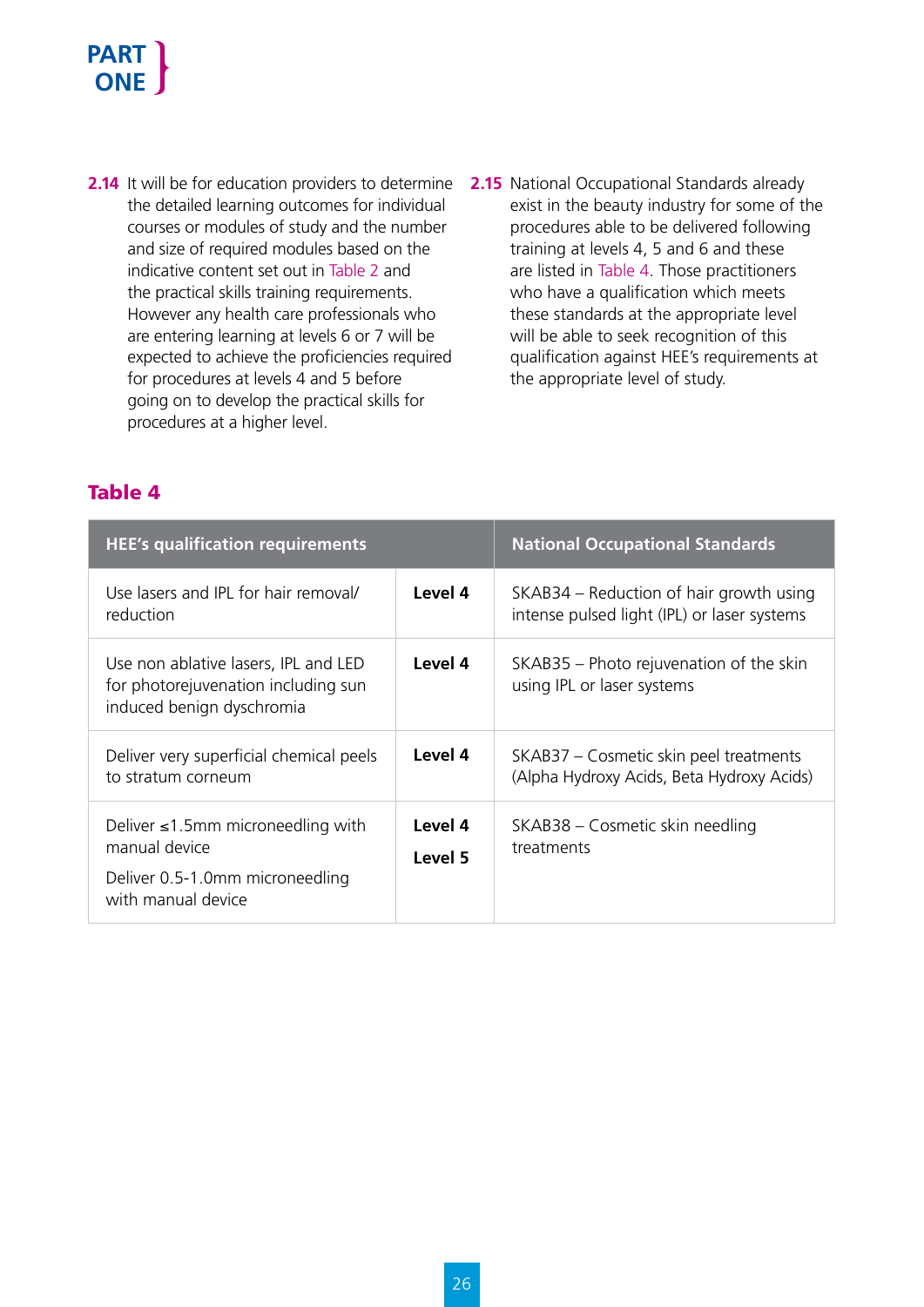**2.16** In order to practise at different levels, a practitioner will need to demonstrate that they meet the learning outcomes for that level. It will be for the education provider to determine the appropriate length of time required by practitioners to demonstrate that they have met these learning outcomes and to ensure that the programme meets national standards for notional student workload.

#### Practical skills training and supervision

- **2.17** It is important that practical skills training is integral to the programme so that the student is provided with the opportunity to observe and develop the relevant proficient practical skills under supervision. A minimum of 50% of the curriculum must be devoted to the development of practical skills, 80% of which should normally be in a practice learning environment, although the value of simulated practical learning, particularly when high fidelity simulation models are available for teaching, is recognised as a suitable alternative in some cases.
- **2.18** Practice-based learning must enable students/trainees to acquire proficiency in the treatments that they will be able to deliver following completion of the education programme either independently or subject to oversight of a clinical professional or independent prescriber. Learning outcomes may vary by work placement, and good practice in designing the educational programme would incorporate a requirement for more than one workplace learning attachment/ experience. It is anticipated that some clinics or salons will wish to establish their facility as a recognised training environment.
- **2.19** Recommendations are made in Table 5 below as to the minimum number and range of treatment opportunities which must be available for students/trainees to practise under supervision. These numbers are to be considered as a minimum, and it is acknowledged that some students/trainees will need additional opportunities to develop their proficiency over and above these minimum requirements.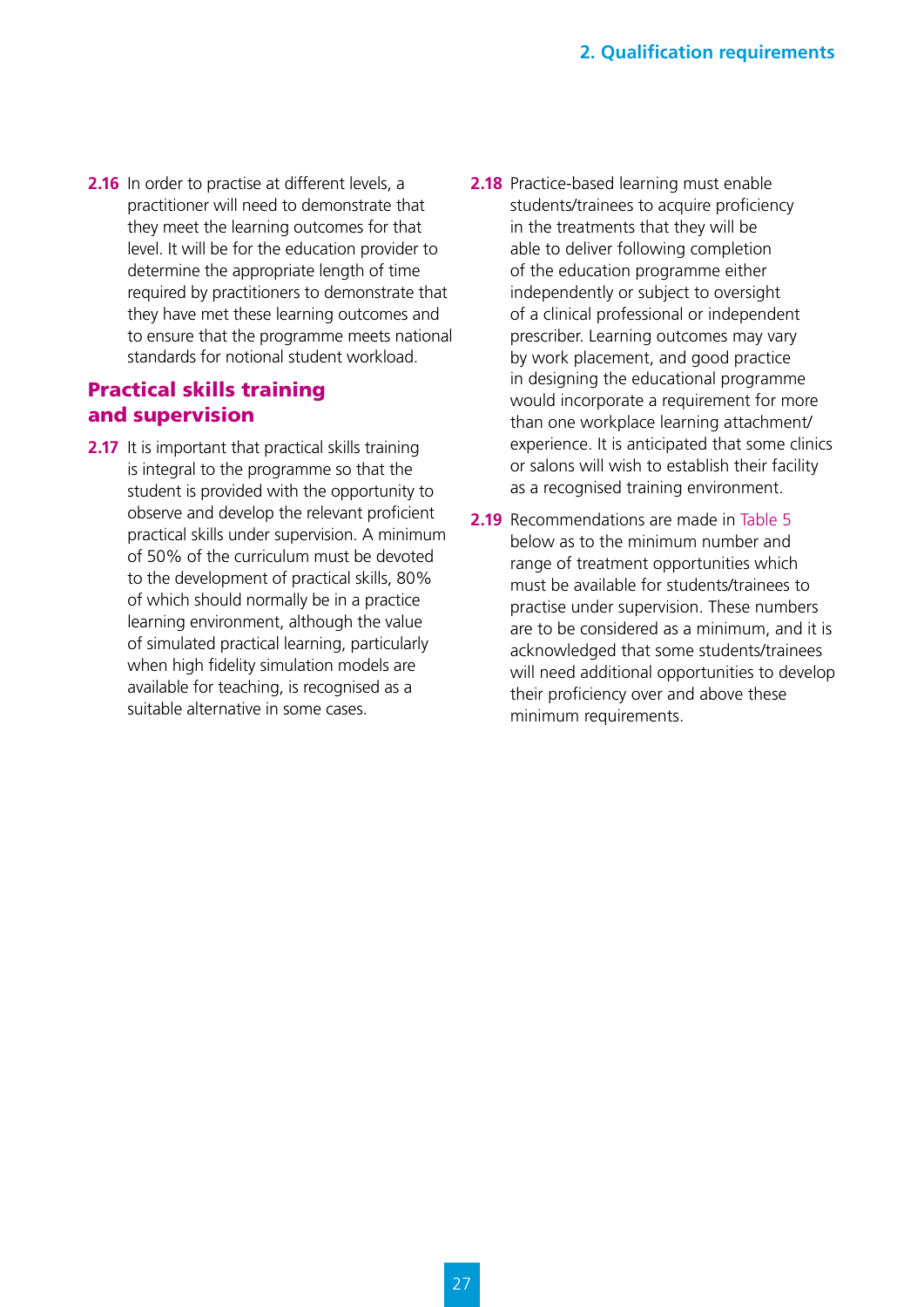### Table 5

| <b>Procedures</b> | <b>Practical skill requirements</b><br>Notes:<br>1. Each treatment undertaken should include a full clinical consultation and selection of<br>appropriate treatment parameters.<br>2. Assessment of proficiency in delivery of procedures will be undertaken by the<br>supervisor/assessor.                                                                                                                                                                                                                                                                                                                                                                                                                                                                                                                                                                                                                                                                                                                                                                                                                                                                                                                                                                                                                       |
|-------------------|-------------------------------------------------------------------------------------------------------------------------------------------------------------------------------------------------------------------------------------------------------------------------------------------------------------------------------------------------------------------------------------------------------------------------------------------------------------------------------------------------------------------------------------------------------------------------------------------------------------------------------------------------------------------------------------------------------------------------------------------------------------------------------------------------------------------------------------------------------------------------------------------------------------------------------------------------------------------------------------------------------------------------------------------------------------------------------------------------------------------------------------------------------------------------------------------------------------------------------------------------------------------------------------------------------------------|
| <b>LIPLED</b>     | Level 4<br>Use lasers and IPL for hair removal/reduction<br>• A minimum of 20 hair removal treatments on at least 3 different areas of<br>the body<br>Use non ablative lasers, IPL and LED for photore juvenation including sun<br>induced dyschromia<br>• A minimum of 10 photorejuvenation treatments<br>Level 5<br>Use laser treatments for tattoo removal<br>• A minimum of 20 tattoo removal treatments which must include tattoos of<br>more than one colour and in at least 3 different areas of the body<br>Use laser and IPL treatments for benign vascular lesions<br>• A minimum of 20 treatments which must include at least 3 different types<br>of vascular lesion in at least 2 different areas of the body.<br>Level 6<br>Use laser and IPL treatments for benign pigmented lesions<br>• A minimum of twenty 20 treatments which must include at least 3 different<br>types of pigmented lesion in at least 2 different areas of the body.<br>Deliver ablative fractional laser treatments<br>• A minimum of 10 treatments<br>Level 7<br>Deliver fully ablative skin treatments (ie non-fractional resurfacing)<br>• A minimum of 4 treatments<br>Deliver laser treatments of any sort within the periorbital rim excluding<br>treatments on or within the eyeball<br>• A minimum of 4 treatments |
|                   | For LIPLED, a patient may have treatments to different parts of their body and<br>this will count as separate treatments                                                                                                                                                                                                                                                                                                                                                                                                                                                                                                                                                                                                                                                                                                                                                                                                                                                                                                                                                                                                                                                                                                                                                                                          |
| <b>CPSR</b>       | <b>10</b> treatments for 10 different patients/clients (observation), <b>10</b> treatments for<br>10 different patients/clients (delivered under supervision) for each treatment<br>type at each level                                                                                                                                                                                                                                                                                                                                                                                                                                                                                                                                                                                                                                                                                                                                                                                                                                                                                                                                                                                                                                                                                                            |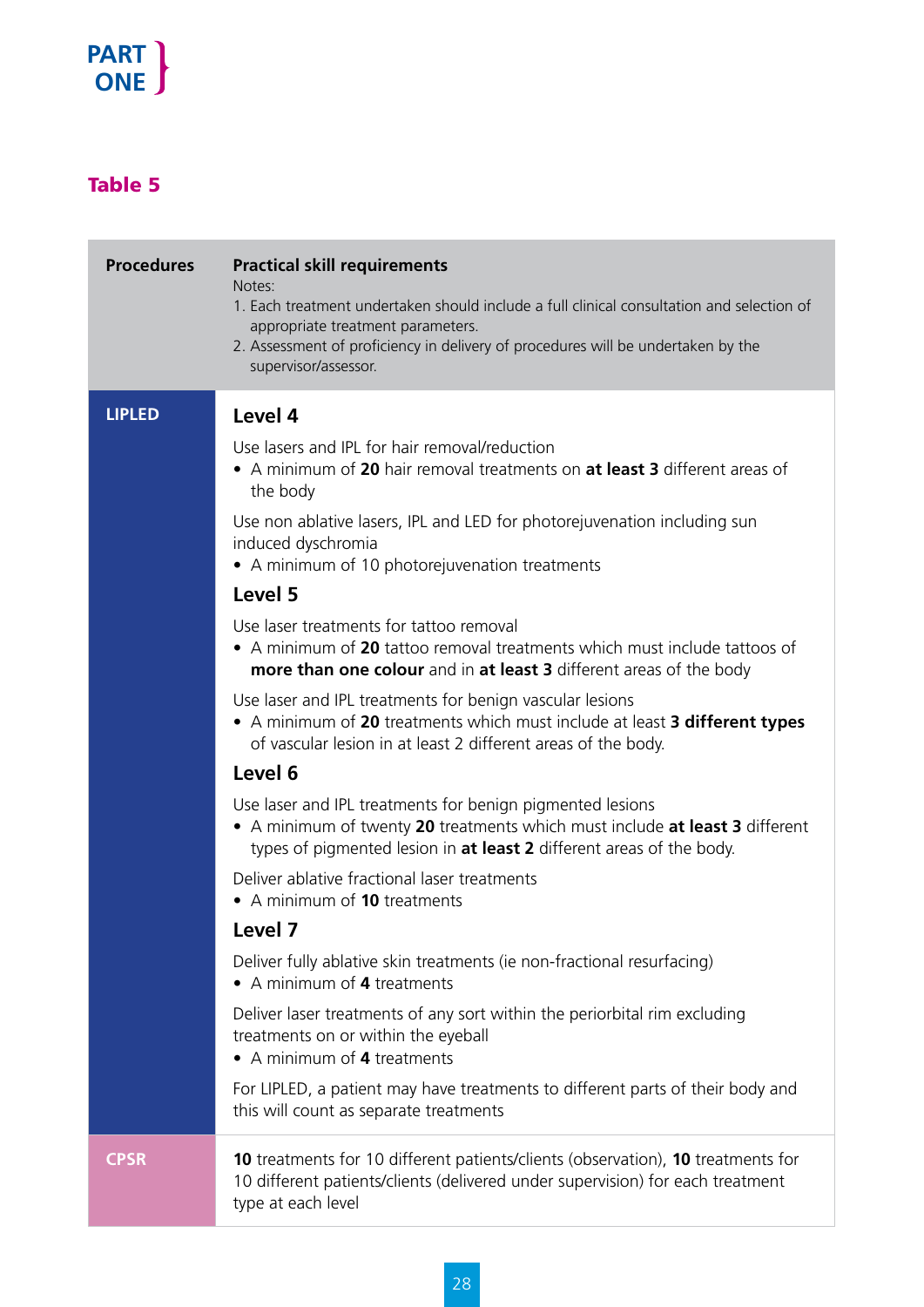| <b>BTs</b> | Level 6<br><b>10</b> treatments to upper face for 10 different patients/clients (observation),<br>10 treatments to upper face for 10 different patients/clients (under supervision)<br>Level 7<br><b>10</b> treatments for 10 different patients/clients (observation)<br>10 treatments for 10 different patients/clients (under supervision) for each<br>treatment type                                                                                                                                                                                                                                                                                                                                                                                                                                                                                                                                                                                                                                                                                                                                                                                                                                                                                                                                                                                                                                                                                                                                                                                                                                                                                                                                                                                                                                                                                                                                                                                                                                                                                                                                                             |
|------------|--------------------------------------------------------------------------------------------------------------------------------------------------------------------------------------------------------------------------------------------------------------------------------------------------------------------------------------------------------------------------------------------------------------------------------------------------------------------------------------------------------------------------------------------------------------------------------------------------------------------------------------------------------------------------------------------------------------------------------------------------------------------------------------------------------------------------------------------------------------------------------------------------------------------------------------------------------------------------------------------------------------------------------------------------------------------------------------------------------------------------------------------------------------------------------------------------------------------------------------------------------------------------------------------------------------------------------------------------------------------------------------------------------------------------------------------------------------------------------------------------------------------------------------------------------------------------------------------------------------------------------------------------------------------------------------------------------------------------------------------------------------------------------------------------------------------------------------------------------------------------------------------------------------------------------------------------------------------------------------------------------------------------------------------------------------------------------------------------------------------------------------|
| <b>DFs</b> | Level 6<br>Administration of temporary/reversible fillers for lines and folds (precluding<br>complex zones<br>• 10 treatments for 10 different patients/clients (observation), 10 treatments for<br>10 different patients/clients (delivered under supervision)<br>Level 7<br>• 10 treatments for 10 different patients/clients (observation), 10 treatments for 10<br>different patients/clients (delivered under supervision) for each treatment type                                                                                                                                                                                                                                                                                                                                                                                                                                                                                                                                                                                                                                                                                                                                                                                                                                                                                                                                                                                                                                                                                                                                                                                                                                                                                                                                                                                                                                                                                                                                                                                                                                                                              |
| <b>HRS</b> | • Patient consultation/selection for medical treatment of hair loss - 50 cases<br>• Uncomplicated patient consultation/selection for surgery - 50 cases<br>• Complicated patient consultation/selection for surgery (eg scar reconstruction<br>or revision hair transplant) $-10$ cases<br>$\bullet$ Hair line design $-$ 50 cases<br>• Strip FUT harvest (incision, dissection and closure) - 50 cases<br>• Strip FUT slivering – minimum 10 slivers in 50 cases = minimum 500 slivers.<br>The entire strip should be slivered in at least 5 of the cases.<br>• Graft cutting – minimum 50 grafts in 50 cases = minimum 2500 grafts. In<br>at least five of the cases grafts will be cut for the duration of the whole case<br>taking rest breaks as appropriate.<br>Incision making – minimum 100 incisions in 50 cases (in varied locations and<br>of varied sizes) – minimum 5000 incisions. In at least 5 cases all the incisions<br>required will be made.<br>• Graft Placing (forceps and implanter) – minimum 100 grafts implanted with<br>forceps in 25 cases and minimum 100 grafts implanted with implanters in 25<br>cases = minimum 5000 grafts placed. In at least 5 cases of each type, grafts<br>will be placed for the whole case taking rest breaks as appropriate.<br>Follicular Unit Extraction (manual non-motorised and manual mechanised)<br>$\bullet$<br>incision making – minimum 100 successful (ie follicle/follicular unit extracted<br>intact) manual non-motorised incisions in 25 patients and minimum 100<br>successful manual mechanised incisions = minimum 5000 FUE incisions. In at<br>least 5 cases all the incisions required will be made.<br>• Follicular Unit Extraction graft extraction - minimum 100 successful<br>extractions in 50 cases = 5000 FUE graft extractions. In at least 5 cases all the<br>grafts will be extracted.<br>Notes:<br>The list is not exhaustive and the numbers listed are representative but not<br>definitive. It is assumed that trainees learning strip follicular unit transplant<br>(strip FUT) technique have had previous general surgical experience. |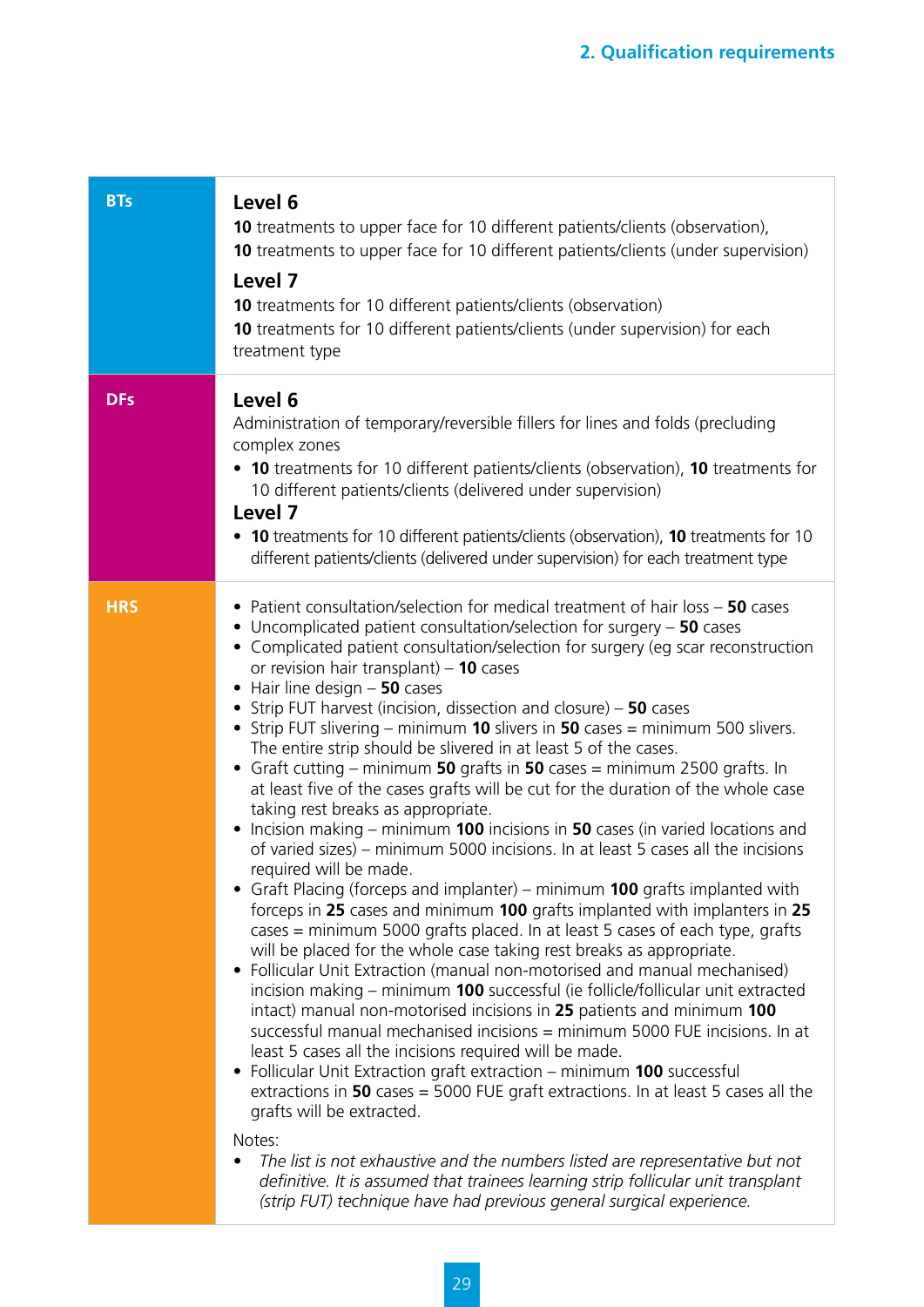- **2.20** Students/trainees will require support in both academic and practice learning environments. Trainees must have a named, designated lecturer or tutor, responsible for the totality of their learning experience, who must have a teaching qualification<sup>7</sup>. It is important that lecturers or tutors have the appropriate technical and clinical or scientific knowledge in the subject they are teaching, eg by using someone with the appropriate qualifications and experience, such as a certified Laser Protection Adviser (LPA) to deliver parts of the teaching to deliver LIPLED procedures.
- **2.21** In the practice placement(s), trainees will have one or more supervisors who will help the student/trainee develop their practical skills throughout the learning programme through observation and practice under supervision on patients/clients and will assess proficiency and achievement of learning outcomes. Education providers will be responsible for ensuring that supervisors meet the criteria set out below and will be expected to collaborate with the practise learning placement provider to ensure that supervisors/assessors have the appropriate training and support. It will be important that placement and education providers maintain a record of supervisors in order to provide an audit trail of who has assessed proficiency (which may be very important in the case of litigation) and to facilitate the updating of supervisors in line with relevant professional standards. Supervisors must:
	- a) have due regard and proficiency within the specific area of practice under assessment and be able to provide a role model for the student/trainee
	- b) be trained as a supervisor requirements to be determined by education provider
	- c) meet the qualification requirements for the treatment being supervised/assessed
- d) have a minimum of 3 years of postqualification experience delivering the procedures for which they will be supervising delivery and post-qualification delivery of a minimum of  $150<sup>8</sup>$  of the same procedures
- e) be able to take direct responsibility for the consequences of treatment and clinical management of complications, including the ability to prescribe where appropriate
- f) be able to provide evidence of contemporaneous proficiency in the treatment/s being delivered, and evidence of annual updating and of meeting any requirements for Continuing Professional Development (CPD) and revalidation
- g)have appropriate indemnity insurance
- h) for those procedures which can only be delivered under supervision following training, be able to produce evidence of completion of pre-registration clinical training, registration with a statutory regulatory body and, where appropriate, an independent prescribing qualification
- **2.22** The trainee to educator ratio should normally be as follows:
	- a) Demonstration: maximum of 10 trainees to one demonstrator
	- b) Practice placement: maximum of 4 trainees to one supervisor, but this will depend on the nature of the supervision/ assessment and the treatment type and the size of the room being used. In some cases, eg for injectable procedures, a 1:1 ratio will be required.
- **2.23** Education providers will be responsible for the 'accreditation' or auditing of practice learning environments to ensure that:
	- a) student/trainees practitioners have access to the necessary facilities, range of procedures, and support in order to develop proficiency in delivering the relevant procedures for that level of study in the relevant modality

<sup>&</sup>lt;sup>7</sup> The level of the required teaching qualification will be determined by the education provider

<sup>&</sup>lt;sup>8</sup> The requirement for a minimum number of treatments delivered may need to be reduced for treatments which are not carried out routinely, eq laser treatments

of any sort within the periorbital rim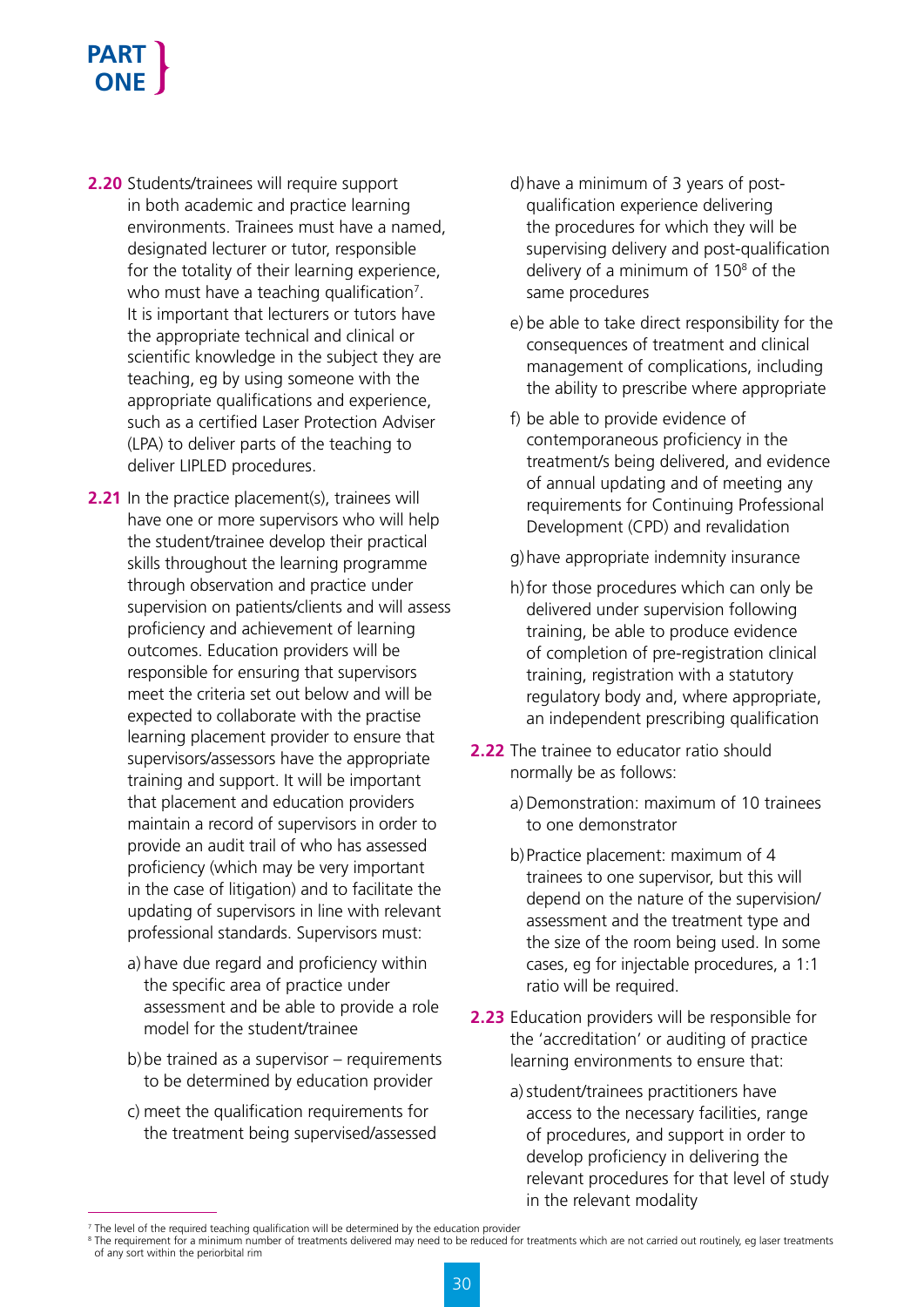- b) Patient/client care is evidence based
- c) Patients and clients are aware that students are being trained and that they can refuse the involvement of students in their treatment
- d) supervisors are appropriately trained and updated annually to meet the needs of their students/trainees
- e) there are an adequate number of supervisors to provide a safe environment for students and patients/clients
- f) students/trainees receive the appropriate level of supervision
- g) internal and external verifiers (if used) are independent of the supervisor
- h) adequate learning and teaching resources, including IT resources, are available to support learning
- i) they can be assured that the practice learning environment has the appropriate mechanisms in place to ensure that the practice based element of their training is of high quality and fit for purpose, that it provides value for money
- j) placement providers have an understanding of the requirements of the education provider and of student/trainees
- k) the practice learning provider operates a safe and effective system of care and complies with clinical and information governance requirements, with appropriate policies and procedures in place to maintain confidentiality, both related to patients and clients, staff and students/trainees
- l) there are up-to-date health and safety policies and procedures to maintain patient/client, student, staff and visitor safety at all times
- m) the placement provider receives timely feedback from student evaluations and any actions taken
- n) the provider has the appropriate insurance cover

#### Assessment

- **2.24** All education and training programmes must be assessed and certificated. The assessment of learner proficiency at sign off is essential to ensure they have mastered the skill to a high standard of care and safety, that they are able to perform the procedure independently and manage complications and that they recognise their limitations. Course documentation must include the learning outcomes and details of knowledge and skills assessed, to support recognition and accreditation of learning.
- **2.25** A range of assessment methods should be used to assess whether a student/trainee has met the required learning outcomes, testing knowledge, decision-making and the application of theory to practice. These will be determined by the education provider but should include:
	- a) a portfolio of evidence within which students/trainees can record their progress and monitor the acquisition of practical skills and theoretical knowledge and understanding and values-basedbehaviours. The portfolio may include:
	- i. Observation of procedures
	- ii. Directly observed practise
	- iii. Simulation
	- iv. Case based discussions, including looking at the emotional and psychological needs of patients/clients
	- v. Case studies
	- vi. Audit (clinical records)
	- vii. Feedback from supervisor/assessor or other members of team
	- viii. Feedback from clients/patients
	- ix. e-learning, tutorial/discussion or lecture attendance
	- x. Audio-visual media
	- xi. Assignments
	- xii. Work-based learning assessments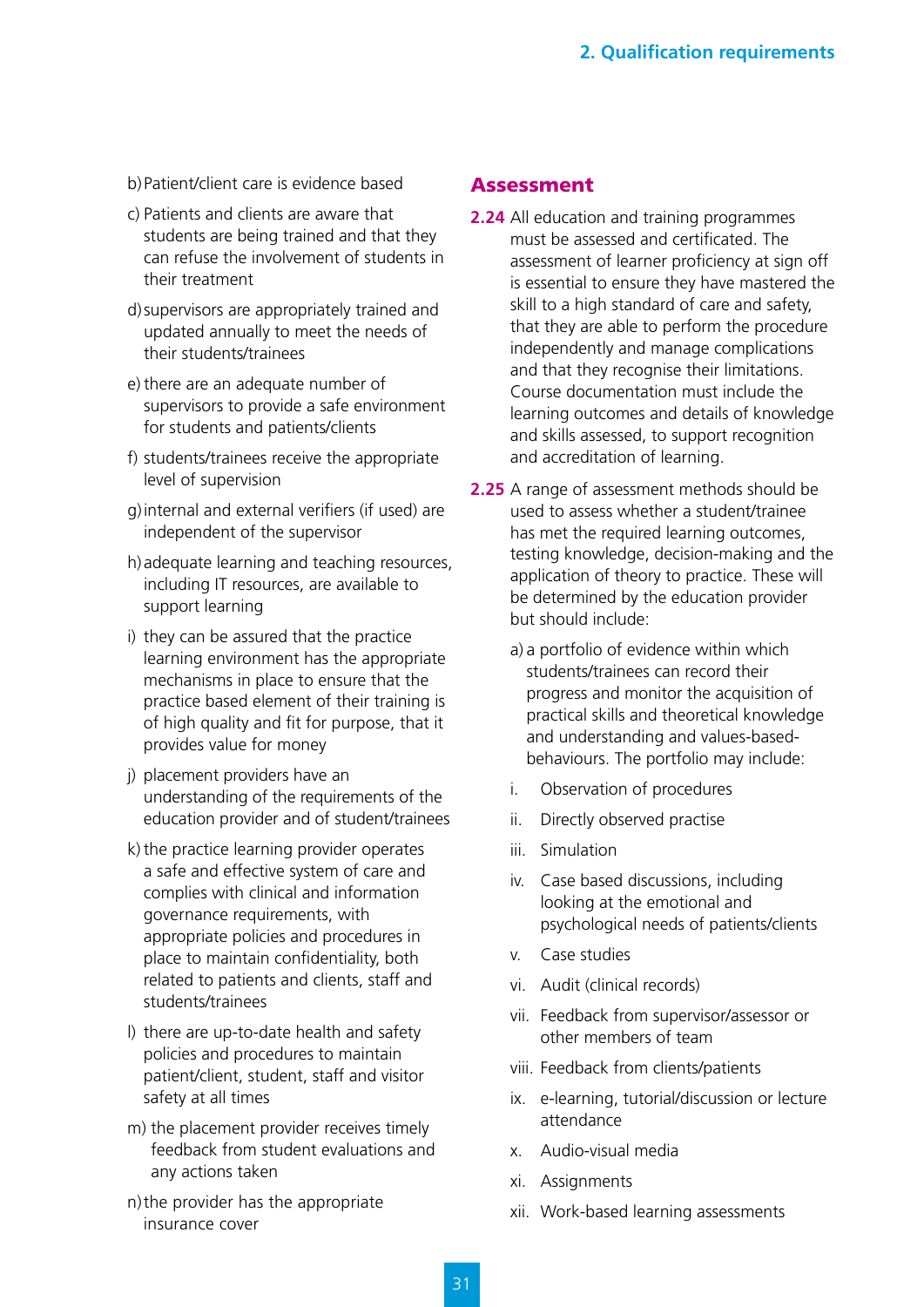- xiii. Reflection
- xiv. Critical incident recording, analysis and reporting
- xv. Evidence of prior learning or attainment
- b) a summative examination of practical skills in a simulated learning environment or setting relevant to the student/trainee's area of practice which takes into account the total client/patient experience, supported by a 'final sign off' of proficiency to meet the requisite standard of proficiency
- c) satisfactory demonstration of proficiency in required skills, taking into account the student/trainee's value-based behaviours, empathy and compassion, respect for client/patients and reflection on learning
- d)written assessments and examinations
- **2.26** Training to meet requirements at each level of training for each modality (including satisfactory completion of assessments) must be completed within five years following commencement. Education providers must ensure that the trainee's acquired knowledge and skills remain valid to achieve the required proficiencies and, where appropriate, to progress to the next level of training.

#### Clinical oversight of procedures following qualification

- **2.27** In supporting the Keogh review recommendations, it is not HEE's intention to exclude any practitioners from delivering cosmetic procedures or to deny training to any industry sectors, as this might encourage practitioners to practise without training or with training which does not meet the standards recommended by HEE which could consequently undermine patient safety. Rather than seeking to exclude practitioners who do not have clinical training, Keogh sought to address the patient safety aspect by requiring professional/clinical oversight of nonhealthcare practitioners for some more complex procedures, and this is the approach underlying these qualification requirements. This recognises the risks associated with certain procedures and the need for practitioners to have access to and support from experienced clinicians who are able to deal with medical emergency situations and complications and, where appropriate, have independent prescribing rights. We recognise that the requirements for clinical supervision may need to be reviewed in future when the qualifications framework is fully embedded.
- **2.28** Table 6 indicates which groups of health professionals are eligible to provide oversight for specific treatments (subject to meeting the additional requirements set out below in paragraph 2.30.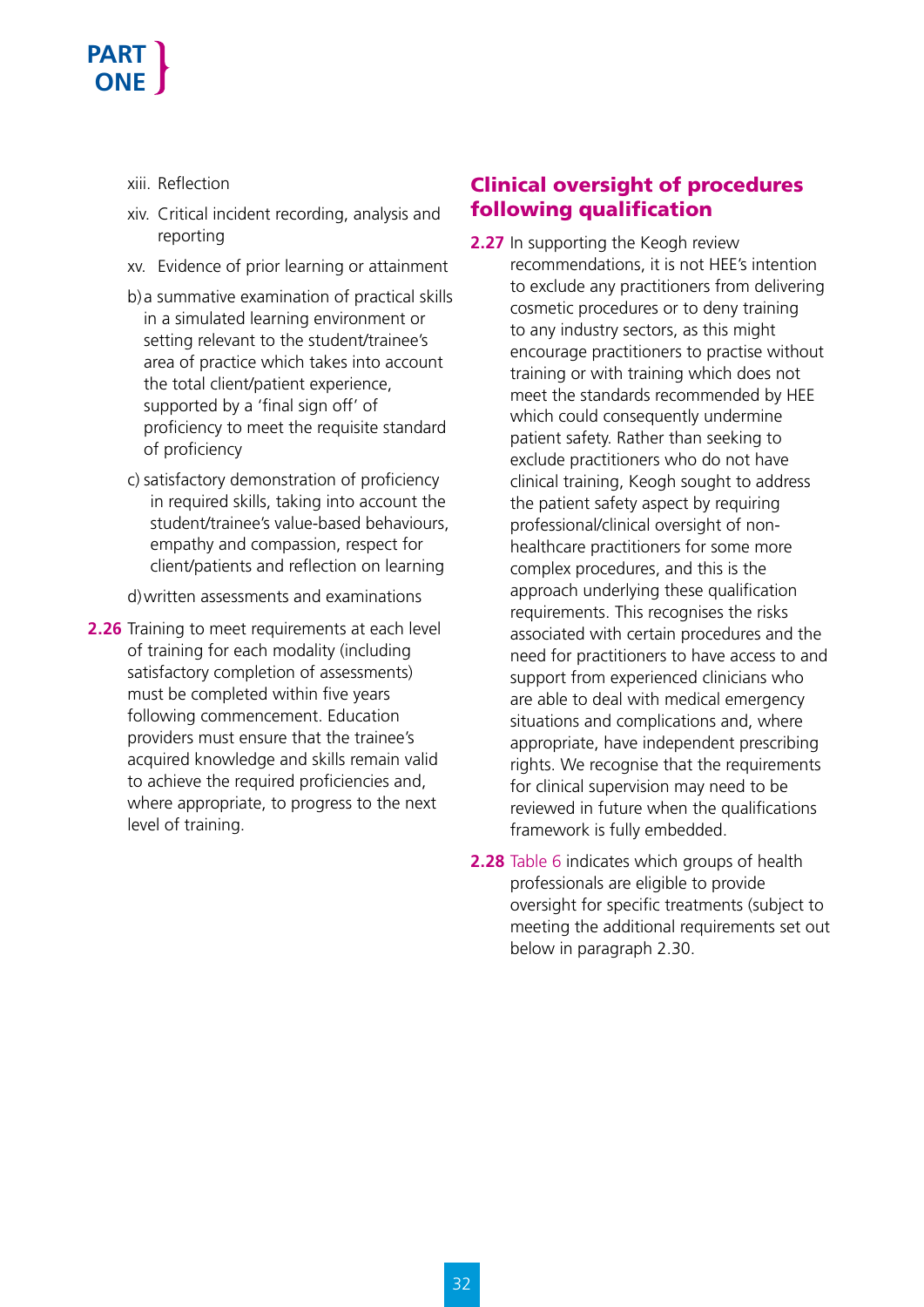### Table 6

| Able to provide oversight                                                                         |         | <b>Modality/Procedures</b>                                                                                                    |
|---------------------------------------------------------------------------------------------------|---------|-------------------------------------------------------------------------------------------------------------------------------|
| <b>Doctors</b><br>Dentists<br>Independent Pharmacist Prescribers<br>Independent Nurse and Midwife | Level 7 | CPSR: Mesotherapy with pharmaceutical<br>strength topical agents<br>Medium depth chemical peels and<br>localised phenol peels |
| Prescribers                                                                                       |         | <b>Botulinum toxins</b>                                                                                                       |
|                                                                                                   |         | Dermal fillers (temporary/semi-permanent)                                                                                     |
| <b>Doctors</b>                                                                                    | Level 7 | <b>LIPLED</b>                                                                                                                 |
| Dentists                                                                                          |         | Laser treatments within the periorbital                                                                                       |
| Pharmacists                                                                                       |         | rim excluding treatments on or within the<br>eyeball                                                                          |
| Nurses and Midwives                                                                               |         |                                                                                                                               |
| Optometrists                                                                                      | Level 6 | <b>CPSR</b>                                                                                                                   |
| <b>Dispensing Opticians</b>                                                                       |         | $\leq$ 1.5 mm microneedling with                                                                                              |
| Dental Hygienists                                                                                 |         | manual device, ≤1.0mm power<br>assisted microneedling and ≥1.5mm                                                              |
| Dental Therapists                                                                                 |         | microneedling for non facial areas                                                                                            |
| <b>Clinical Scientists</b><br>(LIPLED treatments only)                                            |         | Superficial chemical peels to Grenz<br>zone and Mesotherapy with/without<br>homeopathic topical treatment                     |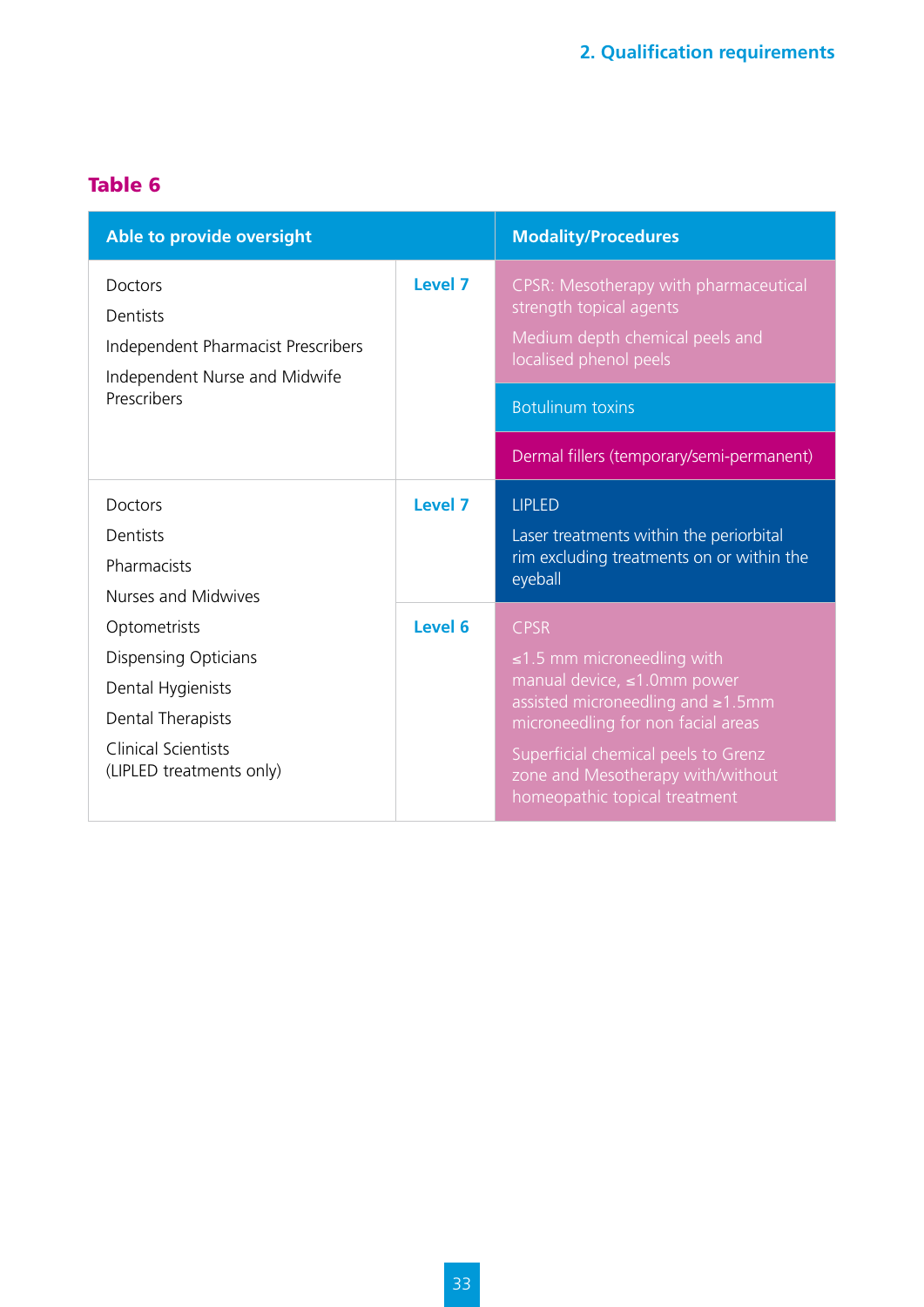- **2.29** The following groups would not normally be able to provide clinical oversight:
	- a)Cosmetic treatments are outside of the scope of practice for the majority of practitioners registered by HCPC (although they can of course complete training to deliver these procedures), and they therefore do not meet the requirements for providing oversight.
	- b)Dental Nurses
	- c) Orthodontic Therapists
	- d)Dental Technicians
	- e) Pharmacy Technicians
	- f) Pharmacy Assistants
	- g)Optical Assistants
	- h)Beauty therapists
	- i) Laser Protection Advisors
	- j) Laser Protection Supervisors
- **2.30** Practitioners must also meet all of the following criteria to be eligible to provide clinical oversight of treatment delivery:
	- a) successful completion of the training programme at the required level for the treatment for which they are providing oversight
	- b) a minimum of 3 years of post-qualification experience delivering the procedures for which they will be supervising delivery and post-qualification delivery of a minimum of 150<sup>9</sup> of the same procedures
	- c) completion of pre-registration clinical training and registration with a statutory regulatory body which regulates the clinical practice being delivered
	- d) ability to take direct responsibility for consequences of treatment and clinical management of complications, including the ability to prescribe for level 7 CPSR, BT and DF procedures
- e) evidence of contemporaneous proficiency in the treatment/s being delivered through meeting the regulator's CPD and revalidation requirements
- f) appropriate indemnity insurance
- **2.31** In cases where the treatment is delivered with clinical oversight, the health professional providing oversight will see the patient or client to 'prescribe' the procedure and will retain responsibility and accountability for any procedures being delivered. It will be up to the clinician to ensure that the practitioner administering the treatment meets the qualification requirements for the procedures being delivered and to decide on the level of oversight required, working within the spirit and boundaries set down by their professional codes of conduct and ethical practice as mandated by their statutory bodies, and the prescribing policies of their employers. Their decision will be determined by their knowledge of the practitioner's skills proficiency and experience and their assessment of their ability to intervene in an emergency which may require prescription medication.
- **2.32** At the present time there is only one cosmetic treatment which is a Prescription Only Medicine (POM) governed by legislation on prescribing – Botulinum toxins. Guidance available from the Medicines and Healthcare products Regulatory Agency (MHRA) on the supply and administration of botulinum toxins for cosmetic purposes<sup>10</sup> does not place restrictions on the groups able to administer this product, however it does make it clear that responsibility for administration lies with a qualified and designated prescriber who possesses a qualification for prescribing recorded with their regulatory body and is accountable to their regulatory body. The prescriber is responsible for undertaking a physical examination of patients and

<sup>&</sup>lt;sup>9</sup> The requirement for a minimum number of treatments delivered may need to be reduced for treatments which are not carried out routinely, eg laser treatments of any sort within the periorbital rim

<sup>10</sup> http://www.mhra.gov.uk/Howweregulate/Medicines/Availabilityprescribingsellingandsupplyingofmedicines/Frequentlyraisedissues/ BotoxVistabelDysportandotherinjectablemedicinesincosmeticprocedures/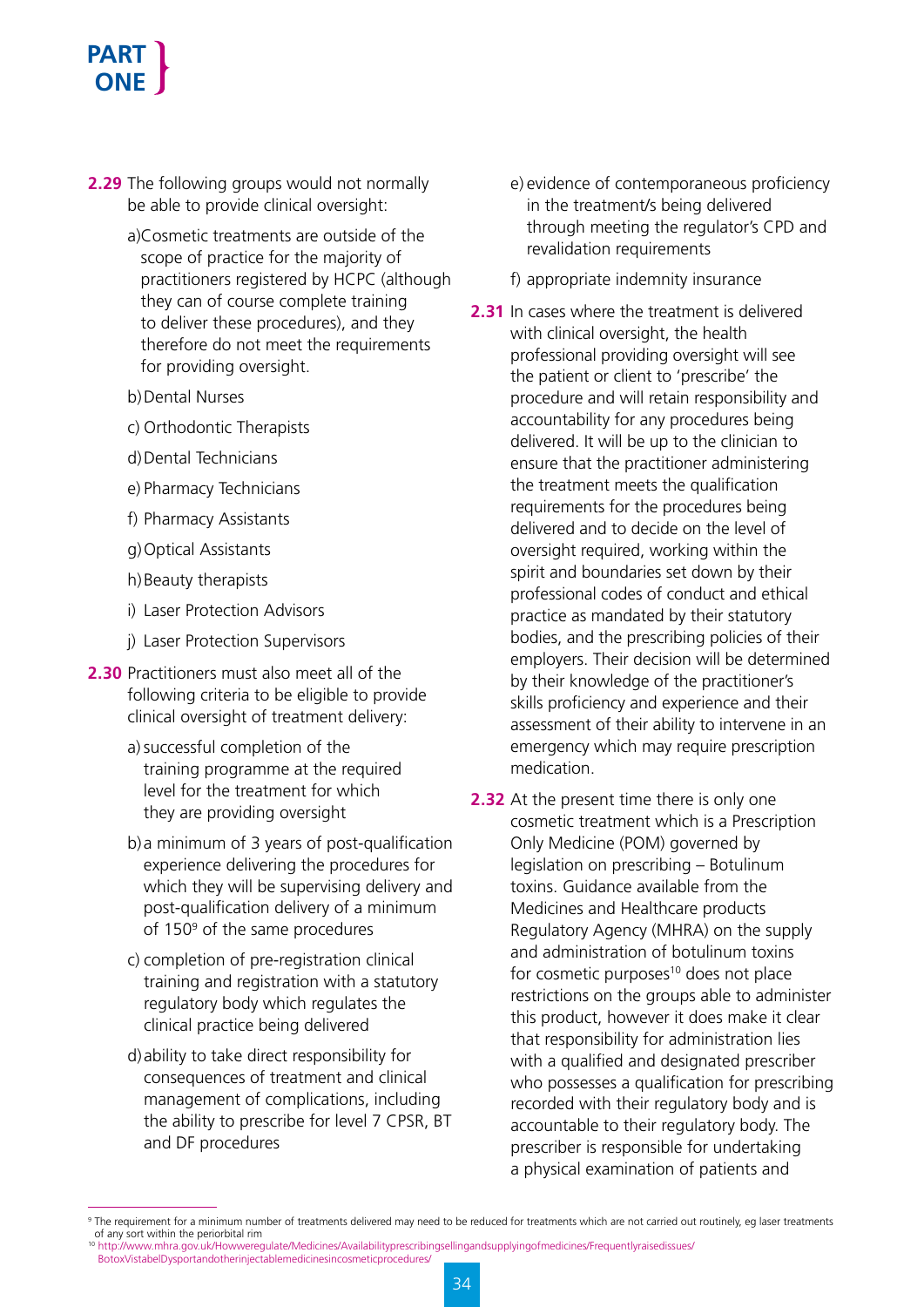ensuring that any practitioner to whom they delegate responsibility to administer is appropriately trained and proficient to deliver the prescribed treatment. The following groups are able to prescribe botulinum toxins for cosmetic purposes:

- Doctors and dentists
- Pharmacist independent prescribers
- Nurse and midwife independent prescribers
- **2.33** When delivering cosmetic procedures, practitioners have a responsibility for explaining that botulinum toxin is not licensed for purely cosmetic use and ensuring that the patient understands this. There are additional responsibilities where POMs are used off-label or unlicensed and MHRA provides quidance $11$  on this:

*"The responsibility that falls on healthcare professionals when prescribing... a medicine off-label may be greater than when prescribing a licensed medicine within the terms of its licence. Prescribers should pay particular attention to the risks associated with using unlicensed medicines or using a licensed medicine off-label. These risks may include: adverse reactions; product quality; or discrepant product information or labelling (eg... potential confusion for patients or carers when the Patient Information Leaflet is inconsistent with a medicine's off-label use.)"*

**2.34** Additional guidance on prescribing which is of relevance to cosmetic procedures is available for some health professions. The General Medical Council (GMC) has published guidance which supplements its Good Medical Practice<sup>12</sup> on Good Practice in Prescribing and managing medicines and device<sup>13</sup> which includes guidance on delegating responsibility for administering medicines, prescribing at the recommendation of a professional

colleague and recommending medicines for prescription by colleagues. The GMC guidance also makes it clear that doctors:

- are *"responsible for the prescriptions you sign and your decisions and actions when you supply and administer medicine and devices or authorise or instruct others to do so. You must be prepared to explain and justify your decisions and actions when prescribing, administering and managing medicines."*
- must *"make sure that anyone to whom you delegate responsibility for administering medicines is competent to do what you ask of them."*
- **2.35** The GMC quidance also states that doctors must undertake a physical examination of patients before prescribing non-surgical cosmetic medicinal products such as Botox®, Dysport® or Vistabel® or other injectable cosmetic medicines, and that they must not prescribe these medicines by telephone, video-link, or online. When prescribing at the recommendation of another doctor, registered nurse or other healthcare professional, doctors must satisfy themselves that the prescription is needed, is appropriate for the patient and within the limits of his/ her competence, and that when delegating assessment of a patient's suitability for a medicine, the person to whom s/he delegates has the qualifications, experience, knowledge and skills to make the assessment. In both cases the doctor will be responsible for any prescription s/he signs.
- **2.36** Similarly to the GMC, the General Dental Council (GDC) has published supplementary Guidance on prescribing medicines<sup>14</sup>, which specifies that dentists must not remote prescribe (eg via telephone, email or a website) for non-surgical cosmetic procedures such as the prescription or administration of Botox® or injectable cosmetic medicinal products.

<sup>11</sup> http://www.mhra.gov.uk/Safetyinformation/DrugSafetyUpdate/CON087990

<sup>12</sup> http://www.gmc-uk.org/guidance/good\_medical\_practice.asp

<sup>13</sup> http://www.gmc-uk.org/Prescribing\_guidance.pdf\_52548623.pdf

<sup>14</sup> http://www.gdc-uk.org/Dentalprofessionals/Standards/Documents/Guidance%20Sheet%20Guidance%20on%20Prescribing%20Medicines%20 September%202013%20v2.pdf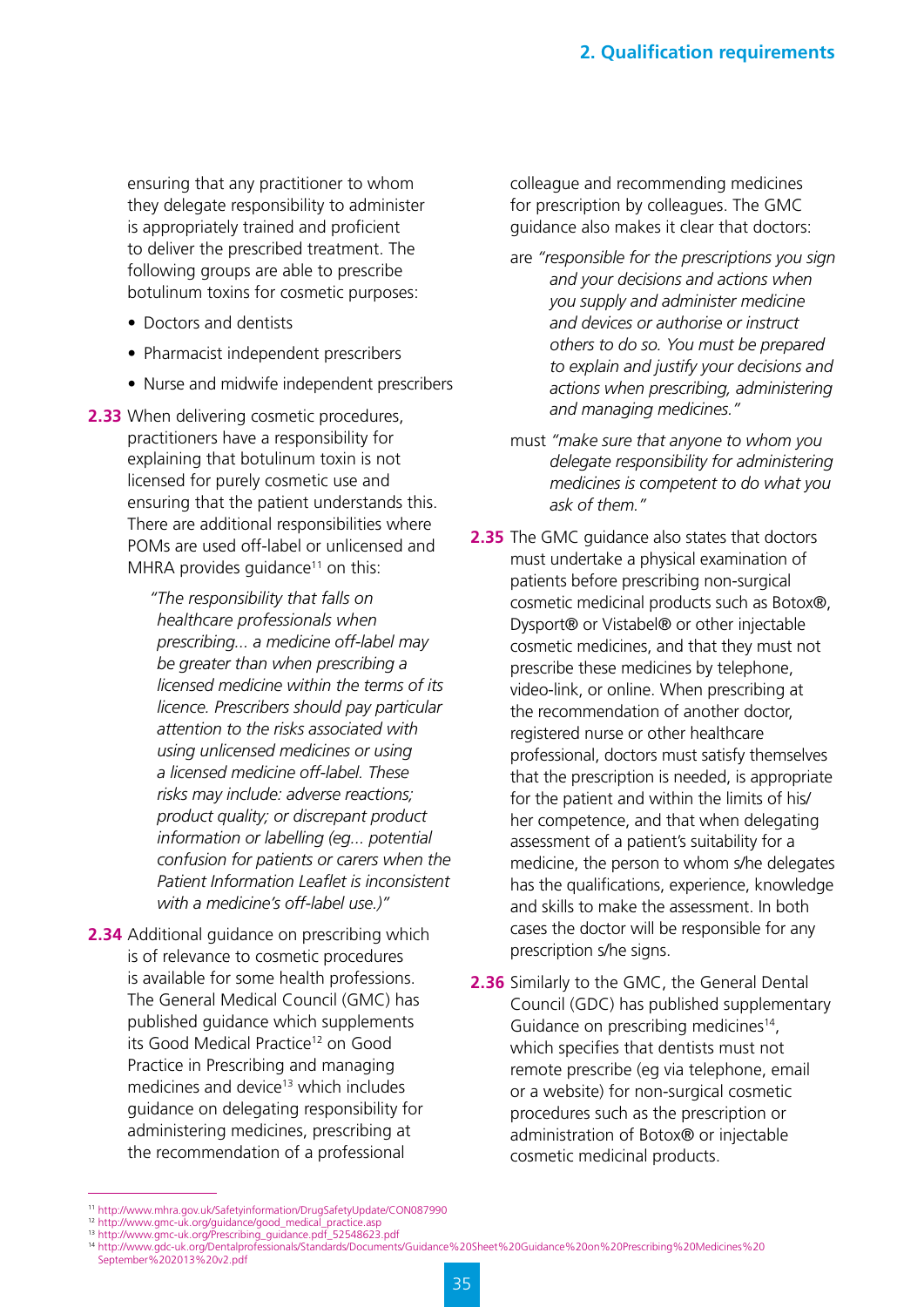# **3. What will the qualification requirements mean for practitioners?**

- **3.1** As indicated previously, these requirements apply to all practitioners, regardless of previous training and professional background, on the basis that patient safety can only be assured if delivery of procedures is carried out by practitioners who have had specialist training in the use, application and, where applicable, operation and maintenance of the product they are using. The qualification requirements will provide an opportunity for practitioners, whether clinically trained or not, to attain the necessary skills and expertise to safely deliver cosmetic procedures in five defined modalities.
- **3.2** As already highlighted in section 2.5, the qualification requirements have been designed to provide step off points following completion of training at each level (at which point practitioners will be able to deliver specific procedures) and opportunities for career progression. For the LIPLED and CPSR treatments, there are step off points following training at levels 4, 5, 6 and 7. For the BT, DF and HRS treatments there is only one step off point following training at level 7, although practitioners will need to complete training at levels 6 and 7 to deliver BT and DF treatments. Some common themes and generic knowledge and skills which are common to all cosmetic procedures will be shared across modalities and some will be modality specific. Delivery of procedures in each modality will be dependent on completion of the requisite compulsory modules for that modality, but there should be opportunities for practitioners to study to deliver procedures in more than one modality.
- **3.3** All groups will be required to undertake additional education and training to be able to deliver cosmetic interventions or to demonstrate that they already meet the qualification requirements (see Figure 2). However there will be a range of entry points to training for different groups:
	- a) Those without any previous training to deliver cosmetic procedures, including some groups of health professionals, will be required to start with level 4 training, selecting modules to reflect the modalities in which they wish to practice.
	- b) Some groups of practitioners will be exempted from some of the areas of study set out in Table 2 and will be able to enter training at levels above level 4, depending on the level of previous qualifications. Further information on exemptions for each group is given below. However any practitioner entering their programme of study at higher levels will be expected to achieve the proficiency required for procedures covered at lower levels of training before going on to develop the practical skills for procedures at a higher level.
	- c) For those already practising in the industry who have completed additional education and training and who do not wish to acquire one of the new formal accredited qualifications, there will need to be mechanisms in place for recognition and assessment of existing knowledge, skills and experience through submission of a portfolio of evidence and/or a practical assessment. It is expected that voluntary registration organisations, professional membership associations and private organisations will wish to provide these services.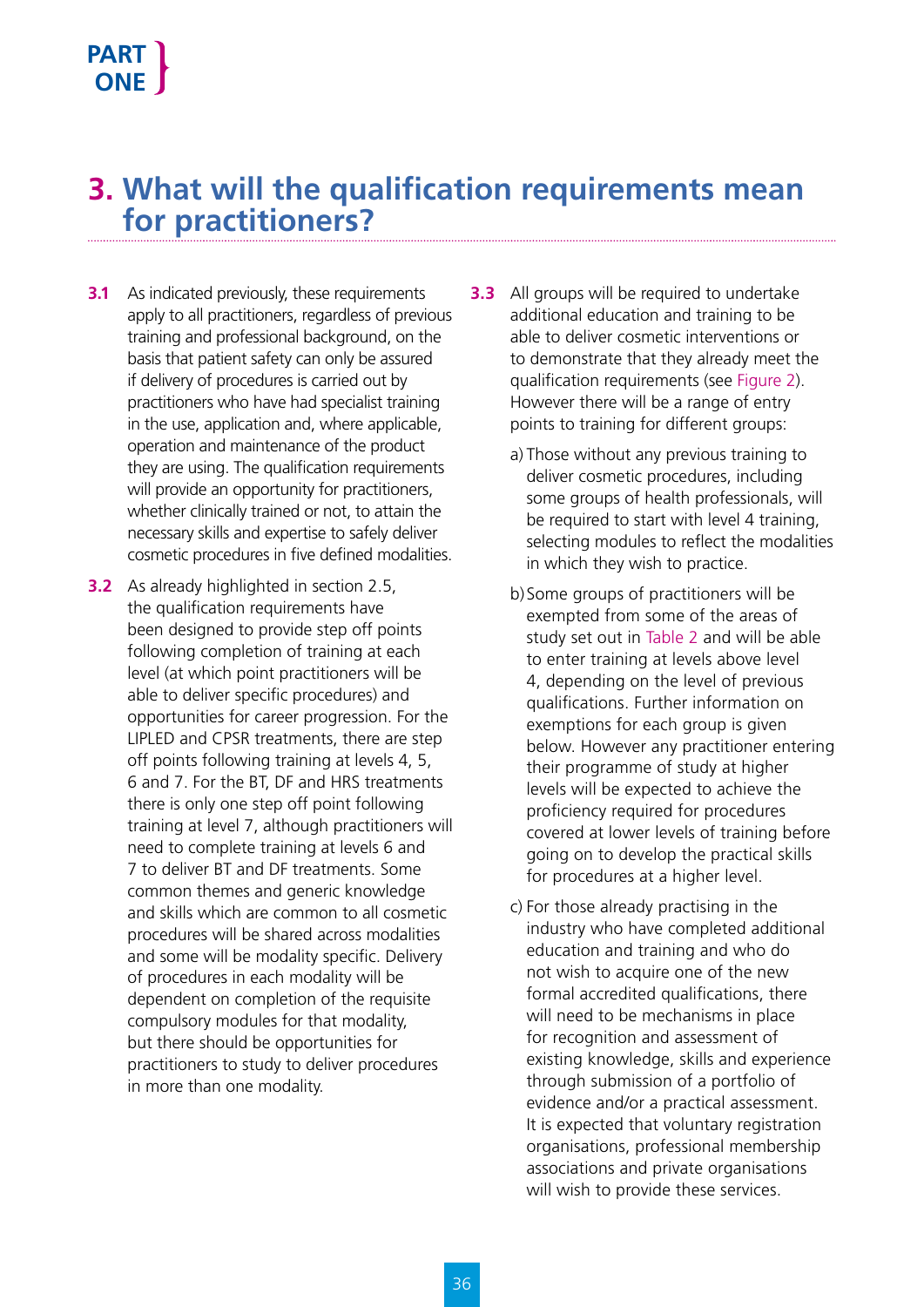#### Figure 2

**Practitioners already delivering cosmetic treatments:**

**New practitioners wishing to start delivering cosmetic treatments:**

**Apply to membership organisations or voluntary registration organisations for recognition of existing knowledge and skills**

**Apply to an education providers for accreditation or recognition of prior learning (both certificated and uncertificated)**

**Complete appropriate education and training programme to meet qualification requirements for modalities and treatments which practitioner wishes to deliver**

**Arrange indemnity insurance**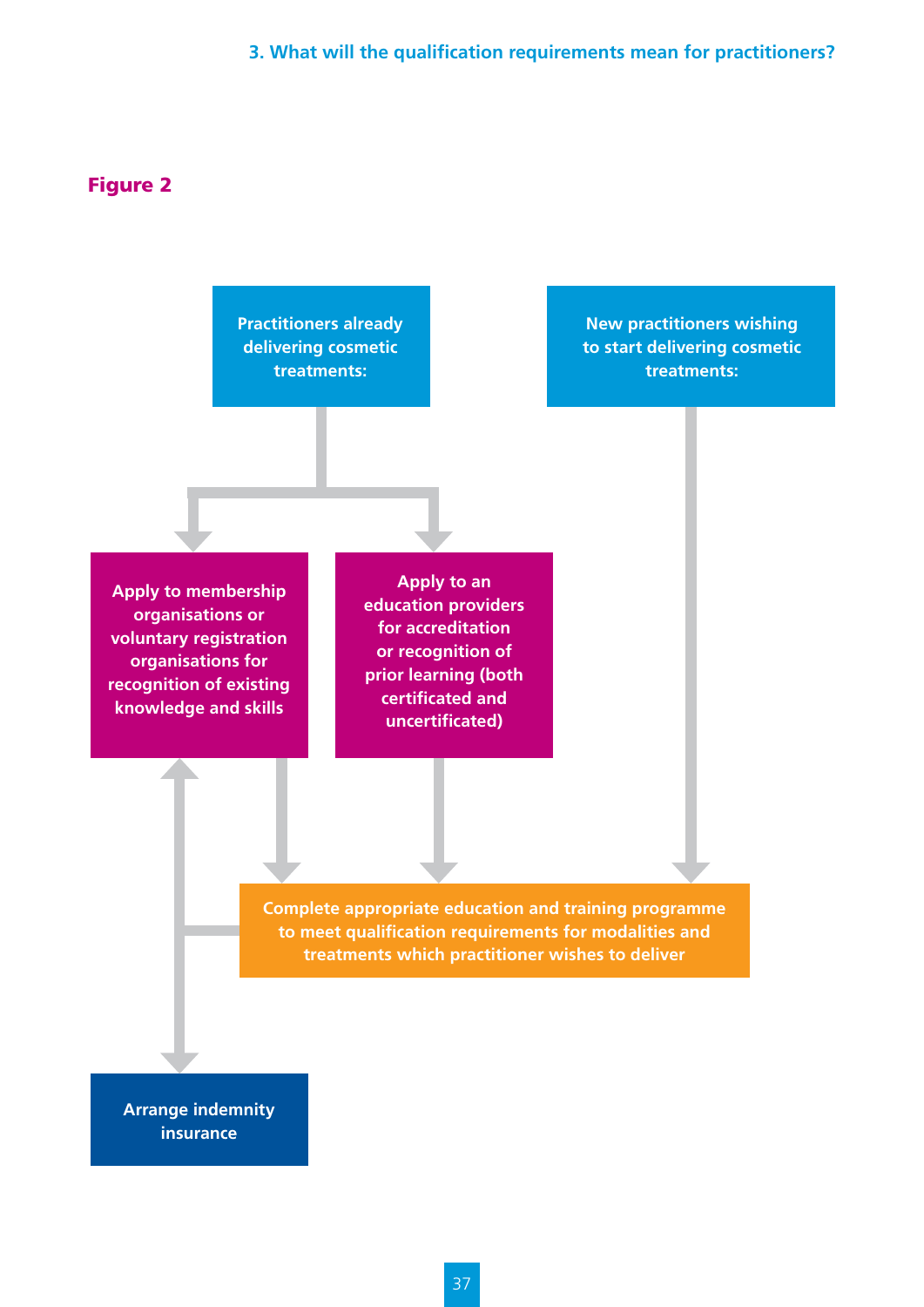- **3.4** All those applying to study for an accredited qualification will be able to apply for Recognition of Prior Learning (RPL) or Accreditation of Prior Learning (APL) to recognise previous certificated or uncertificated learning and determine modules to be completed to meet qualification requirements. Only previous studies taken at the same level as (or higher than) the course for which the applicant is requesting partial exemption will be considered for APL and very short courses, eg 1-2 days in duration, will not meet the requirements for APL/RPL. Applicants will need to demonstrate that prior learning is valid, matching the level and content of study of the module for which they are seeking exemption, and current (cosmetic qualifications more than five years old are unlikely to be considered, unless the practitioner has ensured, through CPD, that their qualification remains relevant and up-to-date). There is normally a limit to the amount of credit which can be imported into an award via APL. This varies between one half and two thirds.
- **3.5** A typical process for recognising prior learning and experience will include submission of a portfolio of evidence and/ or a description of how the individual already meets the learning outcomes of a course or module through their experience, background reading and research and courses which they have attended. The education provider may also wish to carry out a practical skills assessment.

#### Requirements for doctors

**3.6** For all modalities, including HRS, Doctors will not be required to complete the generic areas of study 1a-e and the non-cosmetic specific parts of areas of study 3 and 4 (see Table 2) and will be able to apply for APL/RPL for other areas of study (subject to meeting education provider criteria for recognition). In recognition of their additional learning, Dermatologists and Plastic surgeons will also be exempt from 2a.

#### Requirements for dental care professionals

- **3.7** Dentists, Dental Hygienists and Dental Therapists will not be required to complete the generic areas of study 1a-e and the noncosmetic specific parts of areas of study 3 and 4 (see Table 2) and will be able to apply for APL/RPL (subject to meeting education provider criteria for recognition) for other areas of study.
- **3.8** There are no automatic exemptions for Dental Nurses, Orthodontic Therapists and Dental Technicians, but as with any other group, practitioners will be able to apply for APL/RPL for other areas of study (subject to meeting education provider criteria for recognition.

#### Requirements for pharmacy professionals

- **3.9** Pharmacists will not be required to complete the generic areas of study 1a-e and the noncosmetic specific parts of areas of study 3 and 4 (see Table 2) and will be able to apply for APL/RPL for other areas of study (subject to meeting education provider criteria for recognition).
- **3.10** There are no automatic exemptions for Pharmacy Technicians and Pharmacy Assistants, but as with any other group, practitioners will be able to apply for APL/ RPL for other areas of study (subject to meeting education provider criteria for recognition.

#### Requirements for nurses and midwives

**3.11** Nurses and Midwives will not be required to complete the generic areas of study 1a-e and the non-cosmetic specific parts of areas of study 3 and 4 (see Table 2) and will be able to apply for APL/RPL for other areas of study (subject to meeting education provider criteria for recognition).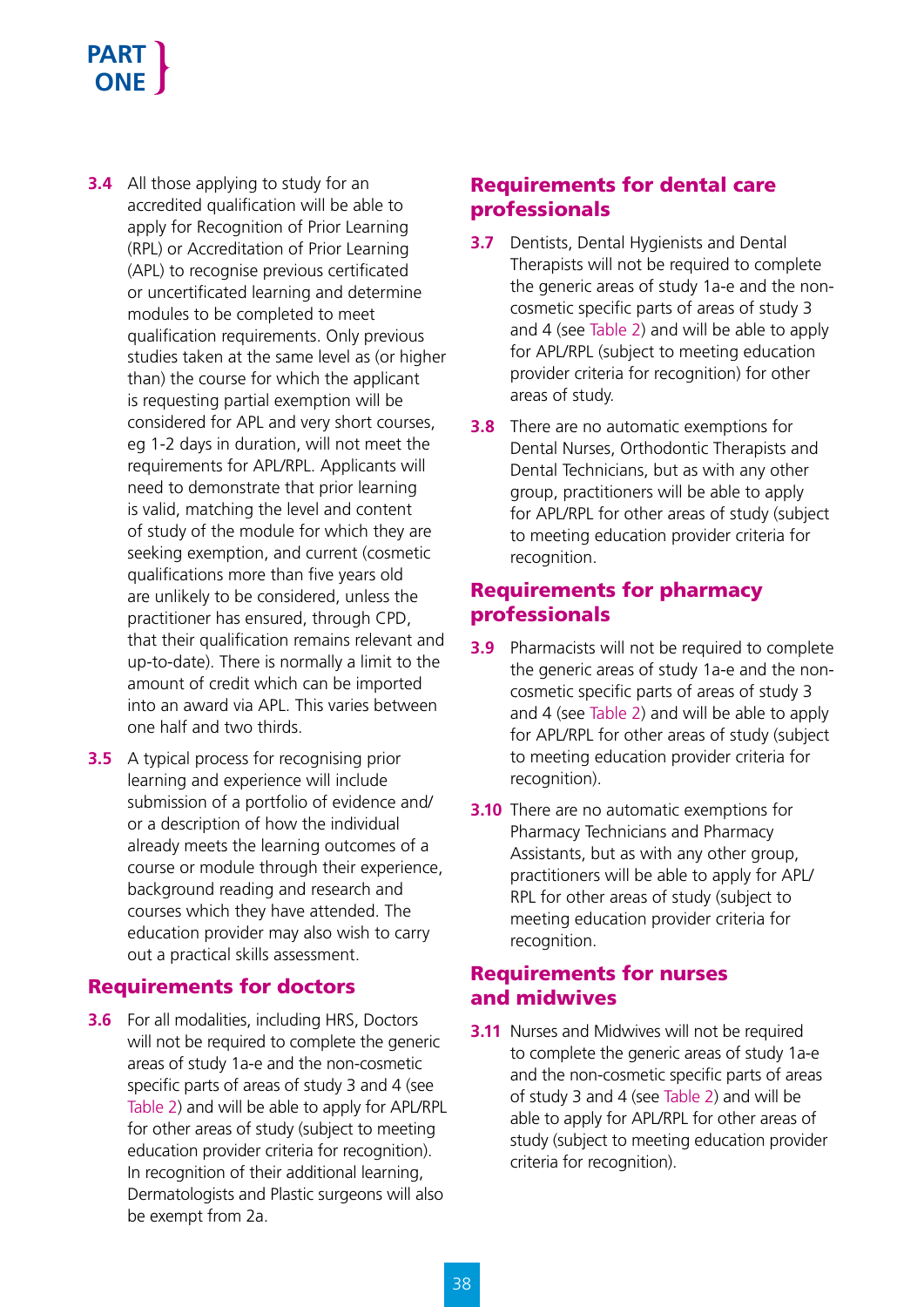#### Requirements for optical professionals

- **3.12** Optometrists and Dispensing Opticians will not be required to complete the generic areas of study 1a-e and the non-cosmetic specific parts of areas of study 3 and 4 (see Table 2) and will be able to apply for APL/RPL for other areas of study (subject to meeting education provider criteria for recognition).
- **3.13** There are no automatic exemptions for Optical Assistants, but as with any other group, practitioners will be able to apply for APL/RPL for other areas of study (subject to meeting education provider criteria for recognition.

#### Requirements for professionals regulated by Health and Care Professions Council (HCPC)

- **3.14** Orthoptists, Podiatrists/Chiropodists, Physiotherapists, Radiographers and Paramedics wishing to train to deliver cosmetic treatments will not be required to complete the generic areas of study 1a-e and the non-cosmetic specific parts of areas of study 3 and 4 (see Table 2) and will be able to apply for APL/RPL for other areas of study (subject to meeting education provider criteria for recognition).
- **3.15** Occupational Therapists will not be required to complete the generic areas of study 1a-d and 1f and some of the non-cosmetic specific parts of areas of study 3 and 4 (see Table 2) and will be able to apply for APL/RPL for other **3.19** Physiotherapists use botulinum toxins for areas of study (subject to meeting education provider criteria for recognition). For example, Occupational Therapists will already have standards of proficiency in some areas of study within 1e.
- **3.16** Clinical Scientists will not be required to complete the generic areas of study 1a-d and the non-cosmetic specific parts of areas of study 3 and 4 (see Table 2) and will be able to apply for APL/RPL for other areas of study (subject to meeting education provider criteria for recognition). Subject to meeting the criteria set out in paragraph 2.30, Clinical Scientists will be able to provide clinical oversight of LIPLED treatments at level 7.
- **3.17** Biomedical Scientists, Art Therapists and Drama Therapists will not be required to complete the generic areas of study 1a-d and the non-cosmetic specific parts of areas of study 3 and 4 (see Table 2) and will be able to apply for APL/RPL for other areas of study (subject to meeting education provider criteria for recognition). For example, Biomedical Scientists will already have standards of proficiency in some areas of study within 1e.
- **3.18** Podiatrists/Chiropodists use botulinum toxins and dermal fillers for clinical purposes. Although the MHRA guidance indicates that podiatrist independent prescribers are not included in the groups of 'appropriate practitioners' able to prescribe botulinum toxins for cosmetic purposes, since they can prescribe only those medicines which are relevant to the treatment of disorders affecting the foot, ankle and associated structures, this guidance may need to be revisited, since botulinum toxins could be used for cosmetic purposes for these parts of the body, eg to address hyperhydrosis. Delivery of cosmetic procedures to any other part of the body would be out of scope of practice of a practitioner delivering procedures as a podiatrist, and for this reason they have not been included in the list of groups of health professionals able to provide clinical oversight of procedures.
- clinical purposes. However physiotherapist independent prescribers are not included in the list of groups of 'appropriate practitioners' able to prescribe botulinum toxins for cosmetic purposes, and delivery of cosmetic procedures would be out of scope of practice for a physiotherapist. For this reason they have not been included in the list of groups of health professionals able to provide clinical oversight of treatments.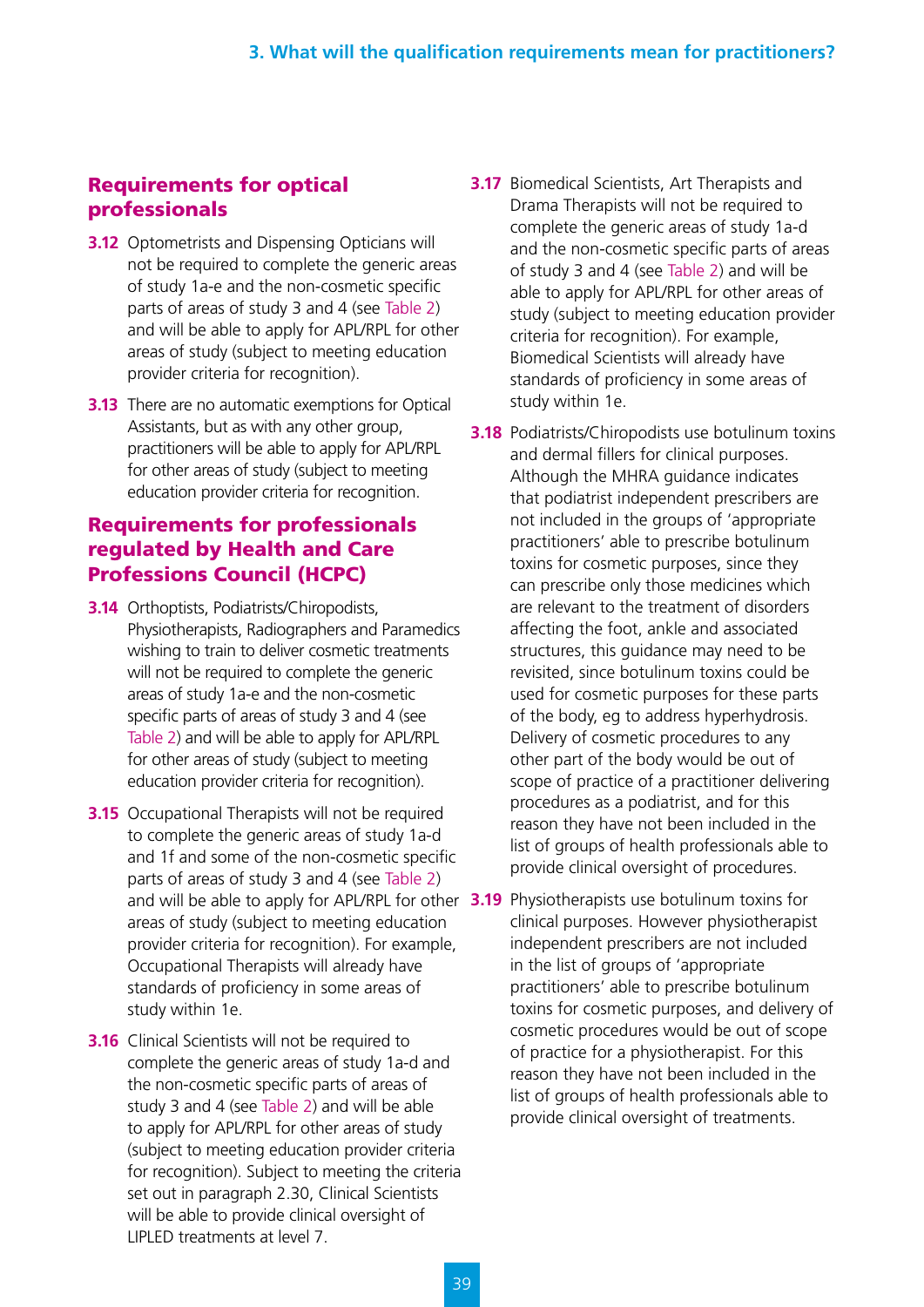# **PAR ONE**

- **3.20** Therapeutic and Diagnostic Radiographers do not currently use any of the treatments covered by these qualification requirements for clinical purposes and they have not been included in the list of 'appropriate practitioners' able to provide clinical oversight, since this activity would be out of scope of their regulated scope of practice. If the framework is modified in future to accommodate other treatments, eg the use of ultrasound equipment for cosmetic purposes, the position of Diagnostic Radiographers and exemptions from study may need to be reviewed.
- **3.21** Orthoptists use botulinum toxin for clinical purposes, using injections into the extra ocular muscles for the restorative treatment of strabismus. However as it is the case with other health professionals regulated by HCPC, orthoptists are not included in the list of 'appropriate practitioners' able to provide clinical oversight of cosmetic treatments, since this activity would be out of scope of their regulated practice.

#### Requirements for professionals working in the beauty industry

- **3.22** Beauty therapists wishing to deliver cosmetic procedures will need additional training in all areas of study (see Table 2). However it is likely that practitioners who have undertaken a vocational qualification which meets the relevant national occupational standards will already meet the requirements at the level of the qualification, although the organisation being asked to recognise the qualification may wish to check that all key areas/ themes have been covered as part of the qualification. As with all other groups, beauty therapists will be able to apply for APL/RPL for other areas of study (subject to meeting education provider criteria for recognition).
- **3.23** All practitioners who have completed the 'Core of Knowledge' course delivered by qualified Laser Protection Advisers (LPAs) and who wish to deliver LIPLED treatments would be exempt from completing 2e i – vii, xix – xxiv, 3k where relevant to LIPLED and 4 (see Table 2) and will be able to apply for APL/RPL for other areas of study (subject to meeting education provider criteria for recognition).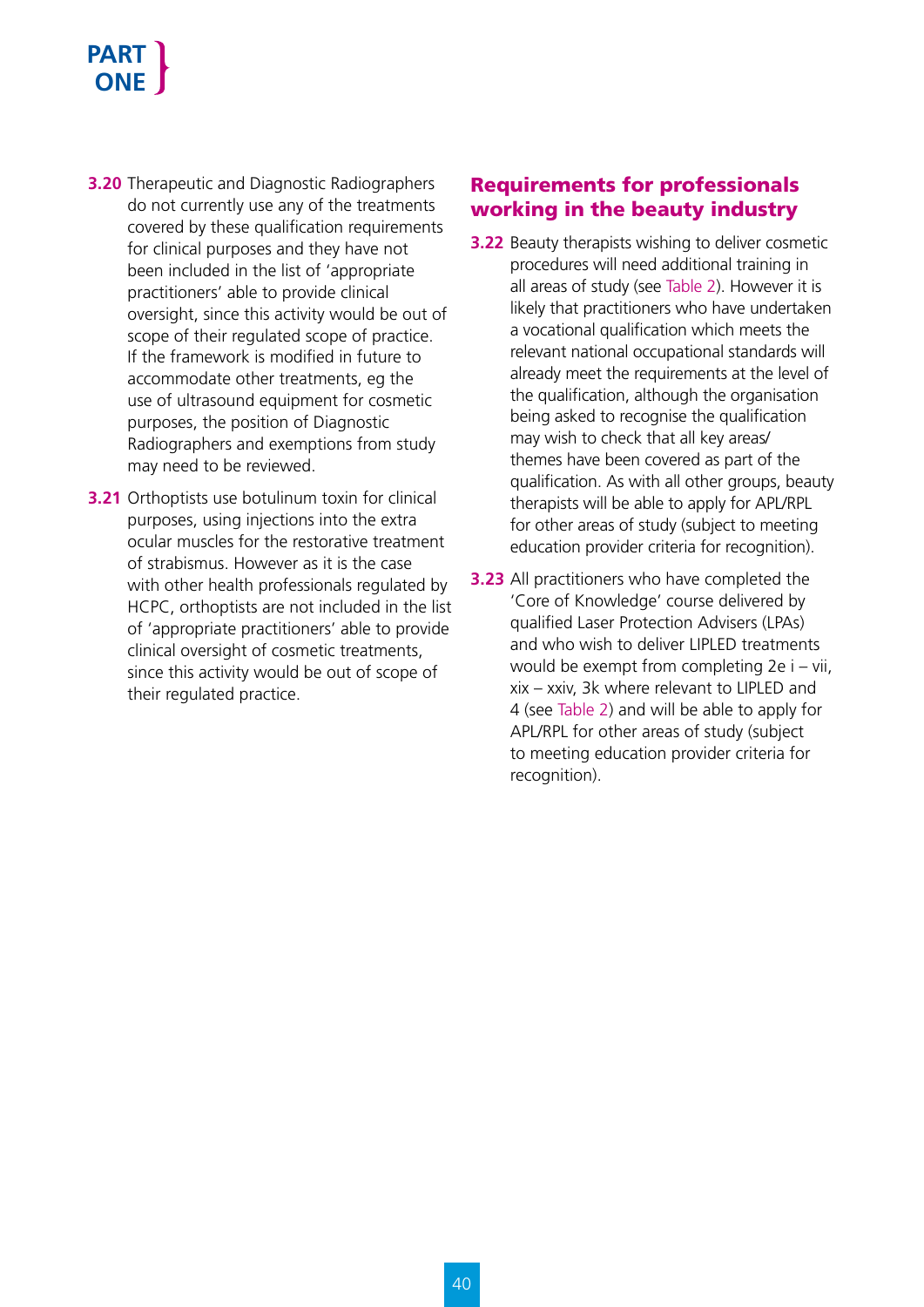# **4. Standards for practice**

- **4.1** Practitioners are accountable for their practice and should only ever deliver procedures within their level and scope of experience and proficiency, meeting the requirements of their regulatory bodies if appropriate. If practitioners wish to move to another area of practice, they must recognise the limits of their existing knowledge and skills and ensure they meet the qualification requirements for any additional procedures they will be delivering.
- **4.2** Practitioners are expected to demonstrate the following values and behaviours:
	- a) recognising limits of knowledge and scope of practice
	- b) acknowledging when treatment is not in patient/client's best interest and referring on or refusing treatment where appropriate
	- c) actively seeking out and participating in CPD opportunities
	- d) promoting an open culture of transparency and learning
	- e) demonstrating ethical practice and professionalism
	- f) practising in a non-discriminatory manner
	- g) reflecting on own personal practice
- **4.3** Following completion of training, practitioners are encouraged to identify a professional colleague or mentor with whom they can discuss complex clinical or ethical developments.
- **4.4** Practitioners will be expected to ensure that they update their practice and education regularly in accordance with contemporaneous practice standards, the CPD requirements set by professional statutory or voluntary regulatory and membership bodies, if applicable, and the appraisal and revalidation requirements of employers. It is particularly important that practitioners who do not offer regular

procedures take steps to update and refresh their skills and that they invite peer review as part of this process. When it comes to prescribing, doctors, dentists and other independent prescriber groups are required to maintain and develop knowledge and skills relevant to their role and prescribing practice.

- **4.5** The education and training provision which meets the HEE qualification requirements for cosmetic procedures will introduce practitioners to a range of different brands and types of devices and other products. However in recognition of the wide range of current, new and emerging technologies and products, there will be an expectation that practitioners will continue to develop their professional knowledge and competencies following qualification and ensure that they have received specific training for devices, products or equipment they are using in contemporaneous practice.
- **4.6** When prescribing a particular treatment for a patient/client, practitioners must satisfy themselves that they have undertaken a full assessment of the patient/client, and that they have offered the appropriate level of advice about independent support services and an explanation of the risks associated with preferred procedures to help patients/ clients reach an informed decision on whether or not to go ahead. Practitioners should refer the patient/client on when it is necessary to do so. They should also offer the appropriate follow-up and after-care.
- **4.7** As already highlighted in Section 2, the responsibility for administering a Prescription Only Medicine remains with the prescriber who must only prescribe within their scope of practice and competence and work within the spirit and boundaries set down by their professional regulatory codes of conduct and ethical practice as mandated by their statutory bodies and the prescribing policies of their employers, if appropriate.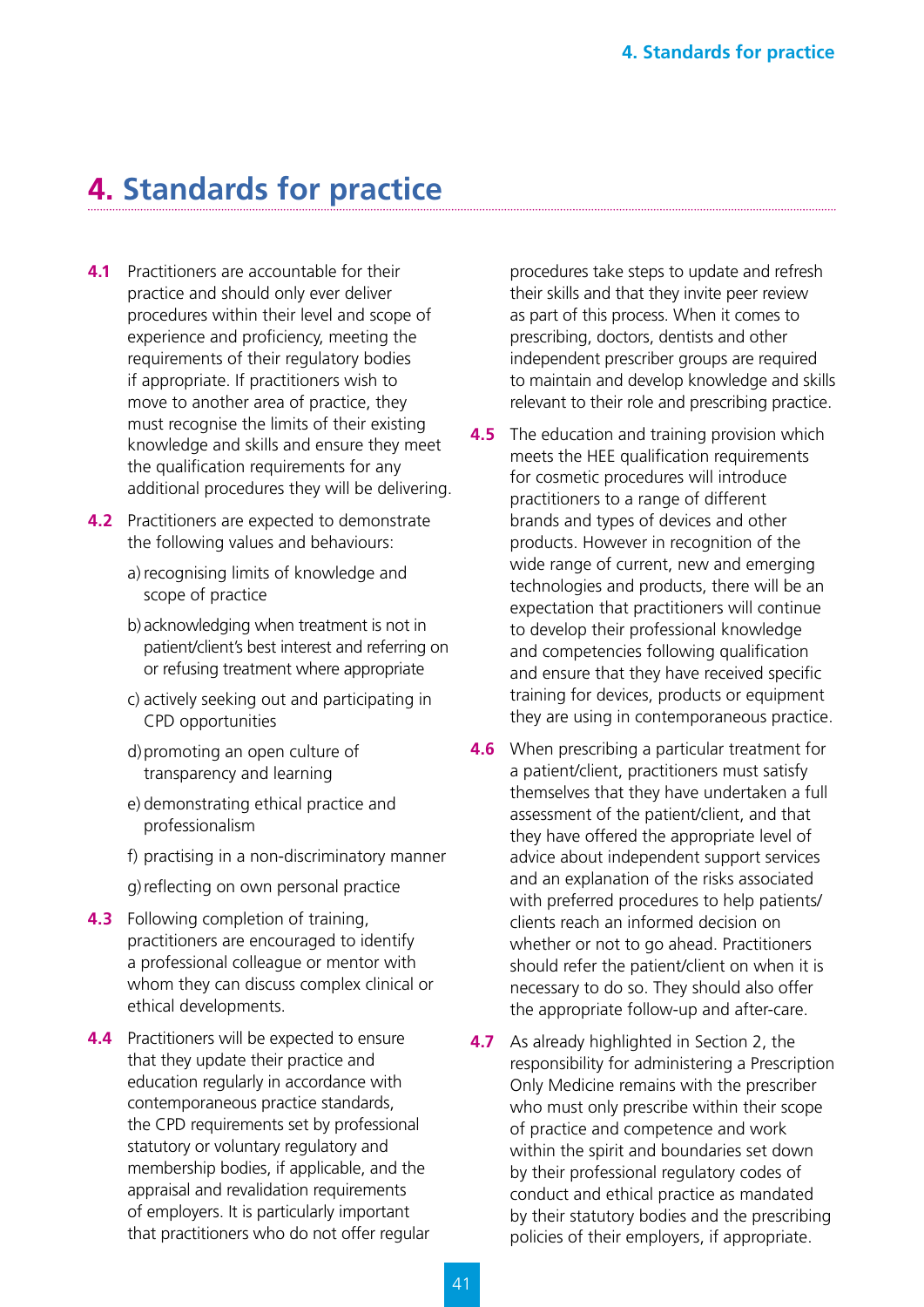Guidance on prescribing BTs for cosmetic purposes issued by MHRA and some of the professional regulatory bodies is highlighted in sections 2.32 to 2.36, together with MHRA guidance relating to the prescribing of medicine 'off-label'.

- **4.8** Practitioners will be expected to ensure that they meet any employer, education provider or regulatory body requirements to declare any changes, eg as a result of convictions, cautions or health conditions, which might impact on their practice and to meet Disclosure and Barring Service (DBS) requirements.
- **4.9** Practitioners must ensure that they have adequate professional indemnity insurance which covers the full range of procedures they are delivering.
- **4.10** It is anticipated that a draft European standard for Beauty Salon Services (CEN/ TC 409 – currently under development) will provide guidance on requirements for the provision of the types of procedures able to be delivered in beauty salons, ie those procedures in this document able to be delivered following completion of training at levels 4 and 5. A draft European standard for Aesthetic Medicine Services – Nonsurgical medical procedures (CEN/TC 403 – published for public consultation in 2015) will provide guidance on requirements for those procedures identified in this document as requiring qualification at levels 6 and 7.
- **4.11** A range of standards and guidance documents have been developed by professional membership bodies and regulatory bodies The following are of particular relevance:
	- a) MHRA *Guidance on the safe use of lasers, IPL systems and LEDs*<sup>15</sup>
- b) MHRA guidance on the supply and administration of Botox®, Vistabel®, Dysport® and other injectable medicines outside their licensed medicinal uses such as cosmetic procedures<sup>16</sup>
- c) Royal College of Surgeons Professional Standards for Cosmetic Practice<sup>17</sup>
- d) GMC's guidance on Good Practice in prescribing and managing medicines and devices<sup>18</sup>,<sup>19</sup>
- e) GDC quidance on remote prescribing<sup>20</sup>
- f) Association of Independent Healthcare Organisations (AIHO) guidance on Good Medical Practice in Cosmetic Surgery<sup>21</sup> (which includes standards which are also applicable to non-surgical procedures)
- g) Treatments You Can Trust (TYCT) Injectable Cosmetic Treatments Training Principles<sup>22</sup>
- h) Committee of Advertising Practice (CAP) and Broadcast Committee of Advertising Practice's Help Note on Marketing of Cosmetic Interventions<sup>23</sup> (also see para below)
- i) IEC Technical Reports producing guidance on the use of certain technology, in particular LIPL technology such as TR 60825-14 *'Safety of Laser Products – A User's guide'*
- j) Control of Artificial Optical Radiations at Work Regulations 2010, which although are part of HASAWA (Health and Safety at Work Act) nevertheless have specific requirements, particularly regarding training and risk assessment using optical radiation sources such as lasers and IPLs (2 responses).

A range of other standards documents and guidance are also available from professional membership organisations.

<sup>15</sup> http://www.mhra.gov.uk/Publications/Safetyguidance/DeviceBulletins/CON014775

<sup>16</sup> http://www.mhra.gov.uk/Howweregulate/Medicines/Availabilityprescribingsellingandsupplyingofmedicines/Frequentlyraisedissues/

BotoxVistabelDysportandotherinjectablemedicinesincosmeticprocedures/ 17 http://www.rcseng.ac.uk/publications/docs/professional-standards-for-cosmetic-practice/

<sup>18</sup> http://www.gmc-uk.org/Prescribing\_guidance.pdf\_56002831.pdf

<sup>19</sup> The GMC is also developing a code of ethics relating to cosmetic procedures (due for completion in 2015)

<sup>20</sup> http://www.gdc-uk.org/Dentalprofessionals/Standards/Documents/Remote%20prescribing.pdf

<sup>21</sup> http://aiho.org.uk/doc\_view/458-good-medical-practice-in-cosmetic-surgery

<sup>22</sup> www.treatmentsyoucantrust.org.uk/treatments-you-can-trust/treatments-you-can-trust-training-principles

<sup>23</sup> http://www.cap.org.uk/Advice-Training-on-the-rules/Help-Notes/Cosmetics-interventions-marketing.aspx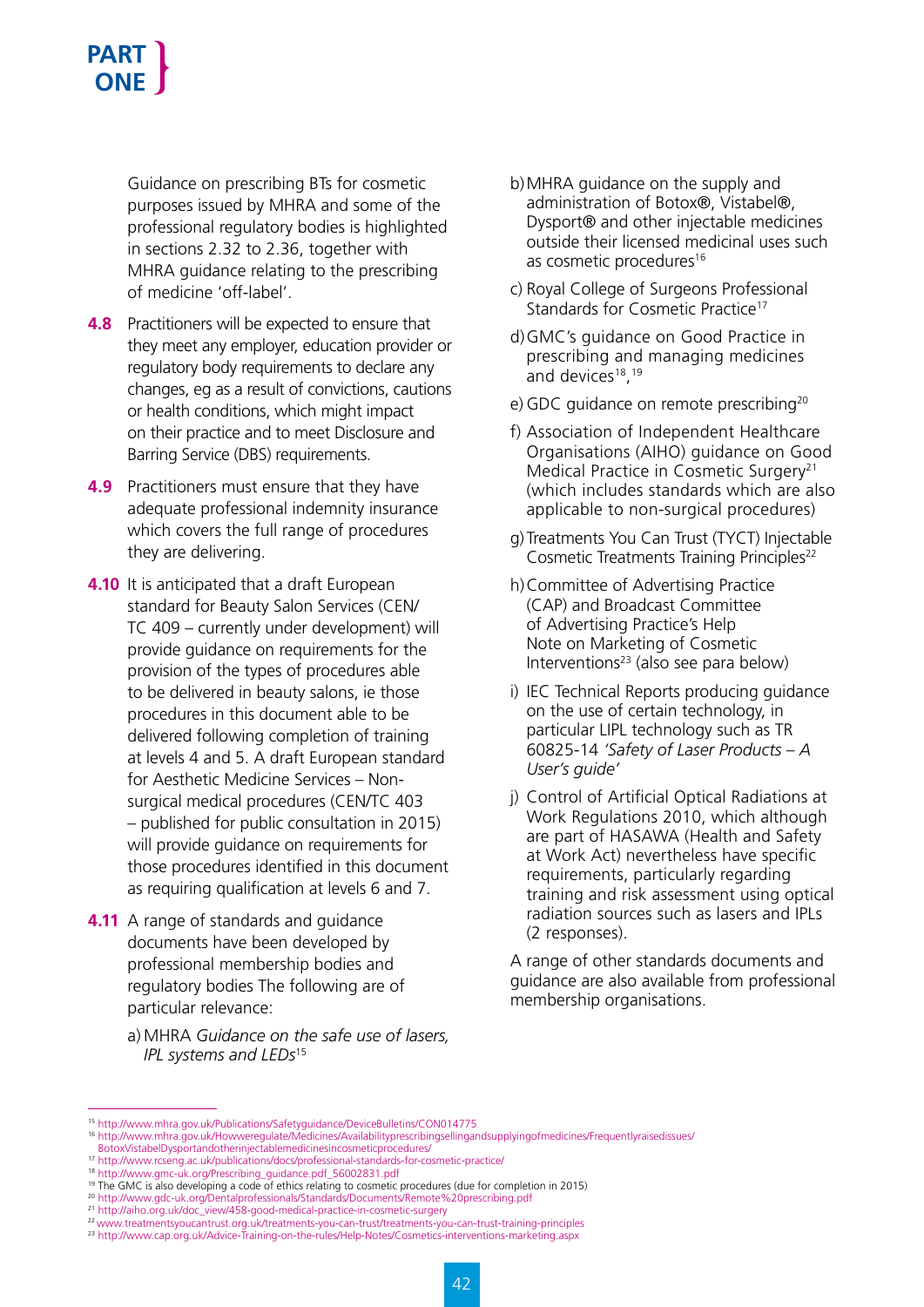- **4.12** Although the Help Note document (para 4.11i) above only constitutes guidance, CAP's rules are mandatory and advertisers must comply with them. The Advertising Standards Authority (ASA) is responsible for policing compliance with the Codes. CAP provides a range of advice services to help advertisers comply with the Codes. These include an extensive keyword-searchable database of advice (which include entries with advice about the advertising of many different procedures); bespoke advice from CAP's advisers; website audits and training events. These services can be accessed via CAP's website: www.cap.org.uk and many of them are provided for free. The following AdviceOnline entries provide guidance on the advertising of the modalities covered by HEE's qualification requirements and related issues:
	- Cosmetic interventions: social responsibility Botulinum toxins Anti-ageing treatments using fillers Anti-ageing: Chemical Peels Anti-ageing procedures using lasers Anti-ageing: Treatments using fillers
	- Cosmetics: use of production techniques
	- Hair: Hair care
	- Hair: Hair loss
- **4.13** Cosmetic procedures that do not involve surgery and are not undertaken by healthcare professionals are not normally treated as being within the scope of Care Quality Commission (CQC) registration requirements. This includes laser treatments with the exception of those procedures that are deemed to cut or cause oblation to the skin, such as ablative skin resurfacing, which are seen as surgical when carried out by a health care professional and are regulated by CQC. The use of botulinum toxins by a health care professional to treat a disease, disorder or injury is also within CQC's scope because it constitutes a regulated activity.
- **4.14** Businesses offering cosmetic procedures are affected by a wide range of laws and duties relating to public health, occupational health and safety, environmental protection, and in some parts of the UK to public control licensing. Most of this law is administered by local authorities, often through their environmental health departments. However there is uneven regional coverage. There are two areas of legislation open to local authorities: the general provisions of the Health and Safety at Work etc. Act 1974 and adoptive licensing/registration powers in the Local Government (Miscellaneous provisions) Act 1982 and the London Local Authorities Act 1991 which only applies in the London boroughs. In addition, many local authorities have local licensing legislation applying to their particular area.
- **4.15** The Health and Safety at Work Act, 1974, is the legal enforcement used by local authority officers to ensure health and safety standards are maintained, so far as reasonably practicable, in commercial premises.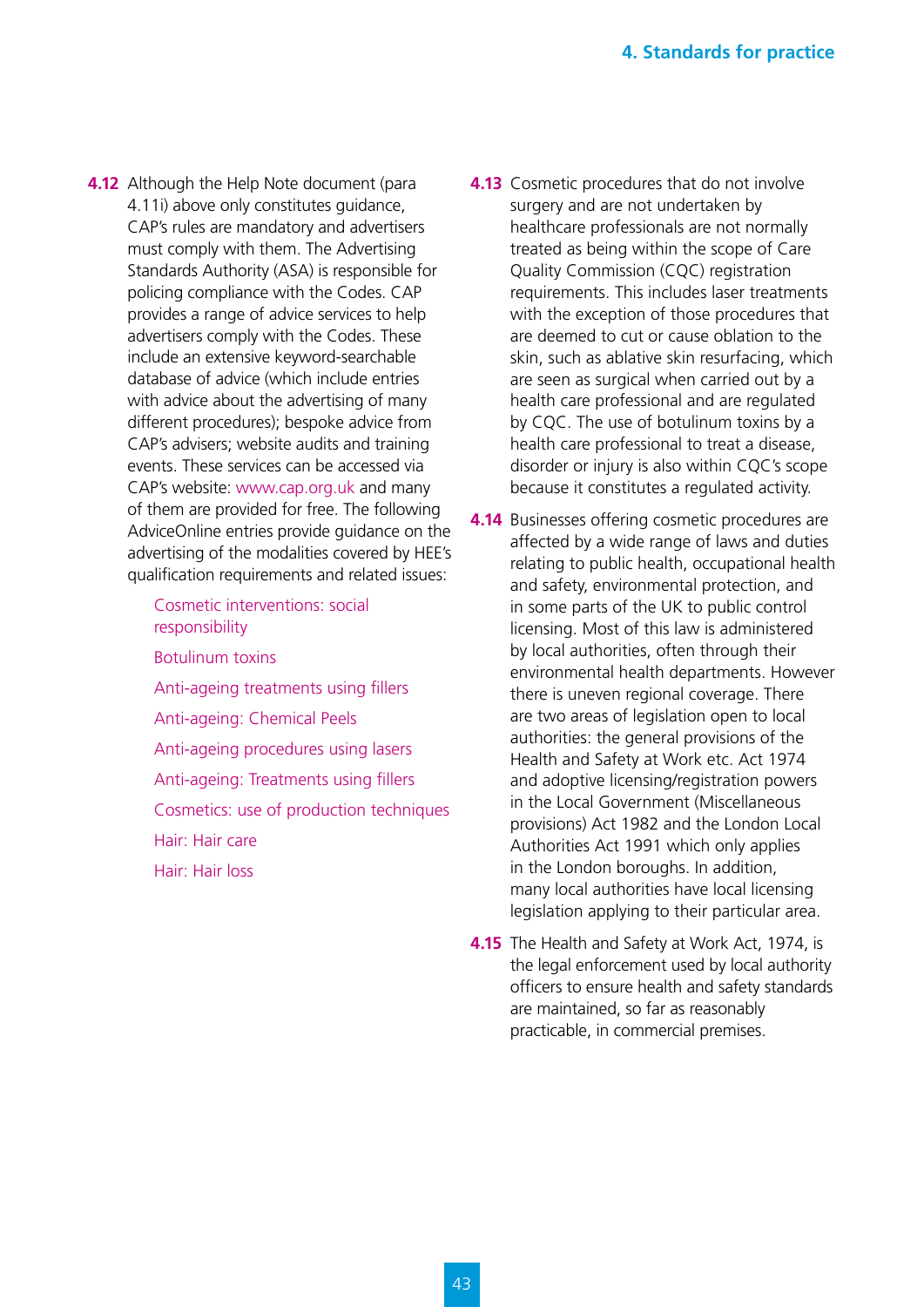- **4.16** If the local authority formally resolves that the provisions of the Local Government (Miscellaneous Provisions) Act 1982 apply within its district, then the authority can register electrolysis procedures which involve actual, or risk of, skin piercing. By-laws are made by the council to bring the Act into effect locally and both the person undertaking the activity, as well as the premises, must be registered with the local authority.
- **4.17** The London Local Authorities Act 1991 enables the London borough councils to license premises intended to be used for 'special treatment' provided they adopt the provisions included within the Act. This has latterly been amended by the London Local Authorities Act, 2000. 'Special treatment' now includes light, electric or other special

treatment 'of a like kind'. The powers cover any premises used, intended to be used, or represented as being used, for the reception or treatment of persons. Premises which are under the supervision of a medical practitioner registered by the GMC or health practitioners (defined as a person who uses his skills with a view to curing or alleviating of bodily diseases or ailments') are excluded from the requirements. The Act is adoptive, meaning that the London borough council must resolve to adopt its powers before it can come into effect in that London borough. A London borough may grant or renew a licence on any such terms and conditions as it specifies and the conditions for the granting of a licence may include the qualifications of the person giving the special treatment<sup>24</sup>.

<sup>&</sup>lt;sup>24</sup> The information on legislation in paras 5.12 to 5.15 has been taken from evidence submitted by the Chartered Institute of Environmental Health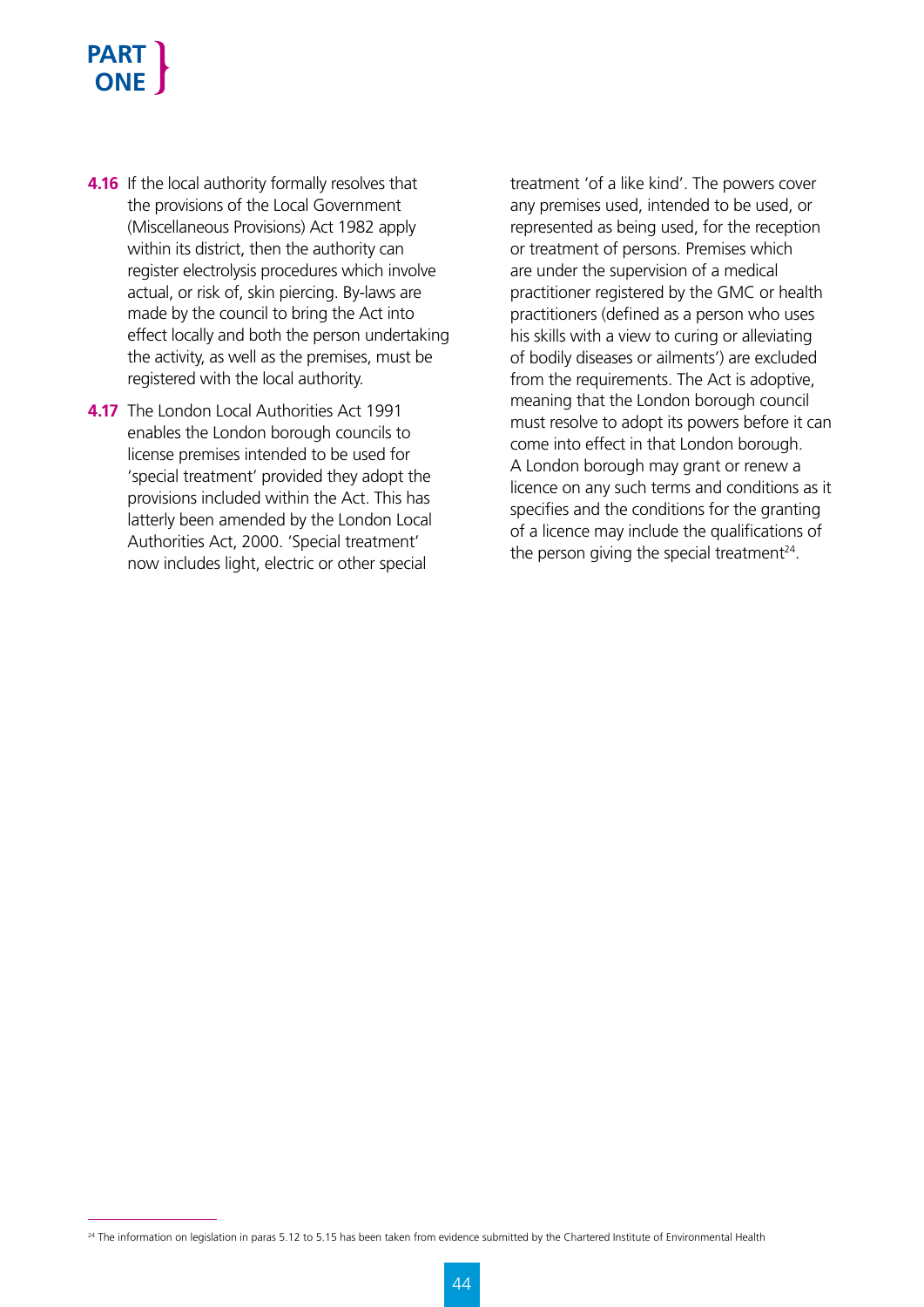# **Annex 1: Expert Reference Group (ERG) Members Biographies**

#### **Professor David Sines CBE BSc (Hons) RN RMN RNMH RNT PGCTHE PhD FRCN FRSA FHEA**

#### **Expert Reference Group Chair** Health Education North West London



Professor David Sines was recently Pro Vice Chancellor and Executive Dean and Professor of Community Health Care Nursing at the Faculty of Society and Health at Buckinghamshire New University. He held previous roles as Executive Dean for the

Faculty of Health & Social Care at London South Bank University and as Head of School of Health Sciences at the University of Ulster. David obtained his PhD in social policy from the University of Southampton in 1993 and has held four Secretary of State appointments, including appointments to the UKCC and NMC. He has been a Governor of three NHS Foundation Trusts in London. He recently held an Honorary Appointment with Imperial College Healthcare NHS Trust as Associate Director of Nursing. He is a Fellow of the RCN and received a CBE in the 2010 Queen's Birthday Honours List for 'Services to Health Care'. David is a Non-Executive Director with the Central London NHS Community Healthcare Trust and an Associate Non Executive Director with Buckinghamshire NHS Hospitals Trust. David retired from his position at Buckinghamshire New University. David is currently chairing the Expert Reference Group for Cosmetic Interventions for Health Education England and holds an appointment with the University of London/HEE Deanery as Associate Assistant Director in Primary Care. He is also actively engaged as a primary care and integrated care workforce advisor in London.

#### **Carol Jollie MBA**

**HEE Performance and Delivery Manager, Cosmetic non-surgical procedures** Health Education North West London



Carol Jollie has over 20 years experience working in health and education. She recently joined Health Education North West London on secondment to lead the non-surgical cosmetic interventions programme, having worked previously as a Policy

Manager for Health Education England's national team. Her previous experience includes working in statutory and voluntary health regulation, higher education, primary, community and mental health care NHS Trusts and social services. She has also worked on a range of consultancy projects both within the UK and internationally relating to accreditation in higher education accreditation, medical regulation, undergraduate medical education and health management education.

#### **Dr Alex Clarke**

**Clinical Psychologist & Visiting Professor** Centre for Appearance Research, University of the West of England, Bristol

#### *Psychology*

Dr Alex Clarke is a consultant clinical and health psychologist. She led a small team specialising in the psychology of plastic and reconstructive surgery at the Royal Free Hospital NHS Foundation Trust in London until July 2014, since when she has focussed on academic activities in association with the Centre for Appearance Research. Current research interests focus on the development and evaluation of brief screening tools for surgeons working in private cosmetic surgery settings and psychological aspects of shared decision making. In the wider context of health psychology she is working on teaching and training evidence based behaviour change in a range of applied contexts.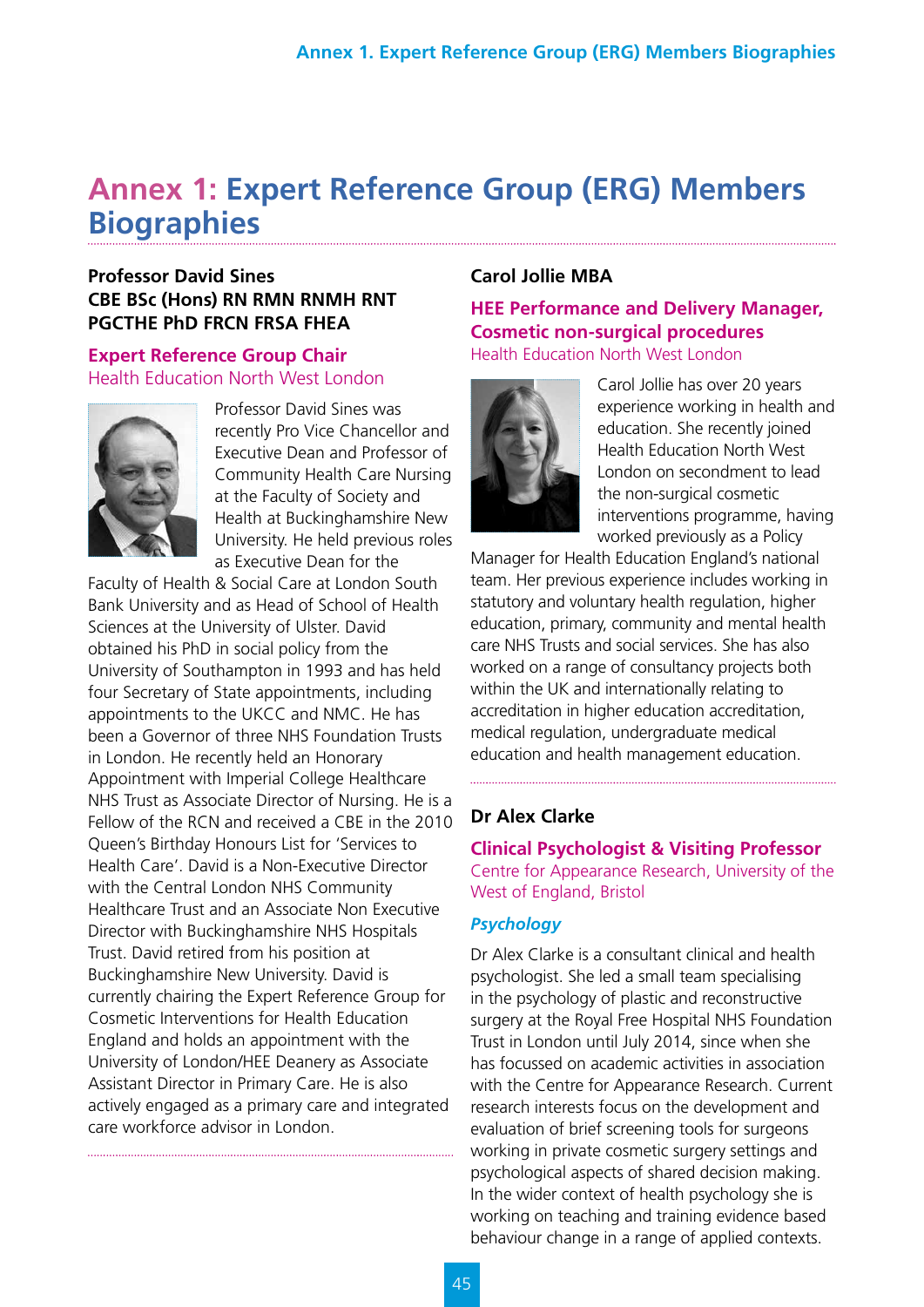#### **Mr Andrew Rankin RGN BA(hons) NIP**

#### **BACN (Board Member) Aesthetic Practitioner and Trainer**

British Association of Cosmetic Nurses (BACN)

#### *Nursing*



Mr Rankin is an experienced Aesthetic Practitioner and Trainer and is the joint owner of Regenix Medical Aesthetic Clinic in Worcestershire.

As a lead trainer in Harley Street from 2007 to 2013, teaching

and mentoring medical professionals nationally and internationally, his reputation has grown. Andrew has done extensive training on behalf of Merz Aesthetics (UK) Ltd and has sat on international expert panels.

In 2010 Andrew became the original Consultant Editor for the Journal of Aesthetic Nursing and in 2012 was asked to join the Board of the BACN. In 2012 he was awarded the 'Outstanding Contribution Award' for leading a working party writing guidelines for safe prescribing in aesthetic nursing. He is also Chair of the Education Committee on behalf of the BACN. He is currently modality lead for dermal fillers for the HEE Expert Reference Group.

#### **Mr Ash Mosahebi MBBS FRCS FRCS(Plast) PhD MBA**

British Association of Aesthetic Plastic Surgeons (BAAPS)

#### *Plastic Surgery*



Mr Mosahebi qualified at Guy's & St Thomas Medical school in London. His Plastic surgical training was in London Deanery in some of the largest & busiest hospitals in UK. He has had further specialist training in

reconstructive & aesthetic surgery in New York & Belgium. He is a Consultant & Honorary senior lecturer at Royal Free Hospital, University College Medical School, London. He is an author a number of publications & has lectured extensively worldwide. He is involved in pioneering research work on regenerating new tissues through new biomaterials & tissue engineering.

His specialist interest is congenital, cosmetic & reconstructive breast surgery. He is also an active member of the regional skin cancer network. In addition to his specialist area, Ash has expertise in all aspects of cosmetic & laser surgery as well as non-surgical rejuvenation. Ash also deals with complex soft tissue reconstruction following accident or cancer surgery.

He is a Consultant Plastic Surgeon & Clinical Lead at Royal Free Hospital & Honorary Senior lecturer at University College London.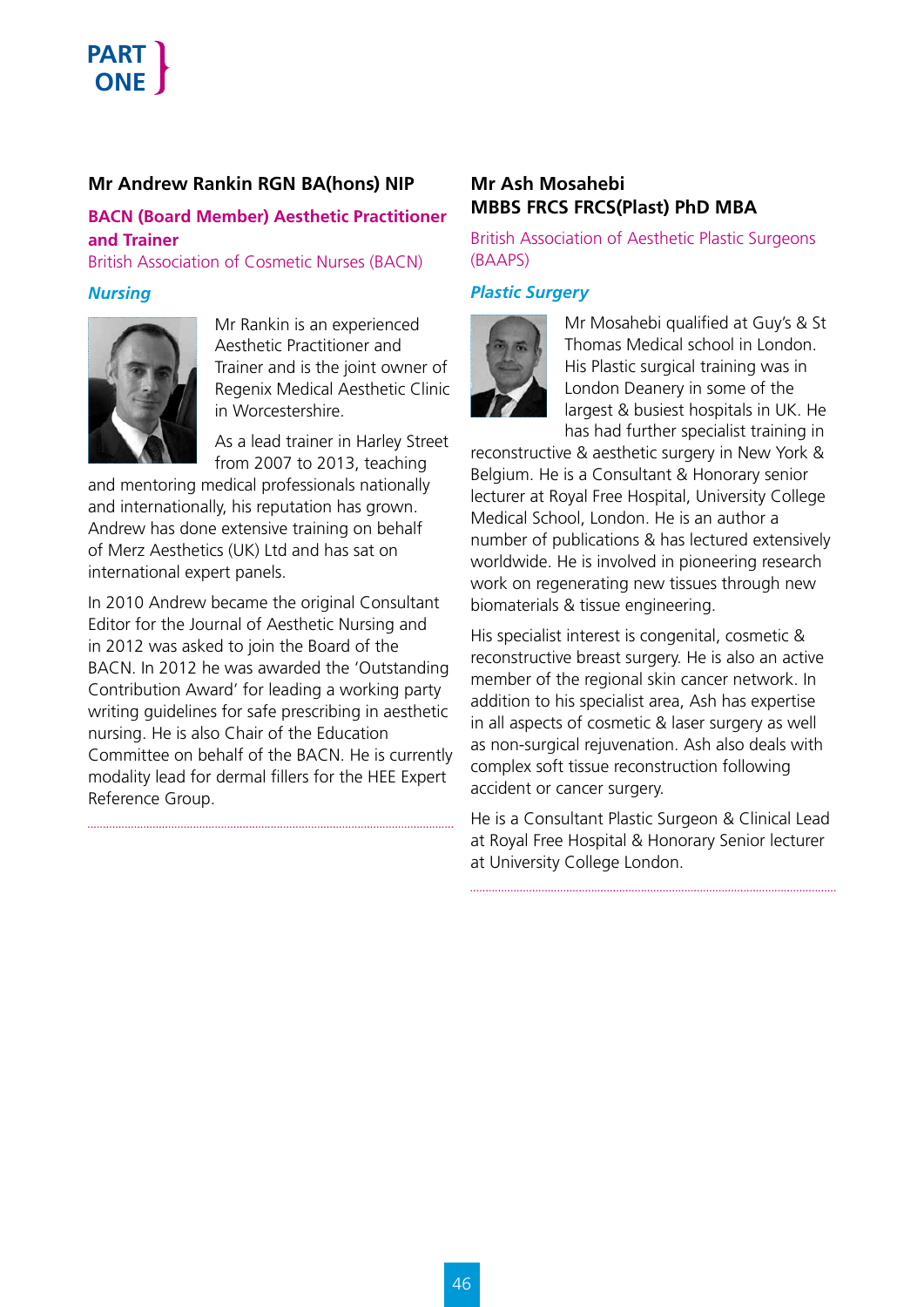#### **Dr Brian Franks BDS (U.Lond) LDS RCS(Eng) MFGDP(UK) FPFA ACIArb MEWI**

#### **Facial Aesthetics Practitioner.**

**Principal,** Dr Brian Franks Facial Aesthetics Training Faculty.

**Visiting Senior Lecturer,** MClinDent Programme, BPP University/City of London Dental School.

**Supporting Clinical Tutor, MSc Non-Surgical** Facial Aesthetics, School of Medicine and Dentistry, University of Central Lancashire.

**Managing Director,** Medisico Academy.

**Dental Expert Witness –** Member of the Expert Witness Institute

#### *Dentistry*



Dr Franks is a Bachelor of Dental Surgery of the University of London, a Licenciate of Dental Surgery of The Royal College of Surgeons of England, has a postgraduate Membership of the Faculty of General Dental

Practice of The Royal College of Surgeons (UK) and is a Fellow of The Pierre Fauchard Academy (""Fellowship of this distinguished Honour Academy is by invitation only and is limited to ethical dentists who have made a significant contribution to the profession and the community""). He is an Associate of the Chartered Institute of Arbitrators and a member of The Expert Witness Institute.

Brian is an experienced presenter/lecturer and teacher on the cosmetics and dental circuits.

#### **Catherine Kydd**

**Campaigner on PIPS Implants and member of Keogh Review Committee**

#### *User representative*

#### **Cheryl Cole**

**Vice-President** Federation of Holistic Therapists (FHT)

#### *Beauty Therapy*



Cheryl's career within the beauty and complementary sectors spans a period of 33 years, with roles including advanced practitioner, examiner, lecturer and course team leader in FE, author, international speaker, and owner of a private training

academy. She is a Vice President of the Federation of Holistic Therapists (FHT), which enables her to participate in a number of critical roles to enhance the sector. Current projects include working on the British and European Standard for Beauty Salon Services and the work being undertaken by HEE. Cheryl is proud of what is being achieved and sees this as a positive step to raising standards and safety.

#### **Christopher J Wade**

#### **Chairman**

Association of Aesthetics, Injectables and Cosmetics (AAIC)

#### *Beauty Therapy*



Christopher is Chairman of the Association of Aesthetics Injectables & Cosmetics

He has over 30 years' experience within the industry and regularly trains medics and beauty therapists in the delivery of

non-invasive cosmetic injectables and treatments. Christopher holds teaching, assessing and Internal Verifier's qualifications under the umbrella of owning the company aUK Hair, Beauty, Health Spa & City & Guilds training school in Grantham, East Midlands. He is proud to champion a level playing field for medics and non medics in the training and standards of non-invasive cosmetic injectable treatments and is passionate about improving standards and education within the industry.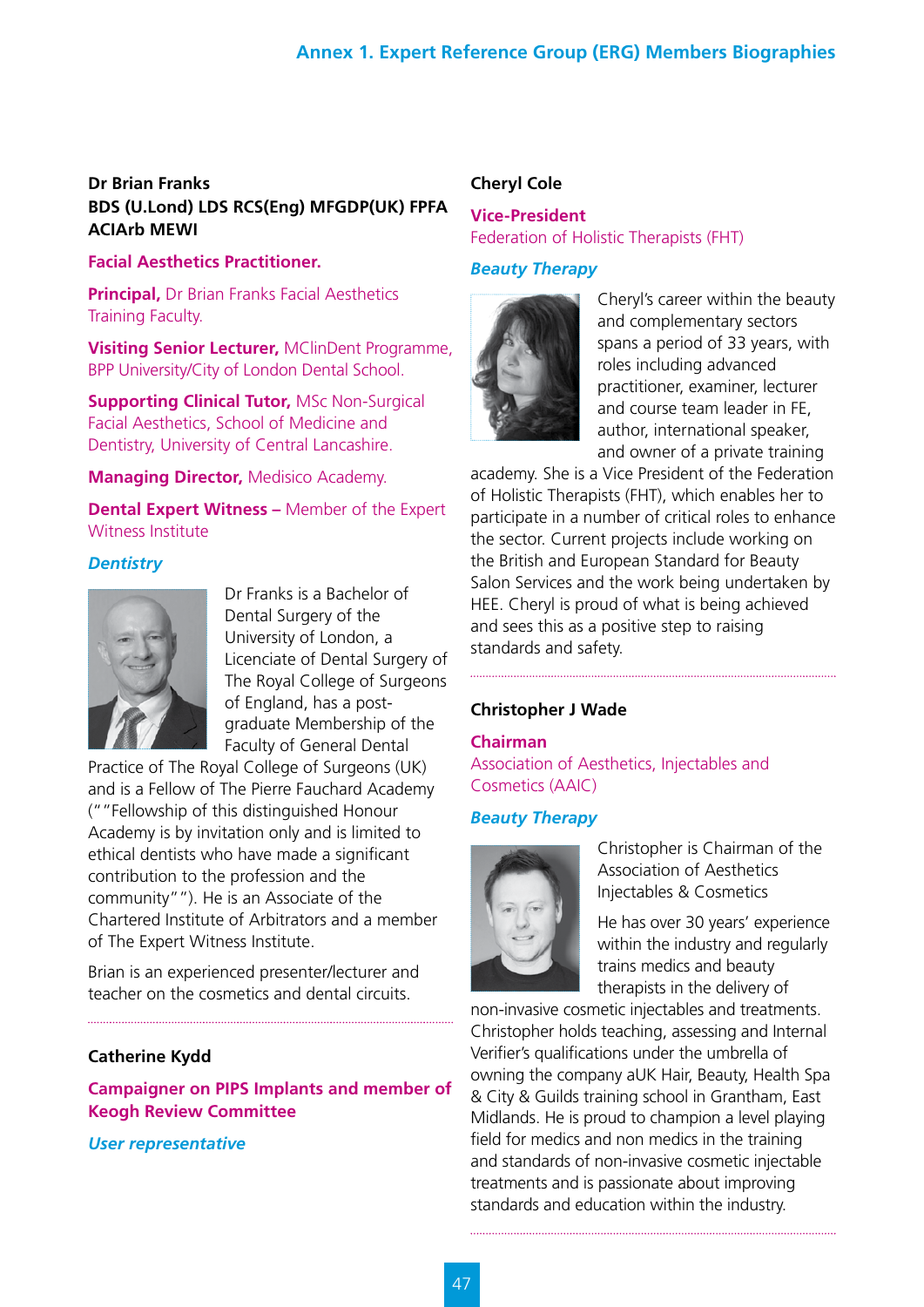#### **David Ward MB BS FRCS FRCSEd**

**Senior Vice President** Royal College of Surgeons

#### *Cosmetic Non-Surgical Interventions Advisory Group*



David Ward is a consultant plastic surgeon and until 2014 worked at the University Hospitals of Leicester NHS Trust. He qualified from King's College Hospital Medical School in 1976 and after training first in general

surgery he trained in plastic surgery at East Grinstead and several plastic surgical units in London. He has extensive experience in training and assessment of surgeons, and has been an examiner for the University of Leicester, the Royal Colleges of Surgeons of England and of Edinburgh, the Intercollegiate Board of Surgery, and in several countries abroad.

#### **Deborah Sandler MBACP**

#### **Psychotherapist, user and independent patient support service provider**

*User*



Deborah Sandler (MBACP) is a psychotherapist and co-founder of Cosmeticsupport.com , a non-profit, independent cosmetic patient support site offering preand post-procedure support and information set up in January

2000. 'Patients (particularly surgical) have a need to communicate and it is imperative that they talk to independent support providers rather than patient advisors to protect them from exploitation at a vulnerable time'. Deborah believes that psychology and psychotherapy must work together to create a holistic standardised independent patient welfare programme to protect both patients and practitioners from the misleading info in the media. Cosmeticsupport.com is an official campaign member in the All Party Parliamentary Group on Body Image and Be Real Campaign.

#### **Professor Diana Harcourt**

#### **Health Psychologist**

Centre for Appearance Research, University of West of England, Bristol

#### *Psychology*

Diana Harcourt is a health psychologist and codirector of the Centre for Appearance Research at the University of the West of England, Bristol. She has over 15 years' experience of researching the psychosocial aspects of appearance, and the development and evaluation of interventions to support those who are adversely affected, including psychological aspects of shared decision making about surgery.

#### **Greg Williams FRCS (Plast)**

#### **President**

British Association of Hair Restoration Surgery (BAHRS)

#### *Medicine*



Greg Williams is a Plastic Surgeon who specialises solely in Hair Restoration and is the only member of the British Association of Aesthetic Plastic Surgeons (BAAPS) who performs Hair Transplant Surgery on a full time basis.

Greg has over a decade of experience in Hair Restoration not only for genetic male and female hair loss, but also for reconstruction post trauma, burns and following dermatological scarring alopecias. He is the current President of the British Association of Hair Restoration Surgery (BAHRS), is involved in the education of doctors learning about Hair Transplant Surgery and is part of the faculty at the University College London's Plastic Surgery MSc program. He also participates in hair related research and was recently awarded the prestigious Fellow status by the International Society of Hair Restoration Surgery.

Prior to embarking on a full time private practice in Hair Restoration, Greg was the Lead Clinician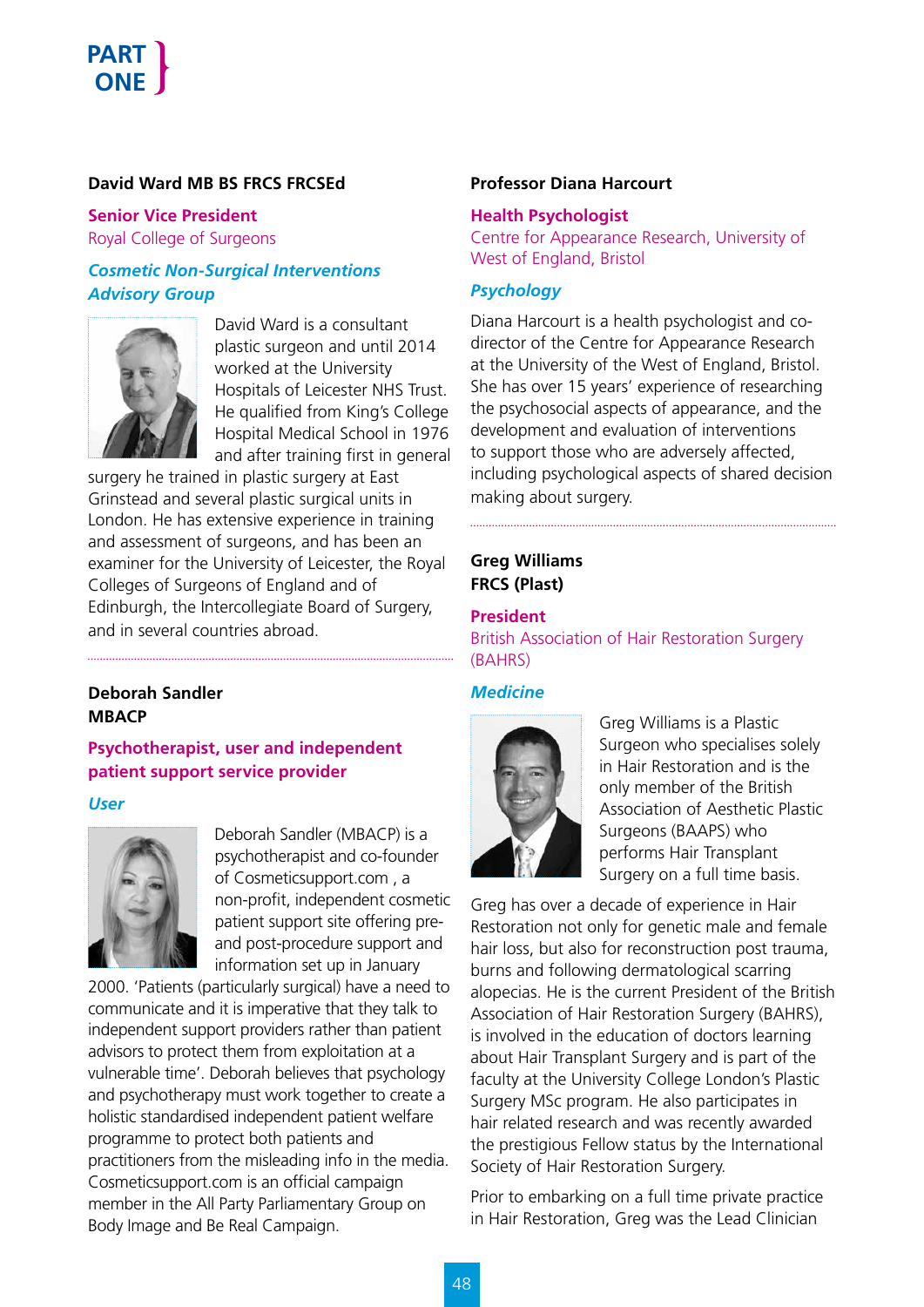at London's only Burn Service at the Chelsea and Westminster NHS Foundation Trust and was the Clinical Director of the London and South East of England Burn Care Network. He co-authored the UK national documents for Burn Major Incidents, Burn Advice to National Trauma Networks and Thresholds for Admission to Burn Services. Greg was one of the very few doctors who performed follicular unit hair transplants in the National Health Service (NHS).

#### **Gurj Bhella**

**Clinical Director** Midlands Cosmetics Ltd

#### *Pharmacy*



I qualified as a pharmacists in 2002 and have specialised in aesthetic practice since 2009. I have since undergone extensive training and expanded the portfolio of my aesthetic practice whilst retaining a senior role within the NHS as a Chief

Pharmacist in an NHS Foundation Trust, we carry out a wide range of non-surgical cosmetic interventions and pride ourselves on the high quality and safe standard of our work. We recognises that my patients demand excellence from their treatment; consequently I continuously collaborate with other practitioners to bring new non-surgical innovations to my practice for the benefit of his patients. We employ medical and nurse prescribers who work with us as part of our clinical team.

#### **Professor Harry Moseley PhD FInstP FIPEM MBA**

**Professor,** Dermatology Department, University of Dundee

**Head of Scientific Services,** Ninewells Hospital & Medical School

British Medical Laser Association (BMLA)

#### *Laser Therapy*



Harry Moseley PhD FInstP FIPEM MBA is Honorary Professor in the Dermatology Department at the University of Dundee and Head of Scientific Services in the Photobiology Unit, Ninewells Hospital & Medical School, Dundee, UK. He has a significant

clinical workload, with responsibility for dermatological laser clinics in the NHS and private sector.

Dr Moseley has delivered over 200 lectures before learned societies and institutions worldwide. Contributions to educational resources comprise some 400 published works, including 160 peerreviewed papers. He has authored 18 chapters in textbooks and has made numerous contributions in the media.

Professor Moseley is President of the British Medical Laser Association, Fellow of the American Society of Lasers in Surgery and Medicine, and Fellow of the Royal Society of Medicine.

Dr Moseley is a registered expert witness with court room experience including cases acting as sole expert for the General Medical Council.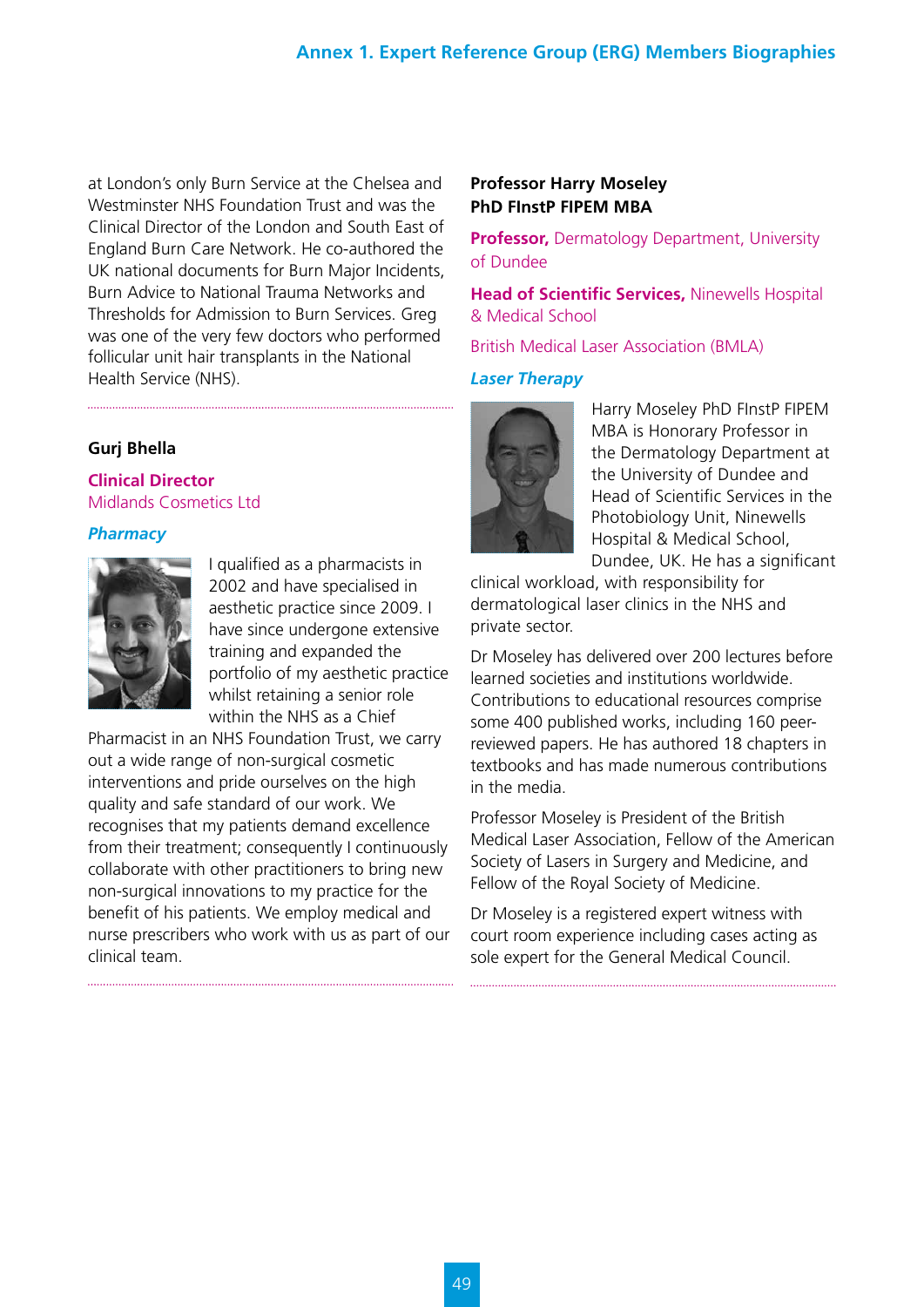#### **Ian Gray MBE, CFCIEH, ATSI**

**Chartered Environmental Health Practitioner, Principal Policy Officer** Chartered Institute of Environmental Health (CIEH)

#### *Environmental Health Practitioner*



Ian Gray is a Chartered Environmental Health Practitioner, Principal Policy Officer at the Chartered Institute of Environmental Health and Associate Member of the Trading Standards Institute.

He has detailed knowledge of the regulatory requirements for cosmetic procedures and prepares detailed submissions in response to government consultations.

He chaired the editorial group for the Tattooing and Body Piercing Guidance Toolkit which was jointly produced and endorsed by Public Health England, the Health and Safety Laboratory and the Tattooing and Piercing Industry Union and published by CIEH in 2013. This has been adopted by the British Standards Institute as the basis of their submission for a European Standard.

#### **Jane Pierce**

#### **Head of Education Policy and Quality Assurance**

#### *Cosmetic Non-Surgical Interventions Advisory Group*



Jane joined the GDC in May 2013 and leads the GDC's work to quality assure pre-registration education and training, policy on the quality assurance of dental specialty education and the review of the GDC's approach to

regulating the dental specialties. Prior to joining the GDC, Jane worked at the Department for Education, most recently leading work on assessment policy.

#### **Jonathan Exley B.Sc. Ph.D. MBA**

#### British Medical Laser Association (BMLA)

#### *Laser Therapy*



In addition to being the Managing Director of Lynton Laser Ltd, Jon is the Honorary Secretary of the British Medical Laser Association and it is in this capacity that Jon has been working as part of the Expert

Reference Group established by Health Education England. During this project, Jon was appointed as the modality lead for the use of Lasers, Intense Pulsed Light (IPL) and LED for non-surgical cosmetic interventions.

Jon's interest in lasers began over twenty years ago whilst studying physics both at the University of Leeds (UK) and the Université Joseph Fourier in Grenoble (France). Following graduation with a first class honours degree; he joined one of the UK's leading medical Laser research centres at the University of Manchester to undertake a Ph.D. and research in the field of Laser physics. Jon's research focused on light-tissue interactions and the application of Lasers and light sources for the treatment of dermatological skin lesions.

In more recent years Jon completed his MBA at Manchester Business School and was appointed a Director of Lynton Lasers Ltd which is a UK manufacturer of Laser and IPL systems for medical and aesthetic treatments. Jon was responsible for establishing one of the UK's leading laser training centres (The Lynton Clinic) which offers training courses delivered in conjunction with the University of Manchester. Jon is also actively involved with wider industry matters as a Member of the Institute of Physics and he has recently been appointed to the External Advisory Board for the Department of Physics & Astronomy (University of Manchester).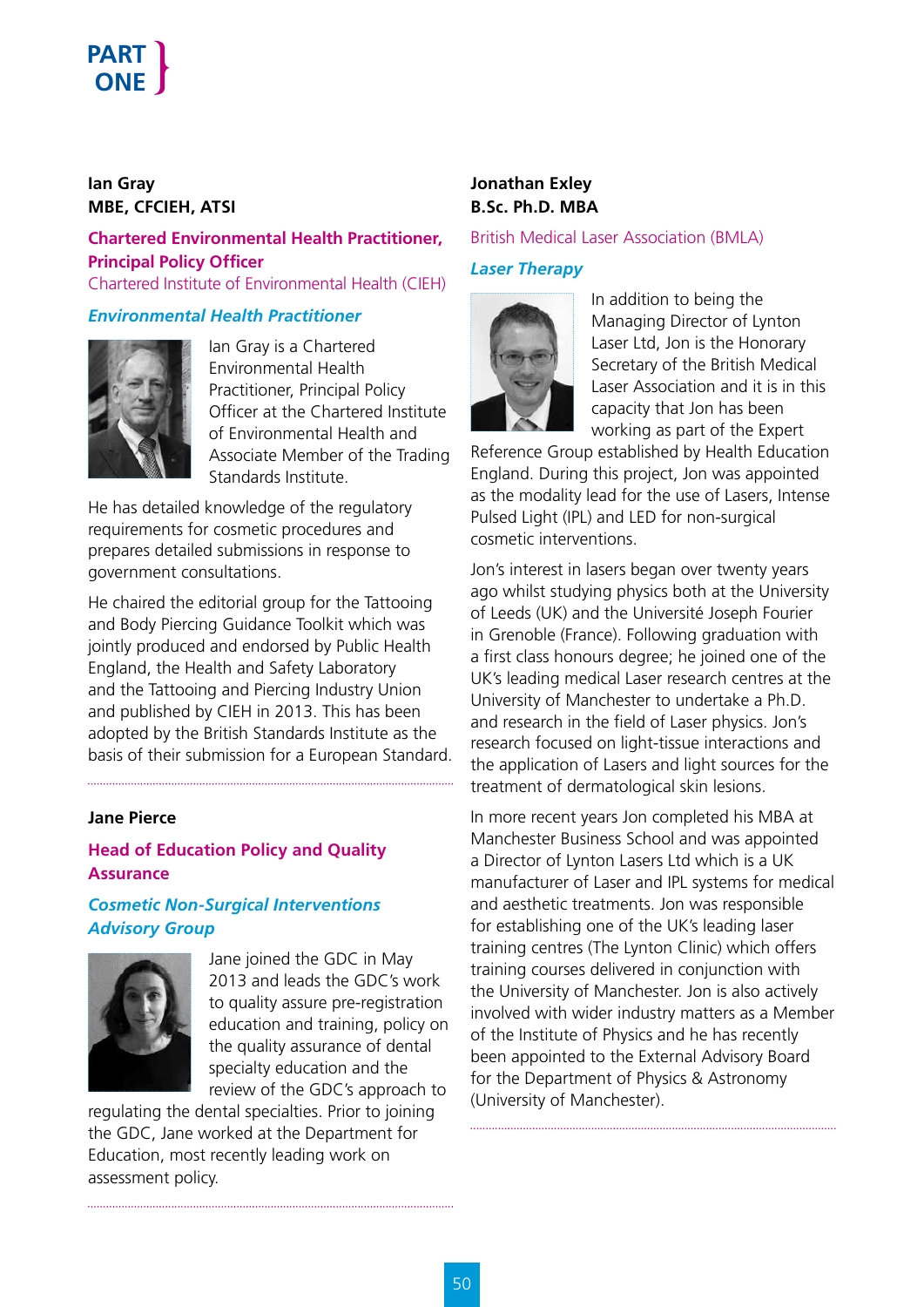#### **Dr Kam Singh Bsc(Hons),MRCGP,MBCAM**

#### **Specialising in Cosmetic Dermatology and Lipo Sculpture**

British College of Aesthetic Medicine (BCAM)

#### *Medicine*



Dr Kam Singh qualified at Leeds Medical school in 1990 and has been a GP for 20 years. He developed a specialist interest in cosmetic dermatology 15 years ago. Over the past 15 years he has attended numerous training

courses throughout the world and continues to work as a full time GP with 4 surgeries in Leicester and a separate private cosmetic practice. He is a full member of the British College of Aesthetic Medicine (BCAM) and director of Education within BCAM. He also sits on the board of the British Association of Body Sculpting (BABS). Dr Singh has been invited to talk on numerous radio programmes as a recognised expert in Cosmetic Medicine. In his quest for the perfect body sculpting technique he was appointed to be the first UK trainer for the Vaser liposelection procedure and has trained many colleagues.

As well as body sculpting Dr Kam Singh provides a full range of minimally invasive cosmetic procedures including, muscle relaxing injections, dermal fillers, chemical skin peels, Accent Radio Frequency , and Intracel – The non-surgical skin tightening resurfacing treatment.

Dr Singh has a keen interest in the development of standards in cosmetic medicine and training of clinicians in this field. He mentors a number of cosmetic doctors and was happy to be invited to sit on the expert review panel for Non-surgical cosmetic treatments.

#### **Professor Mike Mulcahy BChD. FFGDP(UK). FRCS(Hon) FDS(Hon) MGDS LDS RCS(Eng)**

#### **Course Director, Restorative Dentistry** Faculty of General Dental Practice (UK) (FGDP)

#### *Dentistry*



Mike was appointed Dean of the Faculty of General Dental Practice of the Royal College of Surgeons in 2003, selling his practice in 2005 to focus on his academic commitments. His term of office ended in 2006 and since then

Mike has maintained a part time primary care clinical role.

He gained the Fellowship of the Faculty of General Dental Practice, Mike was also awarded an honorary Fellowship of the Royal College of Surgeons of England. He was appointed Professor in Primary Dental Care by the University of Kent. Mike is now programme director of the MSc in Primary Dental Care at the University of Kent, the Diploma in Restorative Dentistry and the Advanced Certificate in Aesthetic Dentistry at the Royal College of Surgeons.

#### **Nazia Hussain MRPharmS Independent Prescriber**

#### **Advanced Aesthetic Practitioner**

#### *Pharmacy*



Nazia Hussain is an independent prescribing pharmacist with over 14 years experience within both the NHS and private sector.

Noted as one of the first pharmacists to embark in a career within the aesthetic industry she

developed a specialist interest in Dermatology and Aesthetic Medicine working alongside many of the pioneering doctors and surgeons in the industry.

Her previous roles within the NHS include working as a Superintendent Pharmacist, Dermatology prescriber and hospital pharmacist.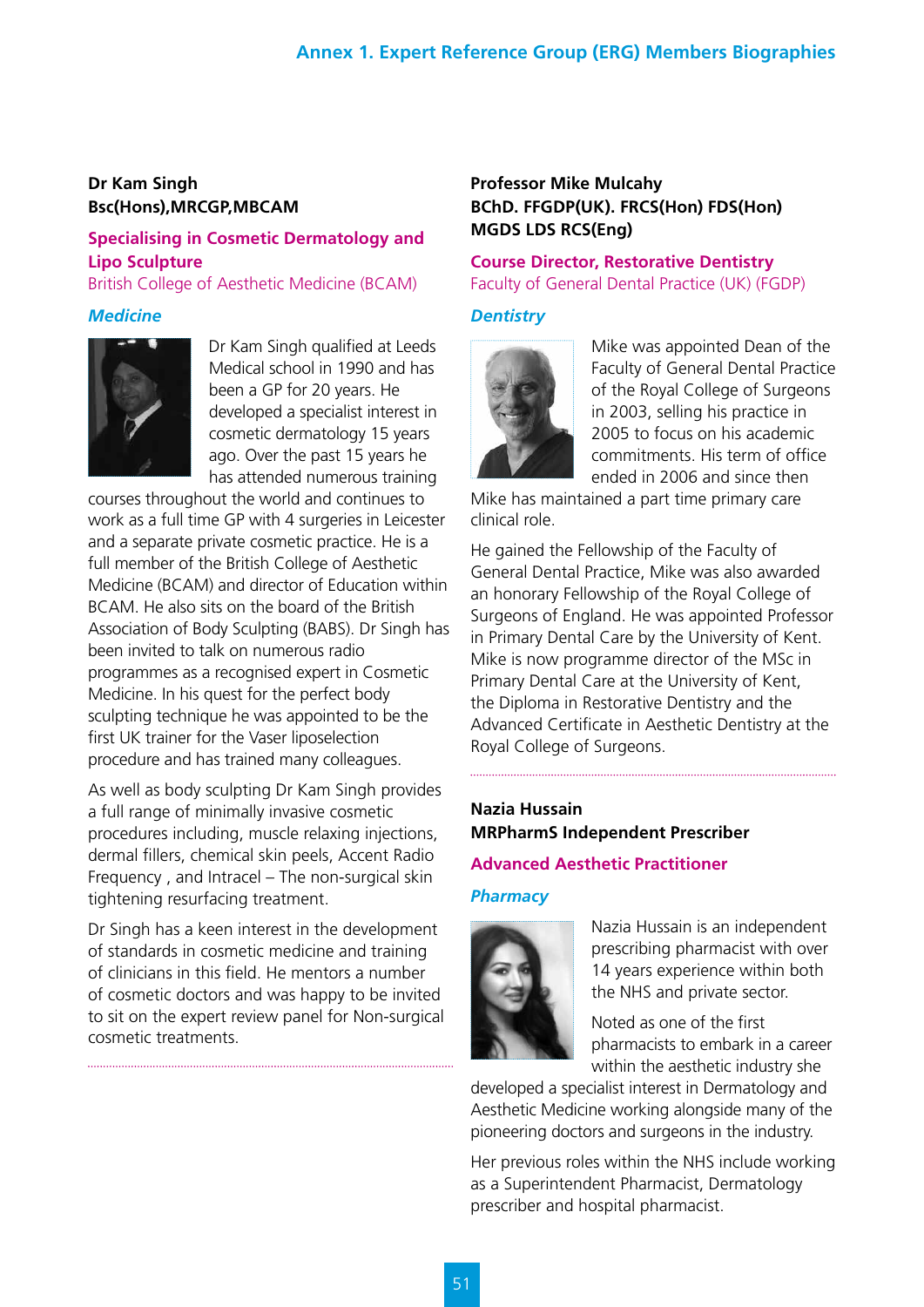Within the Aesthetic industry her experience ranges from prescribing and administering aesthetic treatments, designing and developing health drinks and skincare products and distribution of aesthetic products and devices.

#### **Nilofer Farjo**

#### British Association of Hair Restoration Surgery (BAHRS)

#### *Medicine*



Nilofer Farjo graduated in 1988 from the Royal College of Surgeons in Ireland. In 1993, she trained in hair restoration surgery in Canada and cofounded clinics in Manchester and London exclusively

practicing hair restoration surgery. She is a founding member and past president of the British Association of Hair Restoration Surgery, Fellow of the International Society of Hair Restoration Surgery (ISHRS), Editor Emeritus of the Hair Transplant Forum International journal, past Chair and current member of the Fellowship Training Committee of the ISHRS, Diplomate of the American Board of Hair Restoration Surgery, Fellow of the Institute of Trichologists, and Treasurer of the European Hair Research Society. In 2015 Nilofer is program chair for the ISHRS annual conference being held in Chicago in September. Her clinic has ongoing research collaborations and publications with the Universities of Manchester, London, Durham and Bradford as well as Unilever plc. From 2003- 2009, she was a clinical principal investigator with Intercytex plc during the first hair cell multiplication human trials. In 2012, Dr Farjo was awarded the Platinum Follicle Award by the ISHRS for outstanding achievement in basic science and/or scientific research as it relates to hair restoration.

#### **Sally Taber**

#### **Director**

Independent Healthcare Advisory Services (IHAS) (to end February 2015)

#### *Industry Representative*



Sally Taber is a former Director of Independent Healthcare Advisory Services (IHAS) a division of the Association of Independent Healthcare Organisations, which maintains the only impartial network serving the operational

needs of the independent healthcare industry in the four UK countries. She provides the Secretariat for the Welsh Independent Healthcare Association (WIHA) and the Scottish Independent Hospitals Association.

She set up the Independent Sector Complaints Adjudication Service (ISCAS) which has now been operational for fourteen years. ISCAS has a working arrangement with the Care Quality Commission and Healthcare Inspectorate Wales. She is currently working towards the same arrangement with Healthcare Improvement Scotland.

Sally is on the Board of: Skills for Health, The Editorial Board of Healthmarket News, The Revalidation Implementation Advisory Board (Medical Revalidation), England, Wales and Scotland Revalidation Implementation Board, Nursing Revalidation Advisory Board.

At the request of the government she set up a cosmetic industry self-regulation regime for use of Botulinum toxins and dermal fillers entitled Treatments you can Trust. She has been represented on a number of Cosmetic/Aesthetic Working Groups

She co-chaired the nursing partnership group with the Chief Nurse for six years.

Sally has worked in the independent sector for over 20 years and was the Director of Nursing at the Independent London Bridge Hospital. She advised the Royal College of Nursing on the independent sector for four years and wrote the strategy for the College in relation to the independent sector.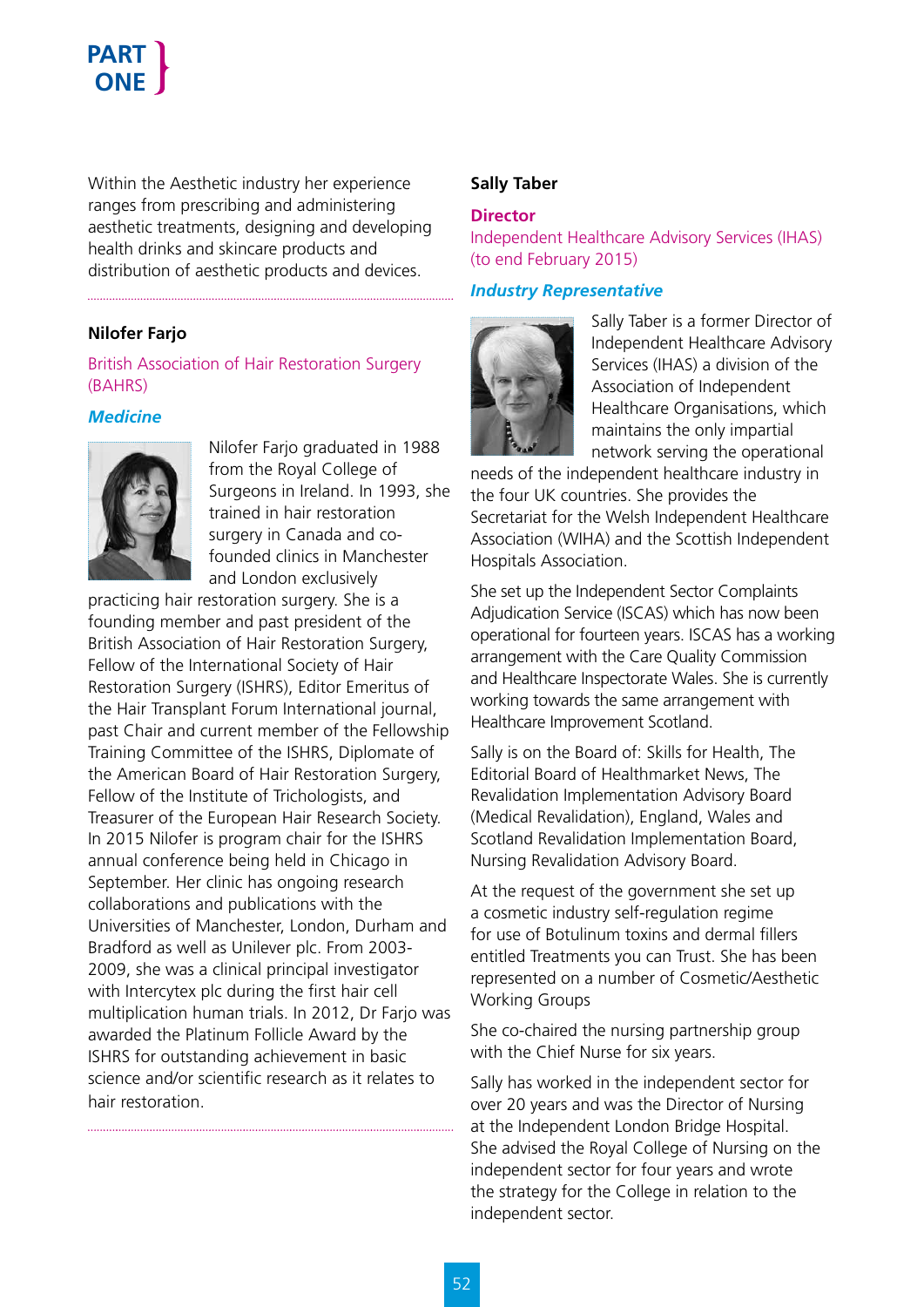Sally qualified as a Registered General Nurse at the Royal Free Hospital in London and is also a qualified midwife from Queen Charlotte's Hospital, again in London. She specialised in renal nursing, holding senior posts at St Mary's Hospital Paddington, Addenbrooke's Hospital in Cambridge and St Mary's Hospital in Portsmouth. She pioneered the role of Transplant Co-ordinator, becoming the Secretary of the European Dialysis and Transplant Nurses Association.

In her spare time she is the Chair of the British Kidney Patient Association.

#### **Sarah Pape**

**Consultant Plastic Surgeon, Royal Victoria Infirmary Medical Director, Sk:n clinic**

British Association of Plastic, Reconstructive and Aesthetic Surgeons (BAPRAS)

#### *Plastic Surgery*

Sarah A. Pape has been a consultant plastic surgeon at the Royal Victoria Infirmary, Newcastle upon Tyne since 1995 and the Medical Director of the Sk:n clinic in Newcastle upon Tyne since 2003. Her main interests are burns, paediatric plastic surgery, lasers and cosmetic surgery. In 2006 she was awarded a Masters in Clinical Education from the University of Newcastle upon Tyne. She is currently the National Clinical Lead for the joint BAPRAS and Department of Health project e-Learning for Plastic Reconstructive and Aesthetic Surgery (e-LPRAS).

#### **Sharon Preston**

**Beauty Therapist** British Association of Beauty Therapy and Cosmetology (BABTAC)

#### *Beauty Therapy*



Sharon Preston represents the British Association of Beauty Therapists (BABTAC) and has 20 years industrial experience as a beauty therapist. She has worked with all leading skincare brands, skin peels, lasers,

microdermabrasion and massage to find the most effective non-surgical techniques for treating skin.

Sharon is also on the Education Team for the Confederation of International Beauty Therapists (CIBTAC) and since 2008 has travelled the world as a CIBTAC examiner maintaining industry standards globally and sharing her years of experience, knowledge and expertise to all nationalities. Sharon is fully qualified Lecturer and has experience of teaching all levels of Beauty Therapy. She continues to treat her clients from her skin clinic in central London specialising in skin rejuvenation and advanced skin technology treatment and is part of the judging process for the Professional Beauty Awards and own Sharon Preston International Training & Consultancy offering quality assurance health checks for educational providers (both private and government funded) and practical training for independent beauty therapists.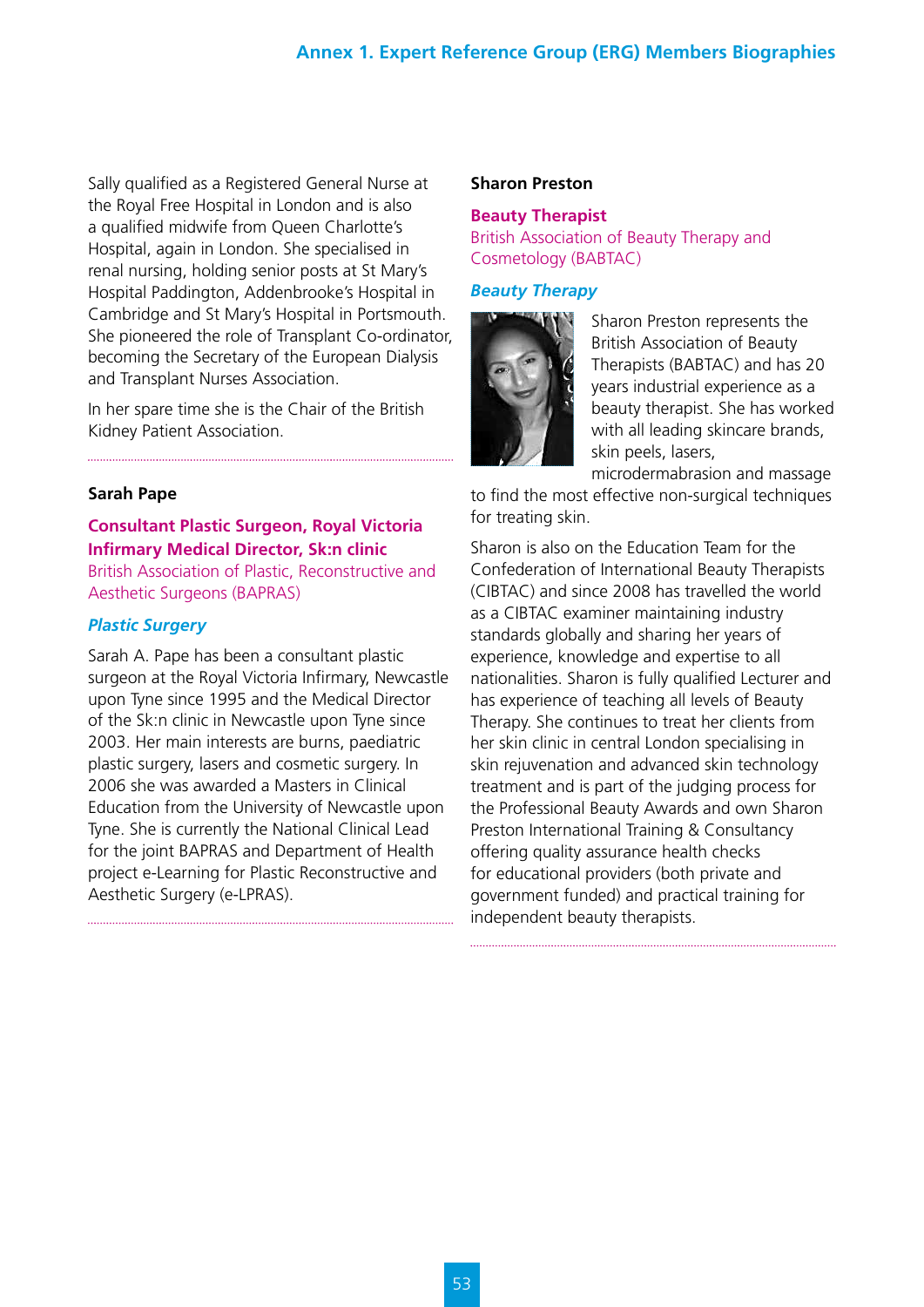#### **Simon Withey**

#### **Chair and Member of Keogh Review Committee**

#### *CSIC Standards for Training & Certification Sub Group*



Mr Simon Withey is a consultant Plastic and Reconstructive surgeon based in London. He trained in London and Paris and has a practice that ranges from facial and thoracic reconstruction to all forms of aesthetic surgery. He is a council member of the British

Association of Aesthetic and Plastic Surgeons (BAAPS) and is President elect of the organisation.

Mr Withey has been at the forefront of setting standards in aesthetic surgery for many years. He has been a member of a number of influential committees including the BSI (British Standards Institute) and CEN (European Standards) committees, two committees set up at the Royal College of Surgeons and he was the sole surgical representative on Sir Bruce Keogh's review of cosmetic practice.

He currently chairs a subcommittee of the CSIC (Cosmetic Surgery Inter-speciality Committee) tasked with setting standards of training and practice. He is an invited member of the CSIC and also acts as an advisor to the General Medical Council (GMC) in their preparation of guidance for doctors practicing in this area of practice. He is a specialist inspector for the Care Quality Commission (CQC) and a founding and faculty member of the National Institute for Aesthetic Research NIAR. He a member of the Breast Implant Register steering group and is a committee member of the British Standards Institute (BSI) committee reviewing implants in surgery. He is also a member of the Department of Health Advisory Board for Aesthetic Surgery.

Mr Withey is regularly asked to speak on Standards in Surgical Practice, he has written numerous papers in peer reviewed journals. He has been involved as a faculty member on many European courses and is currently the faculty lead for a course helping surgeons develop their skills of 3D perception by using training in sculpture.

#### **Stan Batchelor**

**Head of Radiation and Laser Safety** at Guy's and St Thomas NHS Foundation Trust Society of Radiological Protection (SRP)

#### *Laser Therapy*



My career in Medical Physics has now spanned 37 years. During that time I have been active in Nuclear Medicine and Radiation/ Laser Protection and Radiology Physics; 27 years at a prestigious large London Teaching Hospital as Head of Radiation and Laser

Safety. National Laser / Radiation Adviser to the National Care Standards Commission and then Healthcare Commission (which more recently became the Care Quality Commission). I acted as an expert witness in four court cases for this the CQC and councils. Currently advises councils in London and Nottingham on compliance standards for use of cosmetic lasers / IPL's

Acts as a referee for 5 journals, 21 invited speaker presentations, 50 published papers/posters and contributed to three books on Radiation Protection. (in fields of Ionising Radiation and Lasers)

Interviewed live on BBC1 for 20 minutes during the centenary year of the discovery of radioactivity and appeared in 5 National papers on laser deregulation in May 2012. Also quoted in the Guardian (protecting the population in the event of nuclear disaster).

Acts as the Science Media Centre liaison contact for the SRP and serves on 3 SRP committees: Communications, Events and Qualification and Professional Standards Committees.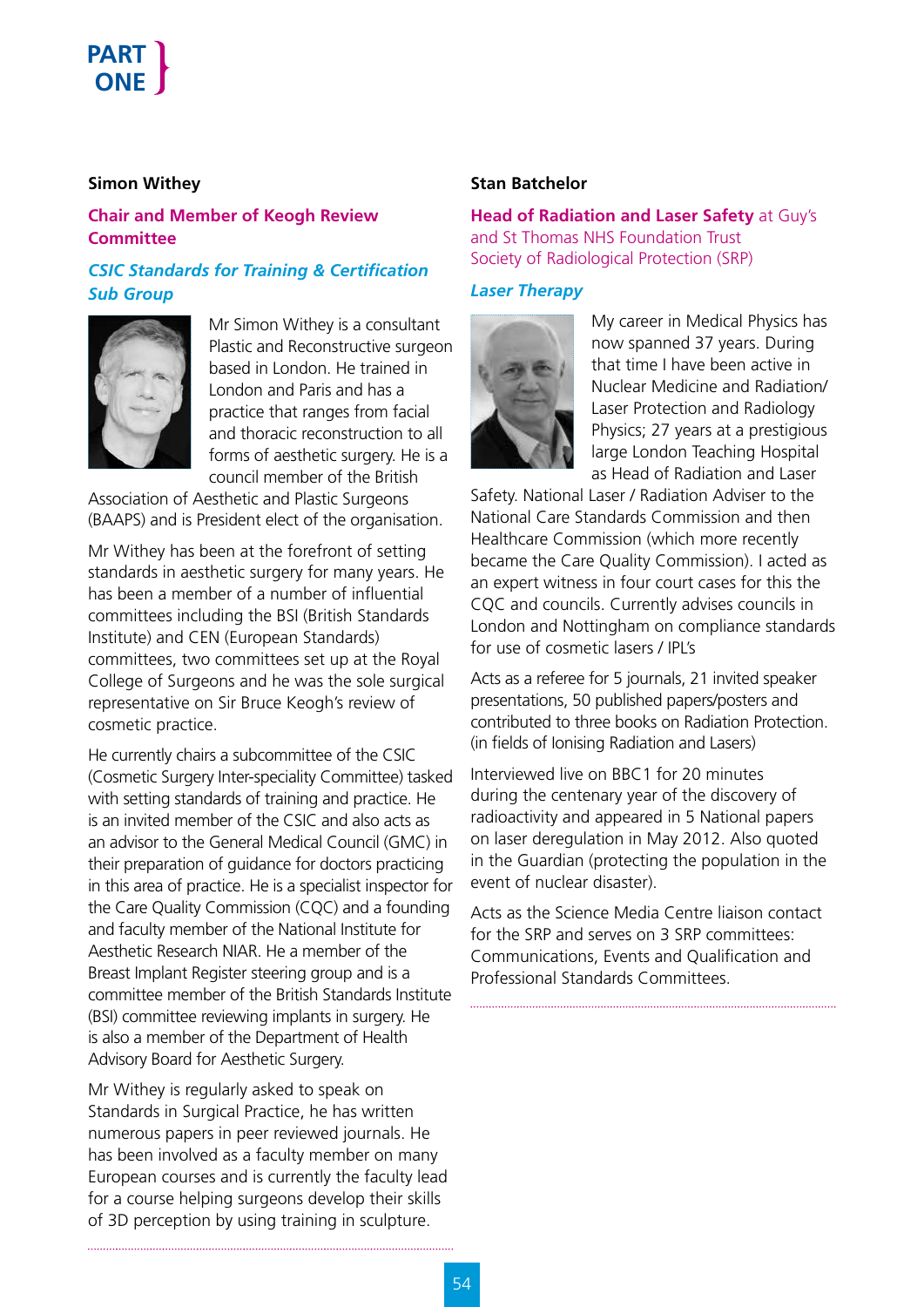#### **Annex 1. Expert Reference Group (ERG) Members Biographies**

#### **Dr Tamara Griffiths**

**Consultant Dermatologist,** Greater Manchester Dermatology Centre British Association of Dermatologists (BAD

#### *Medicine*



Dr Tamara Griffiths is a consultant dermatologist at the Greater Manchester Dermatology Centre based at Salford Royal NHS Foundation Trust. The centre is one of the largest departments of dermatology in the UK. Trained at the University of

Michigan Department of Dermatology, and Fellow of the American Academy of Dermatology as well as on the UK Dermatology Specialist Register, she has a global view on dermatology service both in the public and private sector.

She is a founding member and past President of the British Cosmetic Dermatology Group, representing the British Association of Dermatologists on numerous national and international advisory bodies including the Royal College of Surgeons Interspeciality Group, British Standards Industry, the Committee for European Standardisation (CEN), National Institute for Health and Clinical Excellence (NICE), Medicines and Healthcare products Regulatory Agency (MHRA), and the Review of Cosmetic Interventions led by Sir Bruce Keogh.

She is Honorary Lecturer at the University of Manchester Medical School and clinical lead of the Skin Ageing and Aesthetic Medicine section within the School of Inflammation and Repair. She has been national and principal investigator on many phase II and III clinical trials with publication in high-impact peer-reviewed journals.

Dr Griffiths is the North Western Deanery Dermatology Training Programme Director and is Vice-Chairman of the Royal College of Physician's Dermatology Specialist Advisory Committee which oversees curriculum development and delivery of dermatology training throughout the UK. She is co-director to the University of Manchester Ageing Skin and Aesthetic Dermatology MSc programme.

#### **Tiffany Tarrant**

#### **Development Manager** Hair & Beauty Industry Authority (HABIA)

#### *Sector Skills Council*



Tiffany has worked in the hair and beauty industry for 28 years and she has had a varied career from running her own beauty business to managing several hair and beauty training provisions in the private and FE sector.

She currently works for Habia,

project managing the development of National Occupational Standards for beauty & spa therapy, nail services, hairdressing and barbering. Other responsibilities include working on government projects to support new educational initiatives and industry developments.

Tiffany also works as an external examiner for Derbyshire University and runs her own semipermanent make-up business.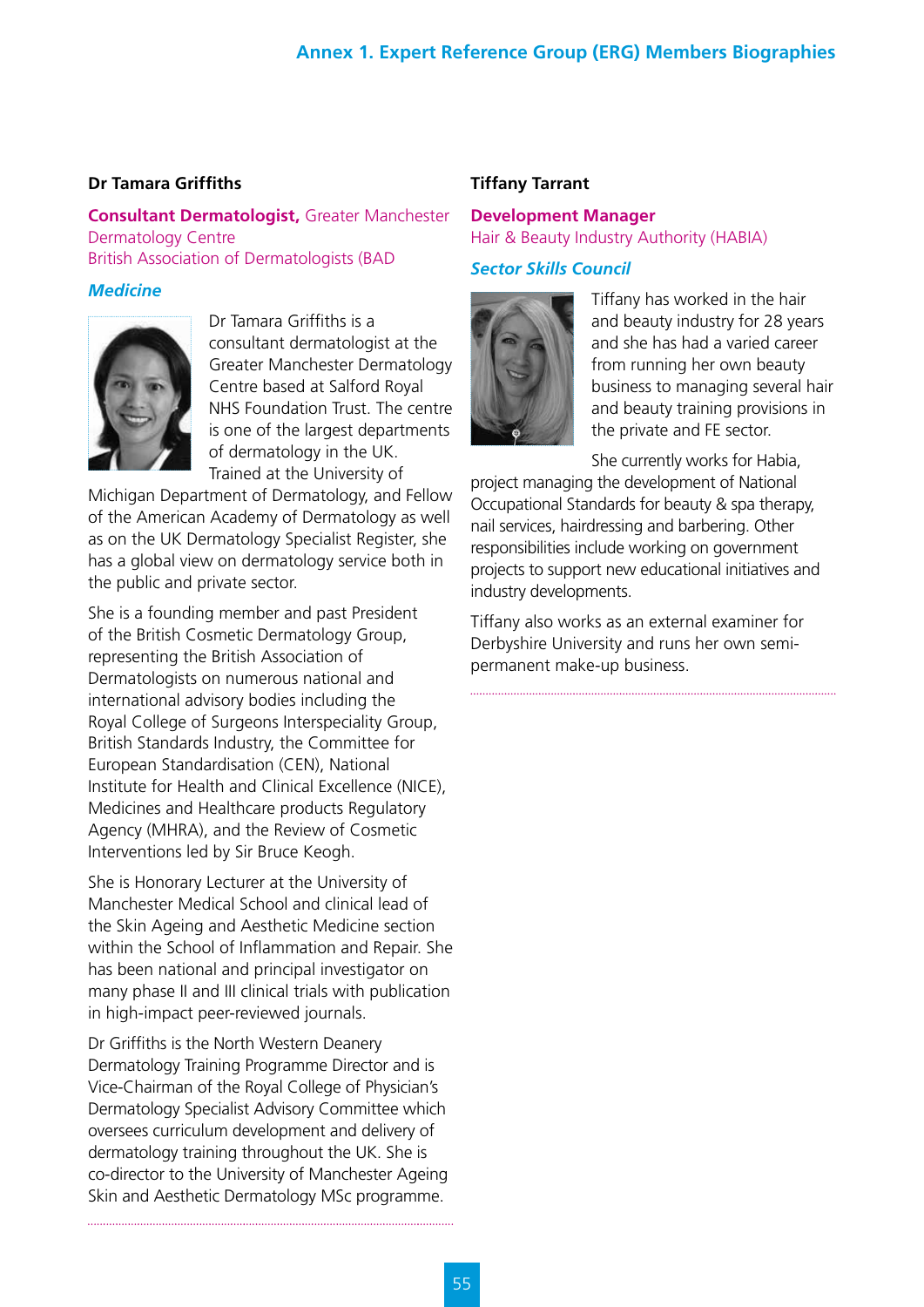#### **Yvonne Senior RN, NIP BSC, MA**

**Director** Private Independent Aesthetic Practices Associations (PIAPA)

#### *Nursing*



Yvonne Senior is a highly experienced non-surgical aesthetic nurse with clinics in both Yorkshire and the North West and over 15 years of practise within the field of medical cosmetics. Her NHS career began as a young staff

nurse and her dedication and interest in healthcare eventually secured her position in hospital management and the highly respected and selective King's Fund Leadership programme. This experience led her to complete her MSc in management and enter her first teaching role at Leeds University before finally embarking on her career in aesthetics.

Her advanced training and passion for learning has put her in high regard among medical piers, industry suppliers and educational institutions.

She continues to widen her scope of knowledge as she was recently awarded a first class honours degree in dermatology by Sterling University.

Yvonne was among the first wave of nurses to enter the profession and as a result she has helped pave the way for many who followed by forming the professional membership organisation PIAPA (Private Independent Aesthetic Practices Association). The group supports other practitioners in advancing their skills and expertise and has helped several to gain their V300 qualification and exposed them to continuously progressing techniques, treatments, laws and regulations.

She currently resides on the board of The Journal of Aesthetic Nursing and consults with governmental bodies such as Health Education England and the NMC regarding developing frameworks and qualifications.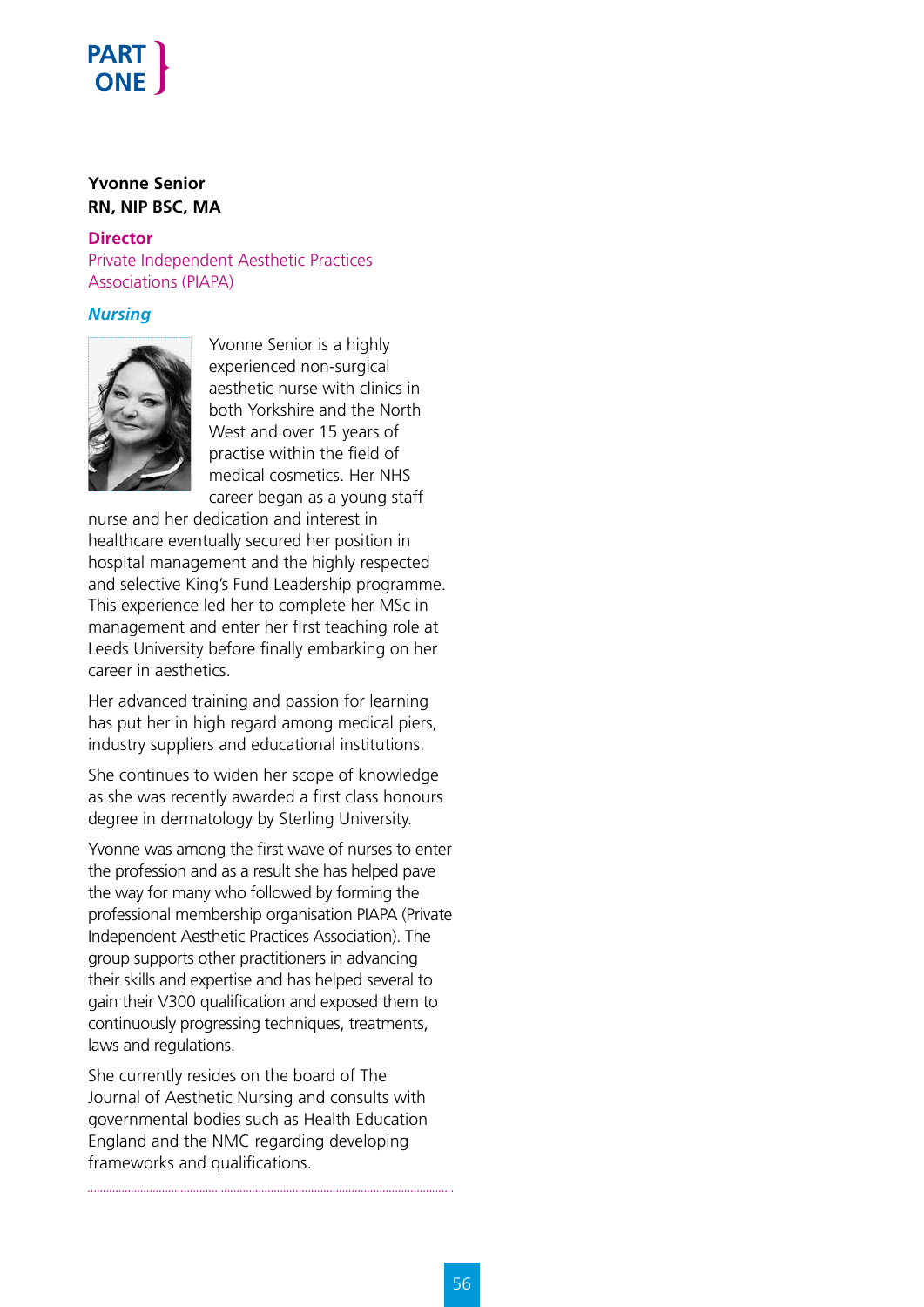# **Annex 2: Advisory Group Membership**

| <b>Health Education England</b>                                                                 | Julie Screaton, Director for London and South<br>East (Chair)                                                             |
|-------------------------------------------------------------------------------------------------|---------------------------------------------------------------------------------------------------------------------------|
|                                                                                                 | <b>Carol Jollie, Performance and Delivery Manager</b>                                                                     |
|                                                                                                 | Filmawit Kiros/Patrick Spicer, Project Support<br>Officers                                                                |
| <b>General Dental Council</b>                                                                   | Janet Collins, Head of Standards                                                                                          |
|                                                                                                 | Jane Pierce, Head of Education Policy and<br><b>Quality Assurance</b>                                                     |
| <b>General Medical Council</b>                                                                  | Paula Robblee, Policy Manager, Education<br>Directorate                                                                   |
| <b>General Optical Council</b>                                                                  | Kiran Gill, Head of Legal Compliance                                                                                      |
| <b>General Pharmaceutical Council</b>                                                           | Joanne Martin, Quality Assurance Manager<br>(Education)                                                                   |
| <b>Health &amp; Care Professions Council</b>                                                    | Laura Coveney, Policy Officer                                                                                             |
| <b>Nursing &amp; Midwifery Council</b>                                                          | Aditi Chowdhary-Gandhi, Standards<br>Development Officer, Continued Practice                                              |
| Hair & Beauty Industry Authority (HABIA)                                                        | Tiffany Tarrant, Development Manager                                                                                      |
| Royal College of Surgeons                                                                       | Mr David Ward, Vice-President, Vice-Chair of<br>Cosmetic Surgery Interspecialty Committee &<br>Consultant Plastic Surgeon |
| British Association of Dermatologists (BAD) &<br>Royal College of Physicians Dermatologist lead | <b>Dr Tamara Griffiths</b>                                                                                                |
| <b>Royal Pharmaceutical Society</b>                                                             | Ruth Wakeman, Head of Professional Support                                                                                |
| National Institute for Health & Care Excellence                                                 | <b>Prof Neal Maskrey, Consultant Clinical</b><br><b>Adviser</b>                                                           |
| Department of Health                                                                            | Noel Griffin/Dawn O'Neill, Public Health Policy<br>and Strategy Unit                                                      |
| Ex Officio Member                                                                               | Prof David Sines CBE, Chair of ERG                                                                                        |
| In attendance                                                                                   |                                                                                                                           |
| <b>NHS Education for Scotland</b>                                                               | Prof D Stewart Irvine, Director of Medicine                                                                               |
| Wales                                                                                           | Darren Ormond/Catherine Cody, Healthcare<br><b>Quality Division</b>                                                       |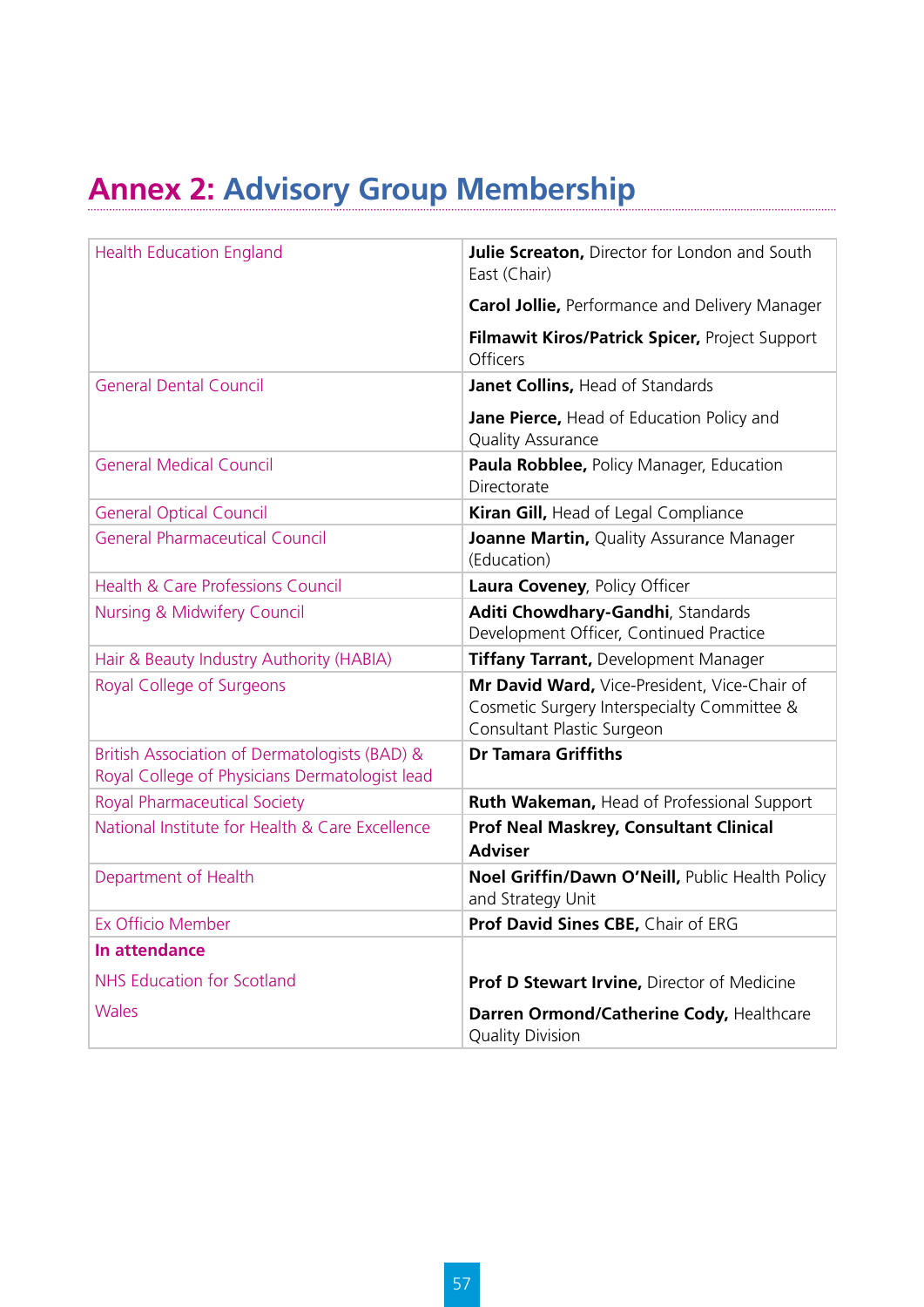# **Annex 3: Risk & Hazard Stratification**

Note: All procedures have the potential to be high risks. For example a client may suffer an unexpected allergic reaction, even though there is very low or no reported incidence, or a patient and clinician may damage their eyesight if they are not wearing the correct protective eyewear when using lasers. For this reason we have defined a level of training which will help to ensure that a practitioner has the appropriate skills and knowledge to mitigate any potential risks. However, due to lack of evidence, it has not been possible to weight the potential risks according to likelihood of occurrence.

| <b>Level</b> | <b>Treatment</b>                                                                                                                                    | <b>Potential risks and hazards</b>                                                                                                                                                                                                                                                  |  |  |
|--------------|-----------------------------------------------------------------------------------------------------------------------------------------------------|-------------------------------------------------------------------------------------------------------------------------------------------------------------------------------------------------------------------------------------------------------------------------------------|--|--|
|              | <b>LIPLED</b>                                                                                                                                       |                                                                                                                                                                                                                                                                                     |  |  |
| 7            | Fully ablative skin treatments (ie non-<br>fractional resurfacing)                                                                                  | · Severe pain, poor cosmetic outcome, permanent<br>hyper or hypo pigmentation, risks of sedation<br>• Depth and large area of injury results in risk of<br>scarring, infection – impetigo, erysipelas, cellulitis,<br>keloid scarring<br>· Systemic fluid imbalance<br>• Eye damage |  |  |
| 7            | Laser treatments of any sort within<br>the periorbilal rim                                                                                          | Pain, infection, hyper or hypopigmentation, poor<br>outcome, eye damage or blindnes                                                                                                                                                                                                 |  |  |
| 6            | Ablative fractional laser treatments<br>(excluding treatments within the<br>periorbital rim)                                                        | • Pain, infection, poor outcome, prolonged erythema<br>• Reactivation of HSV, acne or millia<br>• Hyper or hypopigmentation<br>• Eye damage                                                                                                                                         |  |  |
| 6            | Laser and IPL treatments for<br>generalised and discrete pigmented<br>lesions (excluding treatments within<br>the periorbital rim)                  | • Inappropriate treatment<br>· Missed diagnoses eg melanoma<br>• Hyper or hypopigmentation, scarring<br>• Eye damage                                                                                                                                                                |  |  |
| 5            | Laser treatments for tattoo removal<br>(excluding treatments within the<br>periorbital rim)                                                         | $\bullet$ Pain<br>• Hyper or hypo pigmentation<br>• Paradoxical permanent hyperpigmentation, scarring<br>• Allergic reaction, blistering, infection, eye damage                                                                                                                     |  |  |
| 5            | Laser and IPL treatments for<br>benign vascular lesions (excluding<br>treatments within the periorbital rim)                                        | • Pain, poor outcome<br>• Infection<br>• Reactivation of Herpes Simplex Virus (HSV)<br>• Hyper or hypo pigmentation, scarring<br>• Eye damage                                                                                                                                       |  |  |
| 4            | Lasers and IPL for hair removal<br>(excluding treatments within the<br>periorbital rim)                                                             | · Discomfort,<br>• Absence of effect<br>• Hyper or hypo pigmentation, scarring<br>• Eye damage                                                                                                                                                                                      |  |  |
| 4            | Non ablative lasers, IPL and LED<br>for photorejuvenation, including<br>sun induced dyschromia (excluding<br>treatments within the periorbital rim) | · Discomfort,<br>• Absence of effect,<br>• Hyper or hypo pigmentation, scarring<br>• Eye damage                                                                                                                                                                                     |  |  |
| 4            | LED for clinically diagnosed acne<br>vulgaris                                                                                                       | Unsuitable or inappropriate treatment of disease<br>Eye damage                                                                                                                                                                                                                      |  |  |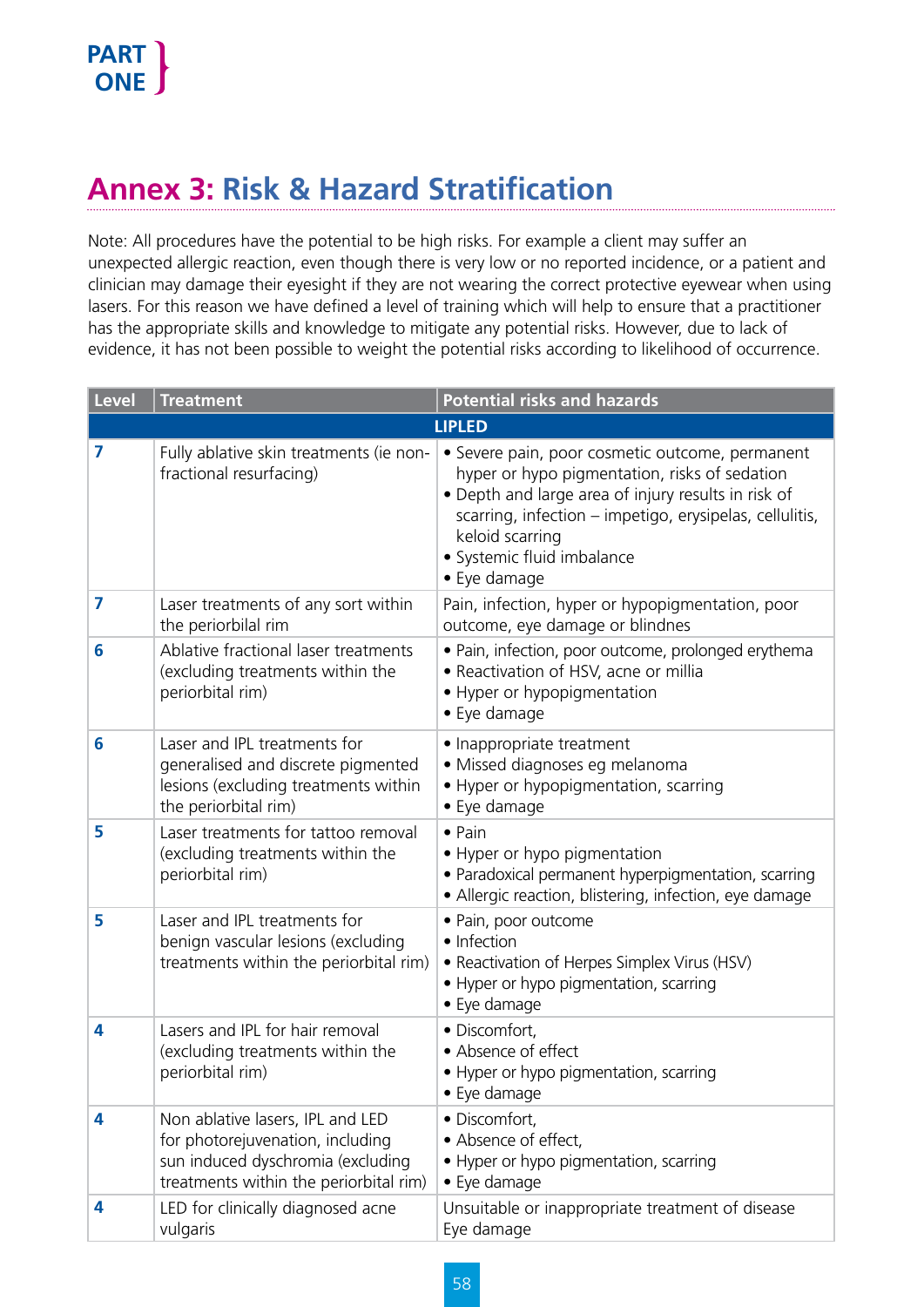|   | <b>CPSR</b>                                                                                       |                                                                                                                                                                                                                                                                                                                                                                           |  |
|---|---------------------------------------------------------------------------------------------------|---------------------------------------------------------------------------------------------------------------------------------------------------------------------------------------------------------------------------------------------------------------------------------------------------------------------------------------------------------------------------|--|
| 7 | Full face phenol peels                                                                            | Requires cardiac monitoring due to cardiotoxic<br>effects; depth and large area of injury results in<br>high risk of scarring, infection--impetigo, erysipelas,<br>cellulitis, severe pain, poor cosmetic outcome,<br>permanent hyper or hypo pigmentation, keloidal<br>scarring, risks of sedation, systemic fluid imbalance.                                            |  |
| 7 | Injection lipolysis into superficial fat                                                          | Pain, oedema, neurological adverse events,<br>drooping, asymmetry, irregular skin texture<br>and subcutaneous nodules. Off licence use of<br>Phosphatidylcholine and deoxycholate (PCDC) in<br>periorbital fat has resulted in reports of blindness.                                                                                                                      |  |
| 7 | Mesotherapy with pharmaceutical<br>strength topical agents                                        | • Pharmacological agents will be required using a<br>prescription and the risks are those associated<br>with the specific agent, though may be magnified<br>when used in conjunction with mesotherapy due<br>to increased penetration<br>. Risk of pain, bleeding, infection, bruising<br>• Autoimmune and hypersensitivity reactions;<br>granuloma and biofilm formation |  |
| 7 | Medium depth chemical peels                                                                       | • Pain, permanent scarring, permanent hyper or hypo<br>pigmentation, impetigo, cellulitis, erysipelas. Risk of<br>spills can result in unintended tissue destruction.<br>• Systemic fluid imbalance (depending on total body<br>surface area treated)<br>• Reactivation of HSV                                                                                            |  |
| 7 | Localised phenol peels                                                                            | Severe pain, risks of sedation, permanent scarring,<br>poor cosmetic outcome with permanent hyper<br>or hypo pigmentation, permanent skin textural<br>irregularities, impetigo, cellulitis, risk of spills will<br>result in unintended and severe tissue destruction.                                                                                                    |  |
| 6 | Up to 1.5 mm microneedling with<br>manual device or $\leq 1.0$ mm power<br>assisted microneedling | · Pain, bleeding, infection eg impetigo, cellulitis<br>• Blood borne infection eg Human<br>immunodeficiency virus (HIV), hepatitis<br>• Systemic fluid imbalance (depending on surface<br>area treated);                                                                                                                                                                  |  |
| 6 | Superficial chemical peels to<br>Grenz zone                                                       | · Erythema, scaling, allergic reaction or<br>hypersensitivity<br>• Hyper or hypopigmentation, unsatisfactory<br>outcome/absence of response                                                                                                                                                                                                                               |  |
| 6 | Mesotherapy with/without<br>homeopathic topical treatment                                         | • Pain, bleeding, swelling, bruising; hypersensitivity<br>and allergic reactions, persistent erythema, textural<br>irregularities/lumpiness<br>. Risk of blood borne infection (eg hepatitis, HIV),<br>impetigo, erysipelas, cellulitis,                                                                                                                                  |  |
| 5 | 0.5-1.0 mm microneedling with<br>manual device                                                    | Pain, bleeding, infection, inadequate response                                                                                                                                                                                                                                                                                                                            |  |
| 4 | $\leq$ 0.5 mm microneedling with manual<br>device                                                 | Discomfort, absence of effect, aggravation of<br>underlying skin disease                                                                                                                                                                                                                                                                                                  |  |
| 4 | Very superficial chemical peels to<br>stratum corneum                                             | Discomfort, absence of effect, aggravation of<br>underlying skin disease                                                                                                                                                                                                                                                                                                  |  |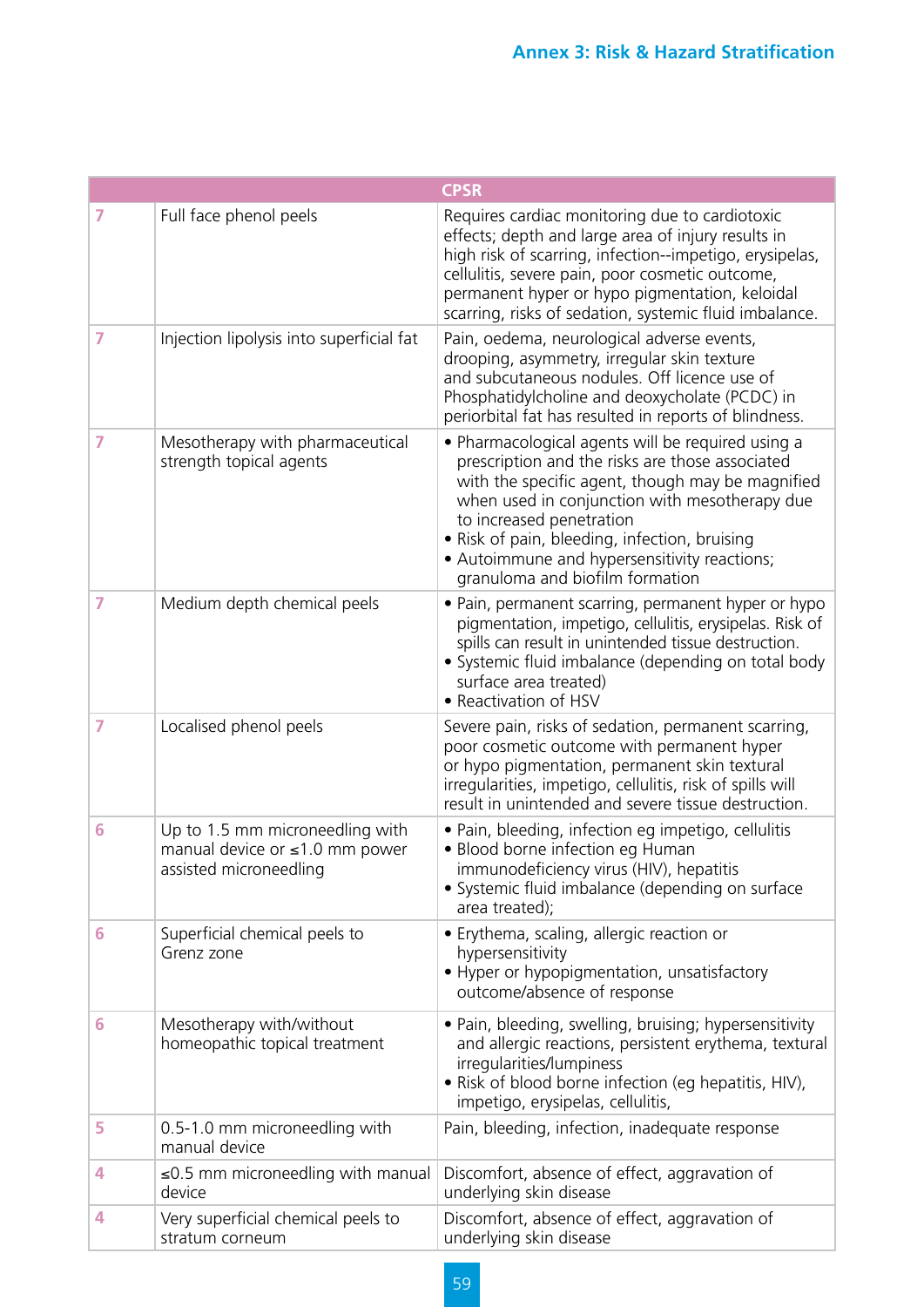| <b>BTs</b> |                                              |                                                                                                                                                                                                                                                                                                                                                                                                                               |  |  |
|------------|----------------------------------------------|-------------------------------------------------------------------------------------------------------------------------------------------------------------------------------------------------------------------------------------------------------------------------------------------------------------------------------------------------------------------------------------------------------------------------------|--|--|
|            | Botulinum toxin                              | Prescription drug; risks are injection related (pain,<br>bruising, bleeding, impetigo, cellulitis and blood-<br>borne infection); reactivation of HSV; ptosisis,<br>asymmetry, inappropriate muscle paralysis impairing<br>function (especially lower face/neck); dry eyes, dry<br>mouth. Pain and vasovagal response, paraesthesia,<br>dizziness, headache, erythema.                                                        |  |  |
|            | <b>DFs</b>                                   |                                                                                                                                                                                                                                                                                                                                                                                                                               |  |  |
| 7          | Permanent fillers                            | • Requires fully sterile conditions due to permanent<br>nature of implant and risk for biofilm formation;<br>this type of filler is associated with higher risk of<br>long term adverse events in addition to all risks<br>associated with temporary/semi-permanent fillers<br>• Granuloma formation, hypersensitivity risk, risk for<br>permanent disfigurement; vascular occlusion with<br>necrosis and scarring, blindness |  |  |
| 7          | Dermal fillers<br>(temporary/semi-permanent) | · Bleeding, infection, bruising; poor cosmetic<br>outcome, overcorrection and facial disfigurement.<br>Reactivation of HSV. Pain and vasovagal response.<br>• Autoimmune and hypersensitivity reactions;<br>permanent blindness, vascular occlusion with<br>resultant skin necrosis and permanent scarring.<br>Granuloma and biofilm formation                                                                                |  |  |
| <b>HRS</b> |                                              |                                                                                                                                                                                                                                                                                                                                                                                                                               |  |  |
| 7          | Hair restoration surgery                     | Permanent and disfiguring scarring from donor site<br>or as a result of poor graft placement; cellulitis/<br>infection; risks of sedation                                                                                                                                                                                                                                                                                     |  |  |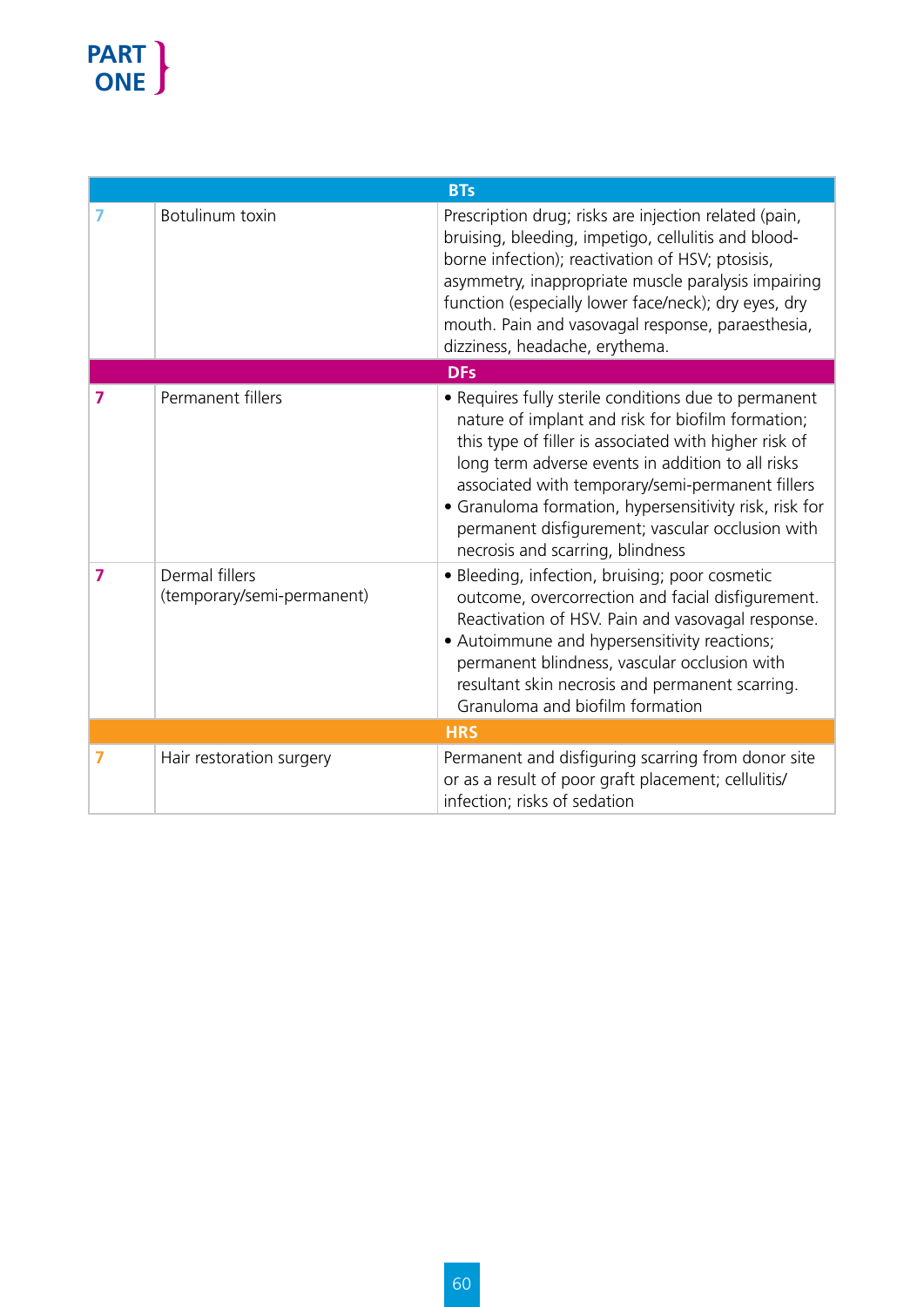# **Annex 4: Glossary**

#### **Academic award**

In this document, academic award is used to describe a certificate, diploma, degree or postgraduate equivalent.

#### **Accreditation of Prior Learning (APL)**

This is an umbrella term for the process by which Higher Education Institutions (HEIs) give credit against learning achieved by an individual before entry to a programme of study. This takes into account current knowledge from formal study and qualifications or through experience gained, eg in a job, and compares it with the learning required on the programme to be studied. Some of this prior learning may be counted towards the programme of study and result in exemptions from studying one or more courses. The term encompasses both Accreditation of Prior Certificated Learning (APCL) and Accreditation of Prior Experiential Learning (APEL).

#### **Aesthetic/Cosmetic**

The words 'aesthetic' and 'cosmetic' can be used interchangeably to refer to treatments which are intended to restore of improve a person's appearance. At a stakeholder event held by HEE in February 2015 it became clear during discussions that the term 'cosmetic' is much better understood by members of the public, whereas the term 'aesthetic' is the term more widely used more by practitioners involved in the delivery of cosmetic or aesthetic treatments.

#### **Assessors**

A person who undertakes marking or the review of marking on behalf of an Awarding Organisation. This involves using a particular set of criteria to make judgements as to the level of attainment a Learner has demonstrated in an assessment.

#### **Awarding Organisations**

Awarding Organisations are organisations recognised by OFQUAL to provide specific qualification types, for example from GCSEs and A levels to specialised vocational qualifications. All awarding organisations have to comply with OFQUAL's General Conditions of Recognition.

#### **Botulinum toxins**

Botulinum toxin is a neurotoxin produced by the bacteria Clostridium botulinum. By preventing nerve endings from releasing acetylcholine, a chemical essential for nerve to communicate with muscle cell, it prevents muscles from receiving nerve stimulation.

It is used for cosmetic purposes to address dynamic wrinkles which occur with facial expression. Signal from nerve ending to muscle is blocked, therefore dynamic wrinkle does not form. Untreated facial muscles work normally. Brands include Botox(R), Vistabel(R) (UK brand name for Botox(R)), Dysport(F), Azzalure(R) (UK brand name for Dysport(R)), Bocouture(R). As a prescription-only medicine, botulinum toxin must be prescribed by a healthcare professional.

#### **Chemical peels**

Chemical peels involve the controlled, chemical destruction of skin at varying depth for cosmetic or medical indications. The depth of the peel is proportional to the risk and potential benefit. The types of peel are broken down as:

- Very superficial: destruction of surface dead skin cell layer
- Superficial: destruction into viable epidermis series of ongoing treatments required
- Medium depth: full thickness destruction of entire epidermis into upper dermis
- Deep: destruction into reticular dermis--full ablative treatment, requires sedation, cardiac monitoring, performed in theatre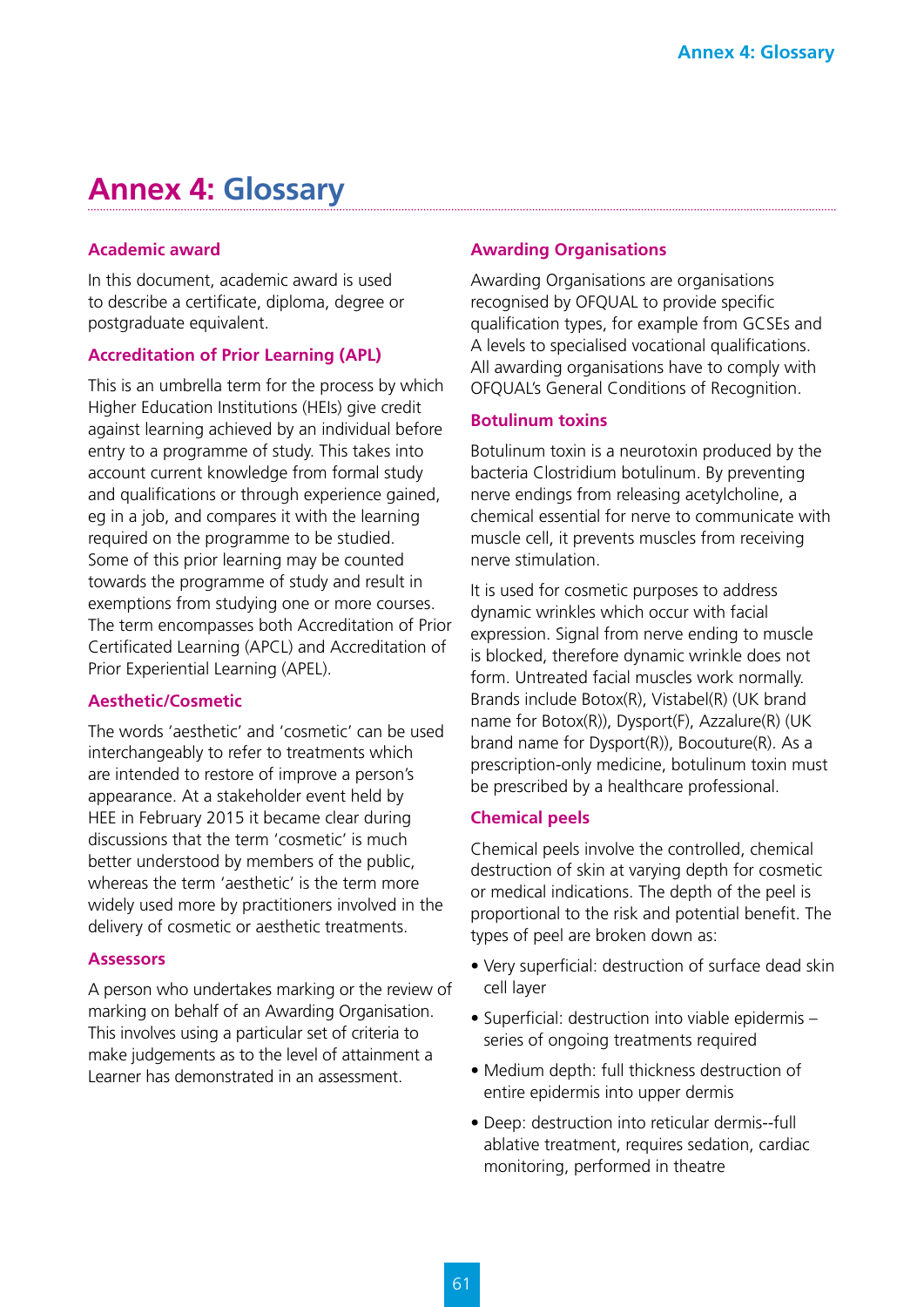#### **Very Superficial Peels to Stratum Corneum**

(level 4 in Table 1) are those that are currently used by beauty therapists and which conform to the European Cosmetic Regulation (EC) No 1223/2009. This includes cosmetic grade Alpha Hydroxy Acids (AHAs) and Beta Hydroxy Acids (BHAs) which are licensed for use as a cosmetic product. Note: The European Cosmetic Regulation (EC) No 1223/2009 also lists ingredients that are prohibited for use as a cosmetic for use by beauty therapists due to increased risk factors.

**Superficial Peels** (level 6 in Table 1), penetrate superficially in the skin as a whole but are deeper and more invasive than the above peels, up to the Grenz zone and as such would require enhanced training to a medical level (or medical equivalent in terms of module content for non-medical practitioners), which is provided within these requirements. These are classified as medical or requiring medical supervision due to higher risks associated including possible inflammatory reactions/complications.

#### **Medium depth chemical peels and localised**

**phenol peels** (level 7 in Table 1) use chemicals which are classified for medical use and penetrate within the dermal tissues; as such the delivery of treatments are subject to the oversight of an independent prescriber due to the complexity of the procedure and complications that can occur with these treatments.

#### **Competence**

Competence describes professional capability or ability to perform a task to therequired standard. It can be achieved through non direct patient contact, eg simulation. It has been agreed that for the purposes of these qualification requirements where practitioners may be working in isolation and where there is a potential risk to the patient or client, practitioners should be proficient, which reflects the additional capability requirements over and above basic competence<sup>25</sup>. (Also see proficiency)

#### **Cosmetic/Aesthetic**

See 'Aesthetic' above

#### **Course Credit**

Academic institutions use course credits as a unit that gives weight to the value, level or time requirements of an academic course. It is used as a means of assessing previous learning and the study required to complete a course.

#### **Dermal fillers**

Dermal fillers are used to plump lines, wrinkles, folds and some scarring, and augment the lips (and facial contours) by restoring volume and definition – the practitioner injects the filler in a series of small injections or using a cannula. Some treatments require the application of a local anaesthetic cream, others may be performed using nerve block anaesthesia, and treatment time can vary between 30 minutes to an hour. Dermal fillers are made from a variety of materials and the effects can be either temporary or permanent, depending on the filler.

#### **Education**

The word 'education' is used to describe the theoretical, knowledge based elements of the qualification requirements, as opposed to 'training' which describes the skills based learning.

#### **Emotional support**

See 'Psychosocial and emotional support' below

#### **European Standard**

European Standards are documents that have been ratified by one of three European Standardization Organisations: CEN, CENELEC or ETSI, recognised as competent in the area of voluntary technical standardization as for the EU Regulation 1025/2012. Standards are voluntary which means that there is no automatic legal obligation to apply them. However, laws and regulations may refer to standards and even make compliance with them compulsory.

<sup>25</sup> See Eraut (1997, 1998) for further clarification (eg http://informahealthcare.com/doi/abs/10.3109/13561829809014100)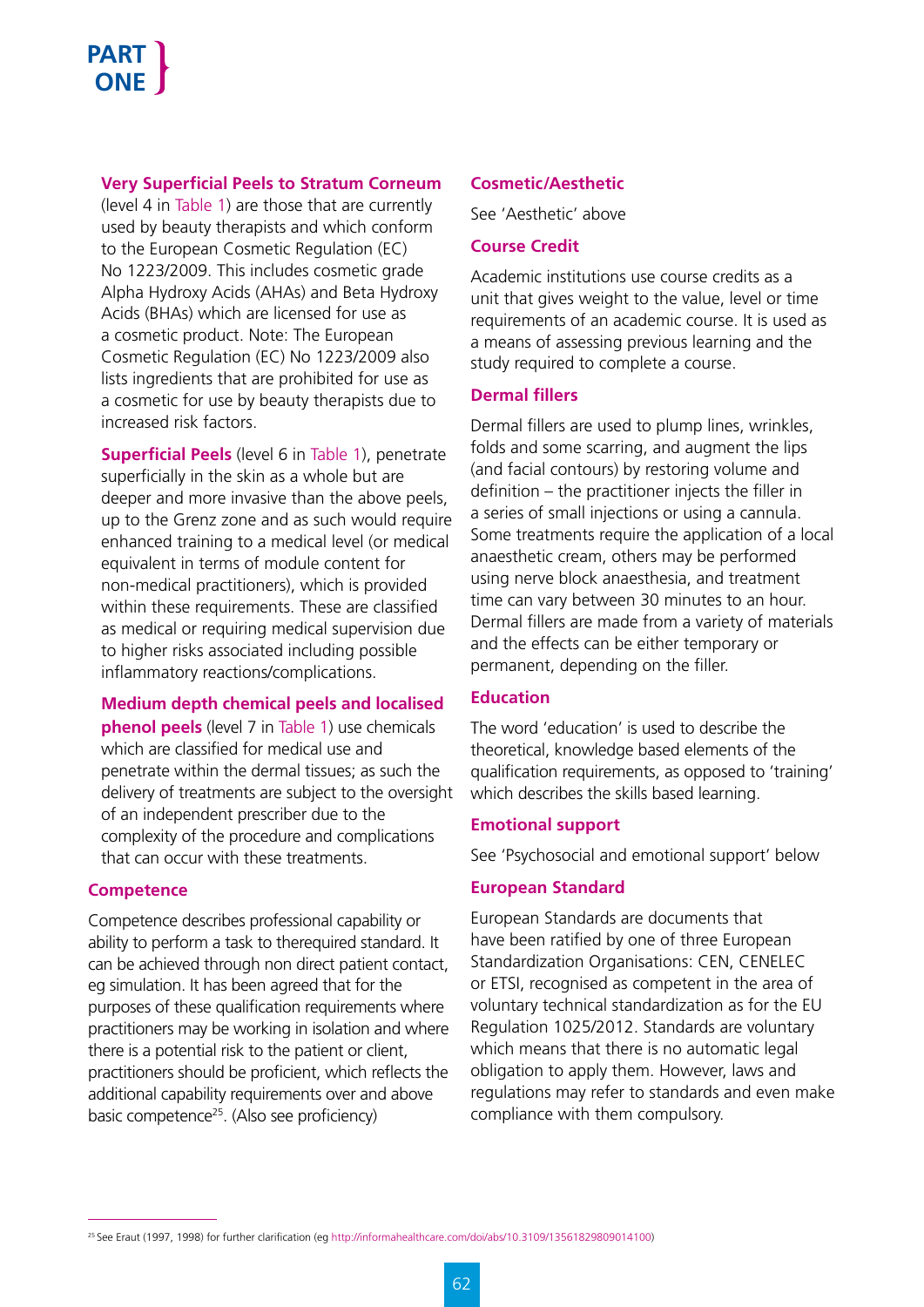#### **Hair Restoration Surgery**

Hair restoration surgery is of the commonest male cosmetic surgical procedures and can be used to treat many causes of alopecia (hair loss), including eyebrows and beards and scars and dermatological conditions. It is almost exclusively transplant based, and there are two main methods of extracting donor hair. The first is Strip Follicular Unit Transplant (Strip FUT), which involves surgical wound closure, producing a linear donor scar, and Follicular Unit Extraction (FUE), which involves multiple punch biopsies, producing small round scars. Strip FUE can be conducted either manually, or using automated robotics. The method of implantation is the same for both, involving incision and the placement of grafts with forceps and implanters.

#### **Independent prescriber**

After successful completion of an approved education programme, nurses, pharmacists, optometrists, physiotherapists and podiatrists/ chiropodists can become independent prescribers. All non-medical prescribing (ie not including doctors and dentists who are able to prescribe on registration) is underpinned by legislation and regulatory standards. Accordingly, all nonmedical prescribers must record their qualification with their professional regulator and have a responsibility to remain up to date with the knowledge and skills that enable them to prescribe competently and safely.

#### **Lasers, Intense Pulsed Light (IPL) and Light Emitting Diode (LED) treatments**

This group of treatments involve the use of certain optical radiation devices to change the appearance, colour, texture, or structure of the skin or hair, for cosmetic purposes.

**Laser** is an acronym for Light Amplification by Stimulated Emission of Radiation. Laser light is emitted at a discrete wavelength (colour) or wavelengths. The laser beam may be very high intensity with a high risk in case of accidental exposure. Lasers used in aesthetic medicine are generally high risk (category 3B and 4 devices.

**IPL** is a non-coherent, broad-band (multiple wavelengths) light source which is usually filtered to remove certain wavelengths of light not intended for the required treatment. The light source is typically an arc lamp (flash lamp) used in direct contact with the skin or via some form of light guide (often a sapphire or quartz prism). IPL is mainly used to treat a variety of cosmetic conditions, including thread veins, sun damage and for hair removal.

**LEDs** are non-laser sources that emit light over a wider range of wavelengths than the laser. They are used for pain relief and to improve wound healing. More recently, LEDs have been promoted for hair growth. As is the case of low intensity laser therapy, it is fair to say that LED is still not an established clinical tool.

#### **Fully ablative skin treatments (ie non-**

**fractional resurfacing)** Fully ablative laser treatments are defined by the controlled and complete removal of the tissue to a depth beyond the epidermis and across an extensive area of skin (typically the entire area being treated). The ablative process is achieved by the application of laser energy (typically Carbon Dioxide or Erbium YAG lasers) which causes vaporisation of the water content within the tissue. Fully ablative laser treatments are usually administered to improve skin texture, wrinkles or scars.

#### **Laser treatment within the periorbital rim:**

The application of laser or IPL on the palpebra (eyelid) or in the immediate vicinity of the eye extending as far as the periorbital rim (the bony orbit commonly known as the eye socket) but excluding treatments on or within the eyeball.

#### **Ablative fractional laser treatments:**

Fractional ablative laser treatments are defined by the controlled and complete removal of the tissue to a depth beyond the epidermis with this effect being limited to small and discrete damage zones (typically micrometres in diameter). These damage zones are surrounded by a larger more extensive area of tissue remaining uninjured. Fractional ablative lasers are typically used to address skin problems such as pigmentation, scarring from acne and other types of scars.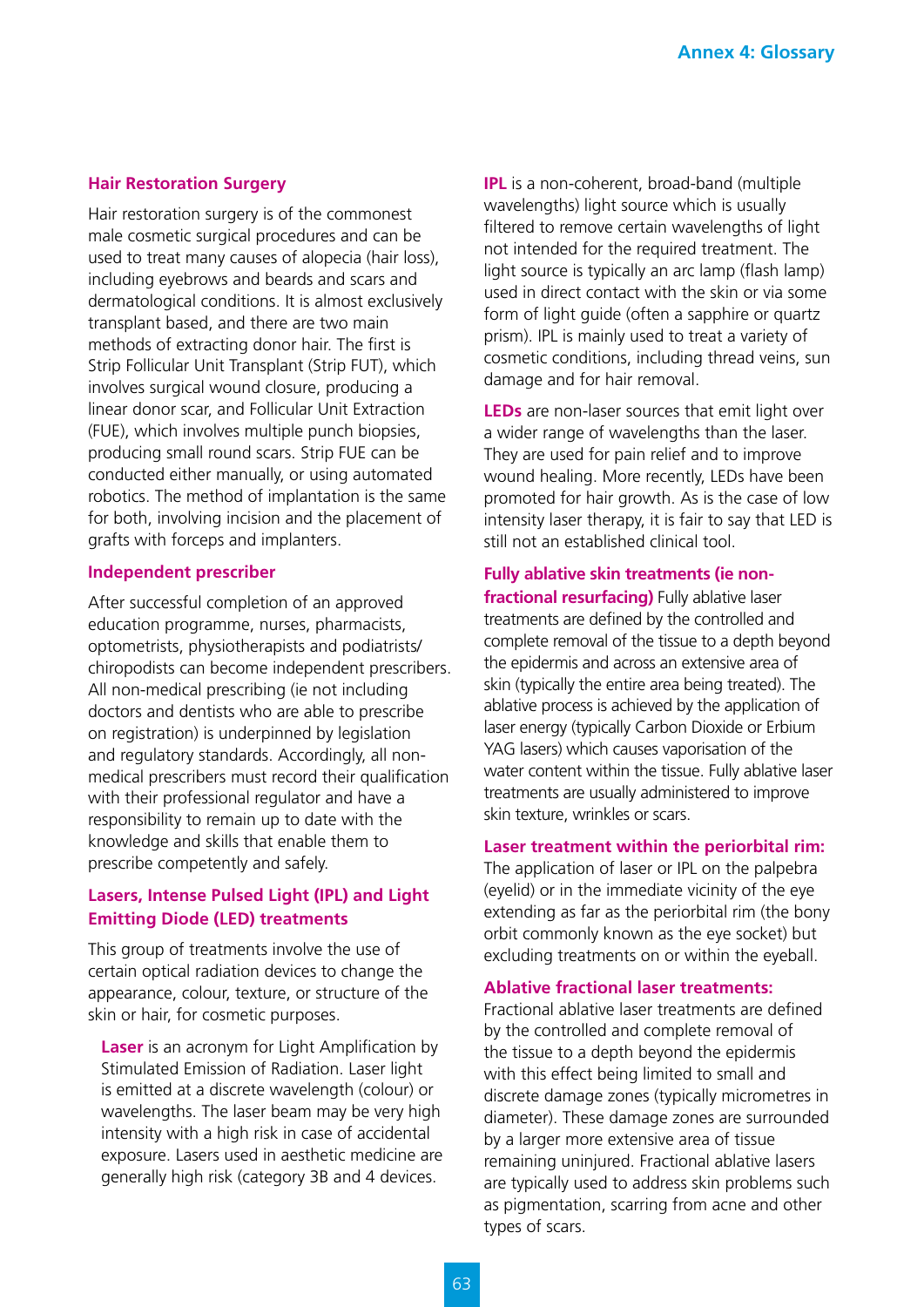**Treatments for discrete pigmented lesions:**  Includes conditions such as Café au Lait, Nevus of Ota and Becker's nevus.

**Treatments for benign vascular lesions:** Includes conditions such as cherry angioma, spider naevus, rosacea, actinic lentigo, port wine stains.

**Treatments for benign dyschromias:** Incudes pigmentation associated with skin ageing and sun damage, eg age spots (benign lentigo), small red veins and broken capillaries.

**Photorejuvenation:** is the use of light sources, eg lasers, IPL or photodynamic therapy to rejuvenate the skin, treat skin conditions and remove effects of photoaging such as wrinkles, spots and textures. The process induces controlled wounds on the skin, prompting it to heal itself by creating new cells.

**Laser Protection Advisers (LPAs)** should be knowledgeable in the evaluation of laser hazards. S/he is not responsible for implementing laser safety measures but is responsible for advising on the control of laser or IPL hazards. Responsibility for safety lies with the employer. The LPA sets up safe systems of work which will be set out in Local Rules which he will draft and finally approve. All employers must appoint or consult a certified LPA where Class 3B and Class 4 lasers or IPL systems are being used. The LPA is generally the person who will provide 'Core of Knowledge courses for staff so they may achieve the minimum competency level as part of their initial safety training. The syllabus of such courses is defined by the British Medical Laser Association (BMLA) and the Medicines and Healthcare Products Regulatory Agency (MHRA).

#### **Laser Protection Supervisors (LPSs)** are

responsible for overseeing compliance with Local Rules and communicating with the LPA on items of safety. They work within the department, clinic or healthcare establishment with responsibility for supervising the work of personnel who operate Class 3 or 4 lasers and IPLs, and supervising the local rules to ensure that they are followed on a day-to-day basis. The LPS would be expected to have achieved a certain level of equipment understanding, practical experience and knowledge of the lasers or IPLs that they are working with. They would be expected to have received 'Core of Knowledge' training, even if they are not a laser/IPL operator.

#### **Level**

The level indicates the complexity and depth of learning on a course from level 1 (GCSE) to level 8 (PhD).

#### **Mentor**

A mentor works in partnership with their mentee to help them find the right direction and develop solutions to problems, allowing the mentee to explore new ideas in confidence and become self aware.

#### **Mesotherapy**

Mesotherapy involves multiple injections of pharmaceutical and homeopathic medications, plant extracts, vitamins and other ingredients into subcutaneous skin for skin rejuvenation. It has been extended to subcutaneous injection into fat for lipolysis (cell rupture and death of fat cells)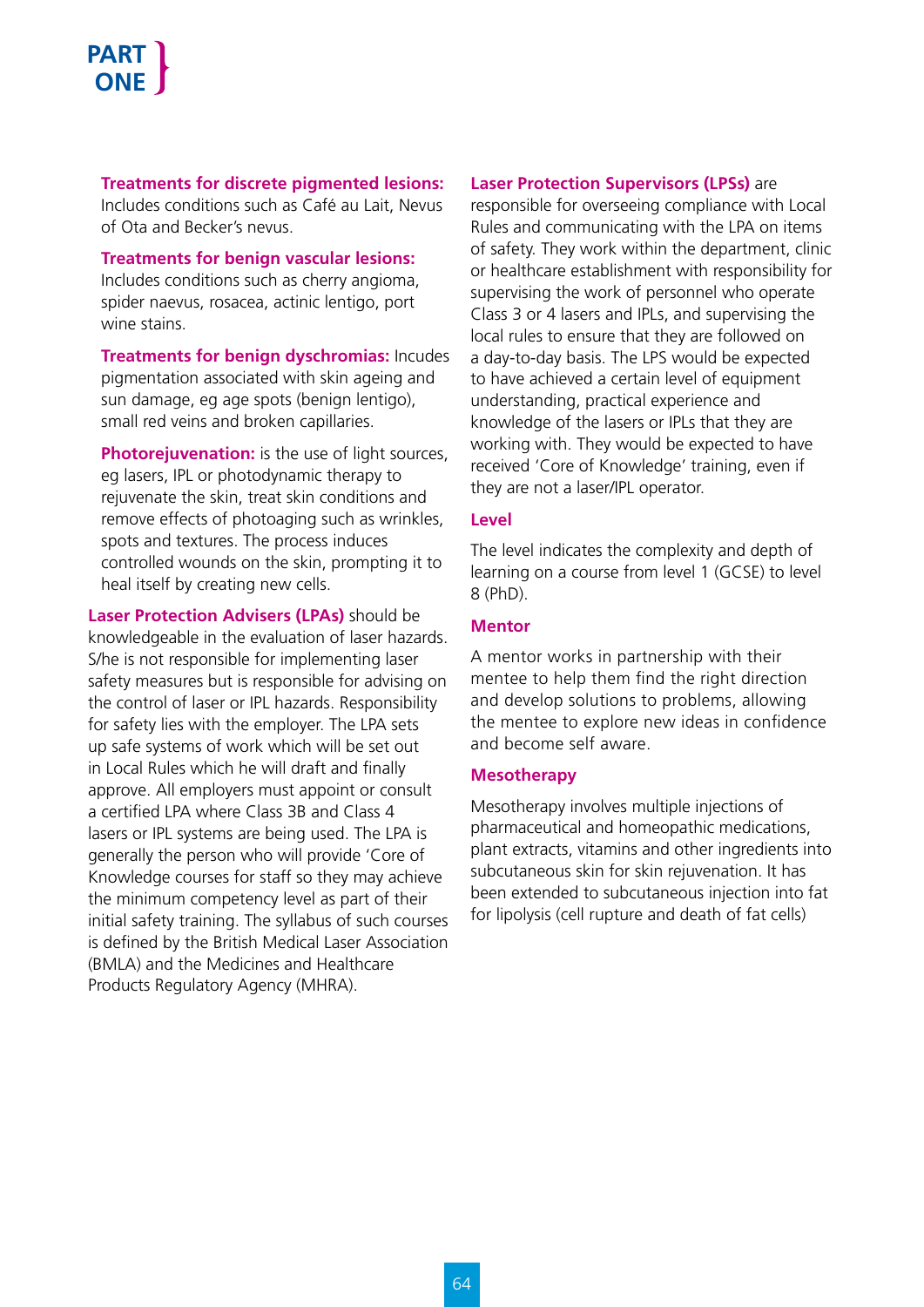#### **Microneedling**

Micro/skin needling (also known as skin rolling) Involves repeatedly puncturing the skin with tiny, sterile needles and is purported to induce endogenous production of cutaneous collagen in the upper dermis. Typically the procedure involves a specialised microneedling device which may consist of up to 200 super fine needles. The needles are usually attached to a roller which is rolled over the skin by hand (manual device). However power assisted devices are also available which have calibrated needles and may deliver other ingredients, such as moisturisers or topical treatments simultaneously with the needling treatment.

#### **Module**

A standardized part or independent unit used to construct a course or qualification.

#### **Oversight**

For some more complex treatments, HEE is recommending that delivery of treatments following successful completion of training is carried out with the oversight of a health professional, with that health professional retaining responsibility for carrying out the patient or client assessment, 'prescribing' a particular treatment and being able to deal with emergency situations and complications. If they delegate administration of a treatment they must ensure that the practitioner has the appropriate training and skills.

#### **Proficiency**

This paper refers to proficiency rather than competency to reflect the higher level of skills required by practitioners. Whereas competency is associated with standardised and routinized procedures, proficiency requires a practitioner to see systems holistically, receive deviations from the normal pattern and have a higher level of decision-making.

#### **Psychosocial and emotional support**

For the purposes of this report, psychosocial and emotional support aims to enable prospective clients and patients seeking cosmetic procedures to make informed decisions. It recognises the importance of patients and practitioners working together to achieve realistic expectations and enhance patient safety. The Keogh Review<sup>26</sup> stressed the importance of people who are considering cosmetic interventions having access to:

"clear, independent and evidence-based information to help inform their decisions. This should include information about the risks and possible outcomes from any procedure, what to expect, what questions to ask about a procedure and what happens in the event of complications or corrections. The information should be available freely before people decide to choose a procedure and available at consultations."

#### **Recognition of Prior Learning (RPL)**

RPL is a similar scheme to the APL, to provide the opportunity to claim credits for relevant exams and qualifications awarded through awarding bodies.

#### **Supervisor**

For the purposes of this paper, a supervisor is the person who helps the student/trainee develop their practical skills throughout the learning programme through observation and practice under supervision on patients/clients. The supervisor may also have an assessor role, taking responsibility for assessing proficiency and achievement of learning outcomes.

#### **Training**

The word 'training' is used to describe the practical skills or 'learning-by-doing' element of the qualification requirements.

<sup>26</sup> https://www.gov.uk/government/publications/review-of-the-regulation-of-cosmetic-interventions